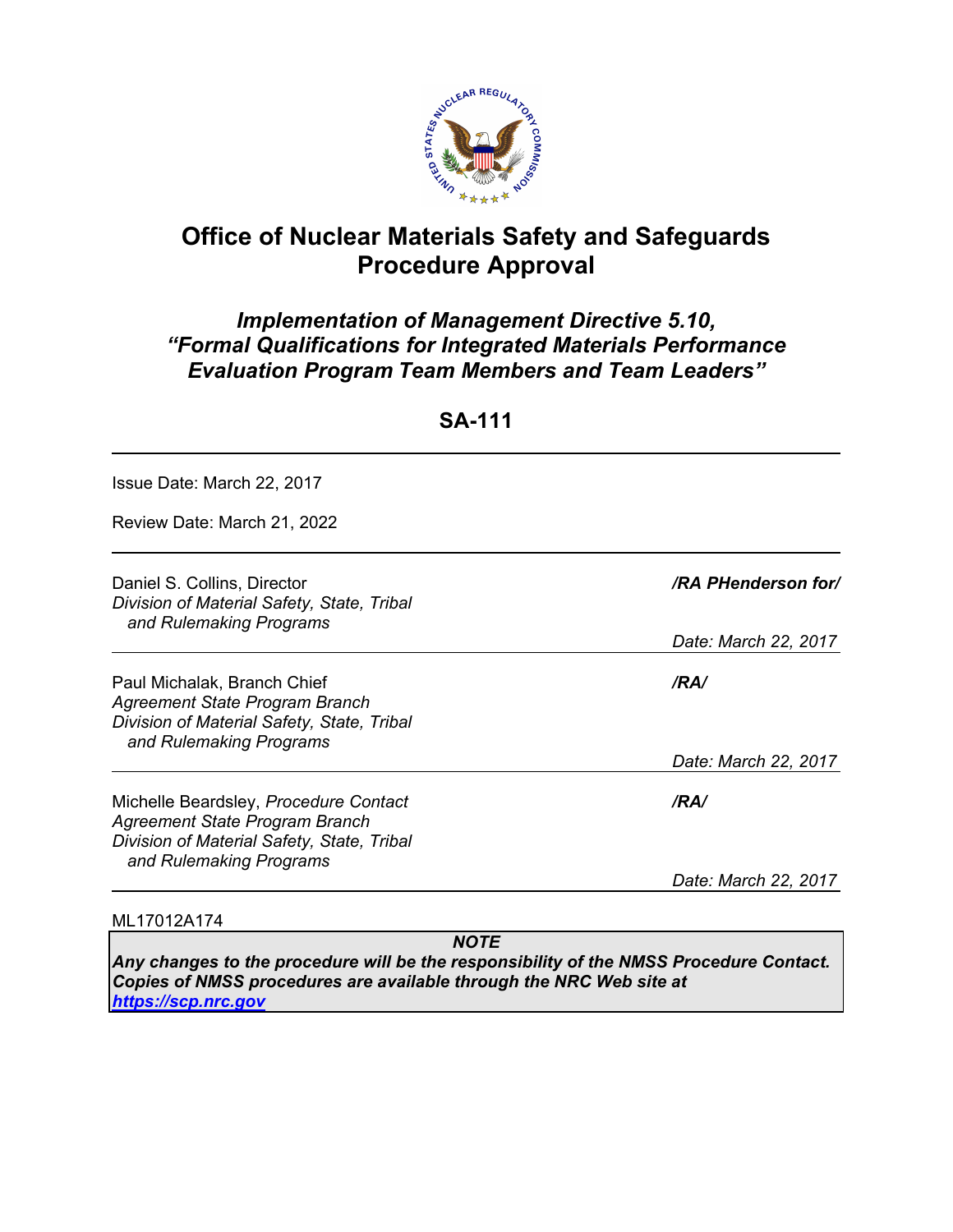

**Procedure Title**: *Formal Qualifications for IMPEP Team Members and Team Leaders* **Procedure Number: SA-111**

**Page: 2 of 31 Issue Date: 03/22/2017**

### **I. INTRODUCTION**

This document describes the procedure for implementing U.S. Nuclear Regulatory Commission (NRC) Management Directive (MD) 5.10, "Formal Qualifications for Integrated Materials Performance Evaluation Program Team Members and Team Leaders." This procedure replaces Handbook 5.10.

### **II. OBJECTIVE**

The training and qualification process is intended to provide Integrated Materials Performance Evaluation Program (IMPEP) team members and team leaders with sufficient knowledge to conduct Agreement State and NRC radioactive materials program reviews that are technically sound and in accordance with NRC policies and procedures. The NRC and Agreement State employees designated as IMPEP team members and team leaders must successfully complete the requirements for individually assigned areas, as listed in Section V. of this procedure. In addition to the requirements of this procedure, other training may be necessary to supplement or enhance team member development. Exemption from specific training requirements may be granted in accordance with Section VII. of this procedure.

To facilitate implementation of this procedure within the Office of Nuclear Material Safety and Safeguards (NMSS), an IMPEP Qualification Cover Sheet; and IMPEP Basic Training Requirements, Indicator-Specific Qualifications, and Team Leader Qualification forms have been prepared (see Appendices A through C, respectively).

### **III. BACKGROUND**

The NRC conducts periodic assessments of NRC regional and Agreement State radioactive materials programs pursuant to MD 5.6, "Integrated Materials Performance Evaluation Program." (For the Agreement State programs this covers radioactive materials for which the Agreement State assumed regulatory authority under their 274b. Agreement with the NRC). The IMPEP review teams are comprised of staff from NMSS and other NRC offices, NRC regional offices, and Agreement States.

### **IV. ROLES AND RESPONSIBILITIES**

A. Director, NMSS and Regional Administrators:

Signs, or designates responsibility for signing, the IMPEP Qualification cover sheet for each NMSS/regional IMPEP participant from their perspective office.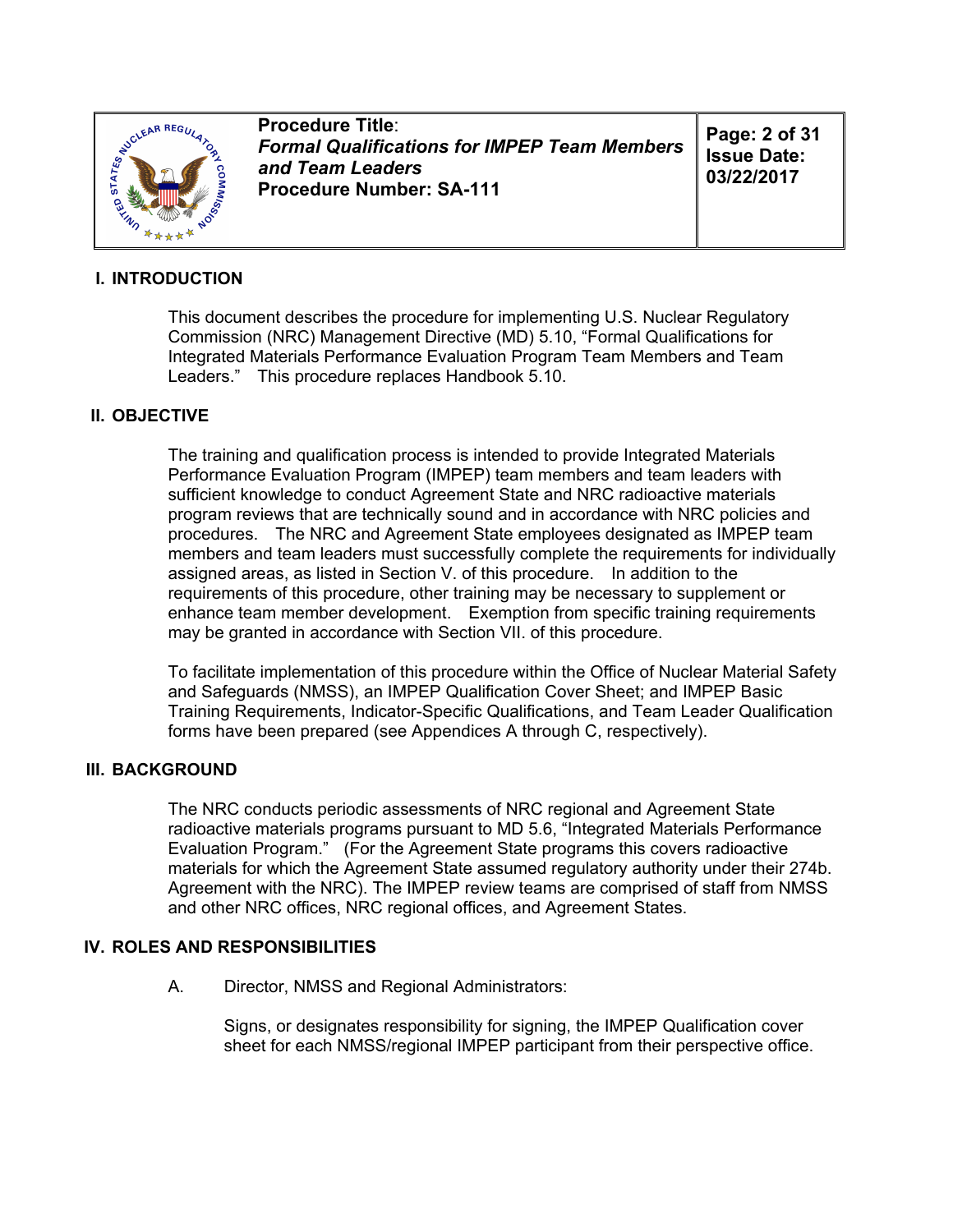**Page: 3 of 31 Issue Date: 03/22/2017** 

B. Agreement State Radiation Control Program Managers:

Ensure that Agreement State personnel participating as IMPEP team members and team leaders, achieve and maintain qualifications in accordance with the guidelines in this procedure.

- C. IMPEP Project Manager:
	- 1. Develops the IMPEP Team Member and Team Leader Training course modules in consultation with the Technical Training Center.
		- a. The objective of the IMPEP team member training (course ID 58143) is to provide students with a general understanding of the structure of the IMPEP, including review preparation, the on-site review, and post-review activities. The essential elements of the course provides for an understanding of:
			- i. the concept of performance-based reviews;
			- ii. the criteria from MD 5.6 to make a rating determination for assigned indicators and provide input to the review team's overall findings for the program; and
			- iii. policies and procedures for applicable performance indicators.
		- b. The objective of the IMPEP team leader training is to provide potential team leaders with an understanding of how to plan for an effective review. The essential elements of the course provides for understanding of how to:
			- i. plan for IMPEP reviews, including pre-review activities, onsite review, post-review activities, and inspection accompaniments;
			- ii. prepare the written report; and
			- iii. facilitate communication with the team and the program under review.
	- 2. Solicits students from Agreement States programs.
	- 3. Arranges training venue and provides training materials.
	- 4. Consults with NRC regions and offices in determining NRC student roster.
	- 5. Maintains current copies of the IMPEP Qualification cover sheet (Appendix A), IMPEP Basic Training Requirements (Appendix B),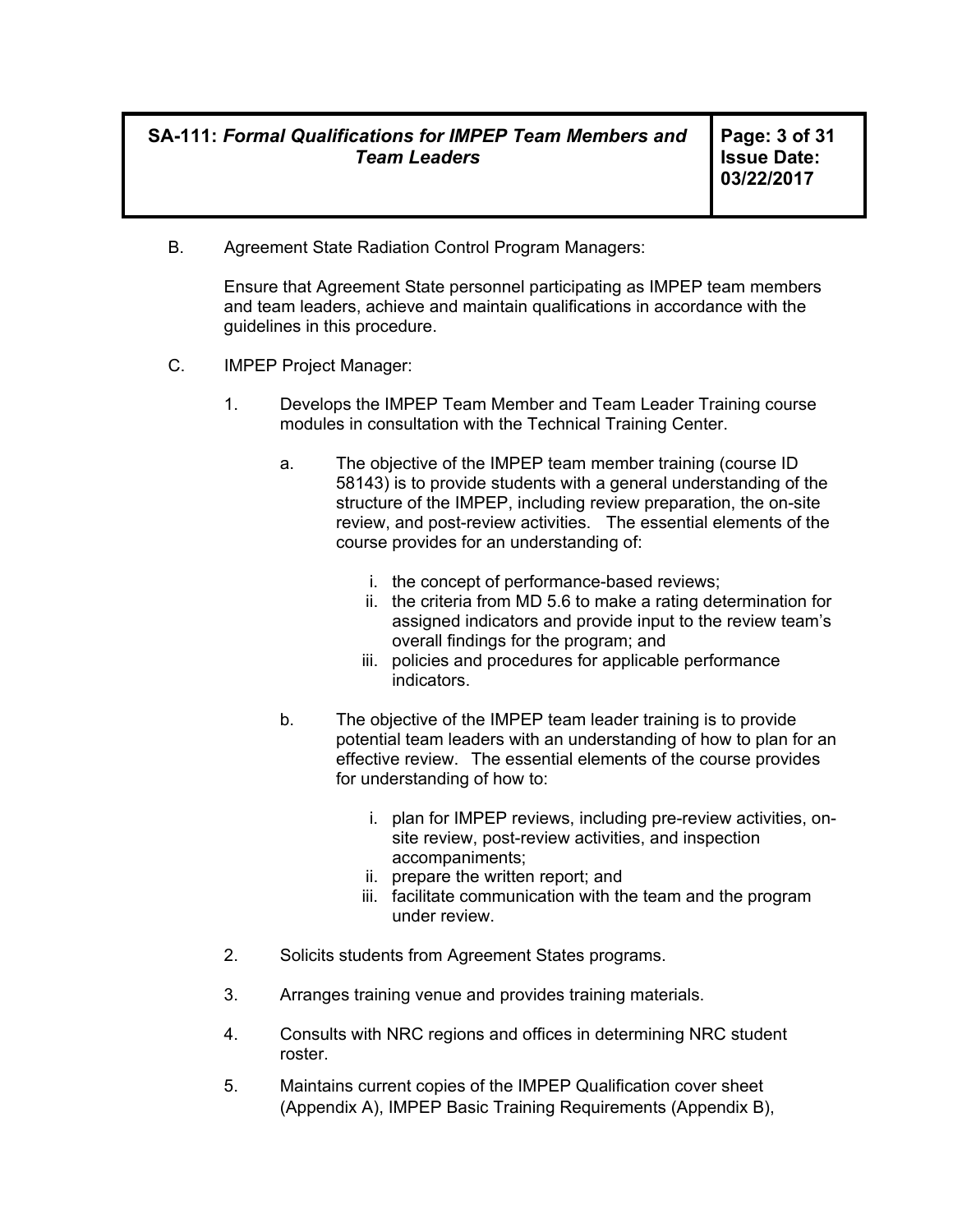**Page: 4 of 31 Issue Date: 03/22/2017** 

Indicator-Specific Qualification and Team Leader Qualification forms (Appendix C) for all IMPEP team members and team leaders.

- 6. Ensures that individuals assigned as IMPEP team members, including team leaders, meet the formal qualifications or alternate criteria, as described in this procedure.
- 7. Tracks each IMPEP-qualified individual's status and need for refresher training, per the policy specified in Section V.L.4. and VI.C. of this procedure.
- D. Immediate Supervisors of IMPEP Team Members:
	- 1. Ensure that employees confirmed for training attend the training; adjust work schedules, as necessary to attend the training; and only withdraw an employee from a course in the event of a personal or agency emergency.
	- 2. Will coordinate supplemental training for their employees with the IMPEP project manager.
- E. IMPEP Team Members and Team Leaders:
	- 1. Attend courses for which attendance has been confirmed and devote the effort required to achieve the maximum benefit from the training program.
	- 2. Maintain core qualifications (refresher training) by attending IMPEP Team Member Training and/or participating in an IMPEP review within a 2-year period.
	- 3. In addition to the above, team leaders receive additional training and experience specific to the duties/responsibilities that are required for that position.
	- 4. Using the IMPEP Qualification cover sheet and forms (Appendices A-C), documents relevant course work and experience, as well as alternative criteria provisions, such as equivalency examinations, waivers, grandfathering, or interim qualification described in Section VII. of this procedure, as appropriate, signs the IMPEP Qualification cover sheet, forwards copies of the IMPEP Qualification cover sheet and forms to the IMPEP project manager.
	- 5. Updates the IMPEP Qualification cover sheet, Indicator-Specific Qualification forms and Team Leader Qualification form each time a new indicator qualification or team leader qualification is achieved, signs the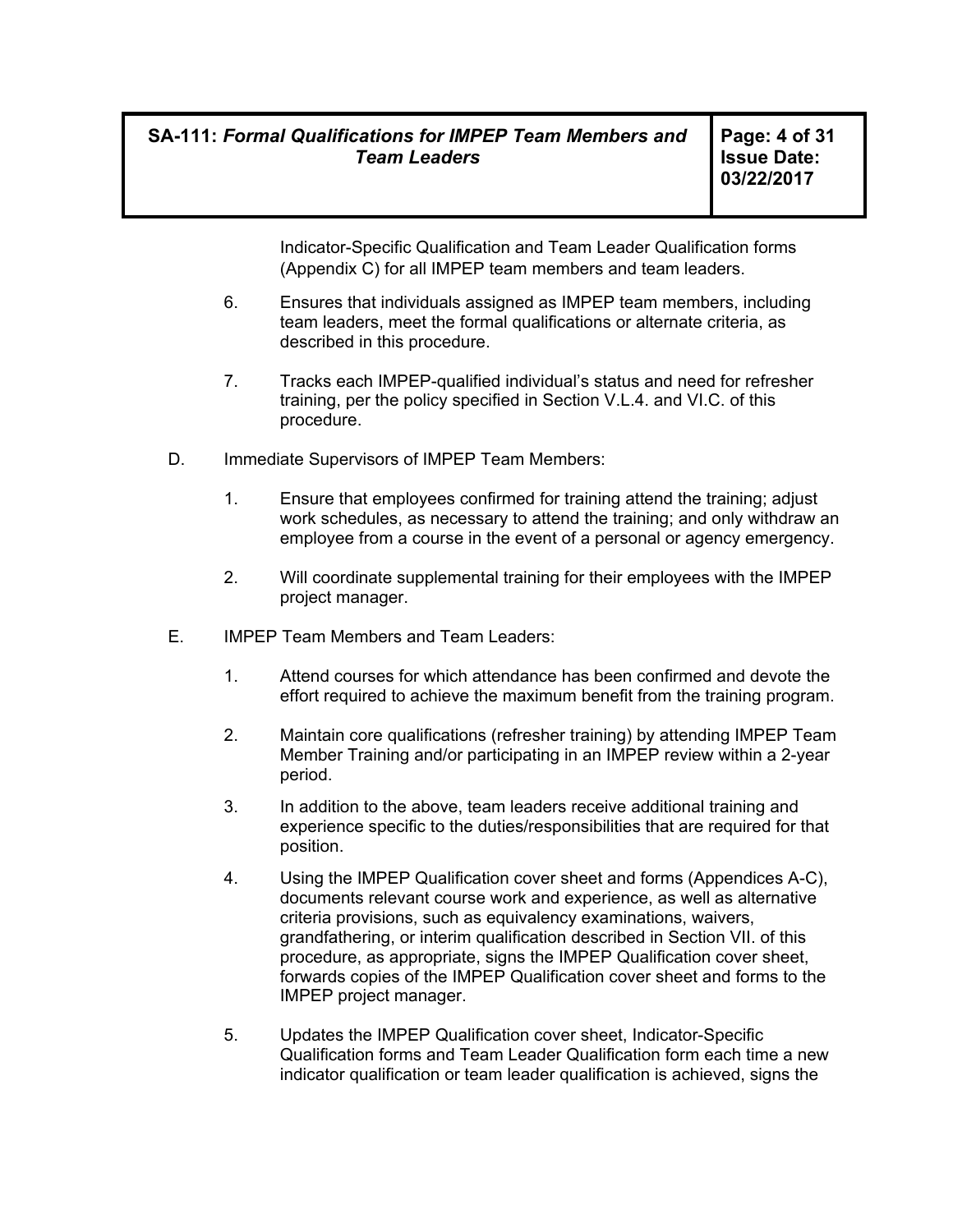**Page: 5 of 31 Issue Date: 03/22/2017** 

IMPEP Qualification cover sheet and forwards to the IMPEP project manager.

### **V. TRAINING REQUIREMENTS**

- A. Guidelines
	- 1. Written examinations will be used for designated courses to evaluate the candidate's understanding of the material. The passing grade for most examinations is 70 percent. However, not all courses have formal examinations. In these cases, satisfactory course completion is determined by attendance and completion of class activities.
	- 2. Individuals who fail examinations may be given the opportunity to review the material through self-study and then be re-examined. If deemed necessary, individuals who fail a course may repeat the course in accordance with established policy of the Human Resources Training and Development, Office of the Chief Human Capital Officer.
	- 3. In all cases, completion of formal training courses sponsored by the NRC will be documented using the iLearn Learning Management System of the NRC.
- B. IMPEP Basic Training Requirements

The training described below is required for all IMPEP team members and team leaders.

1. Self-Study

The team member should be familiar with the following:

- a. NRC MD 5.6, "Integrated Materials Performance Evaluation Program (IMPEP)"
- b. Title 10 of the *Code of Federal Regulations* (10 CFR) Parts 19 and 20
- c. 10 CFR Parts 30-37 and 39
- d. 10 CFR Parts 40, 61, 70 and 71
- e. 10 CFR Part 150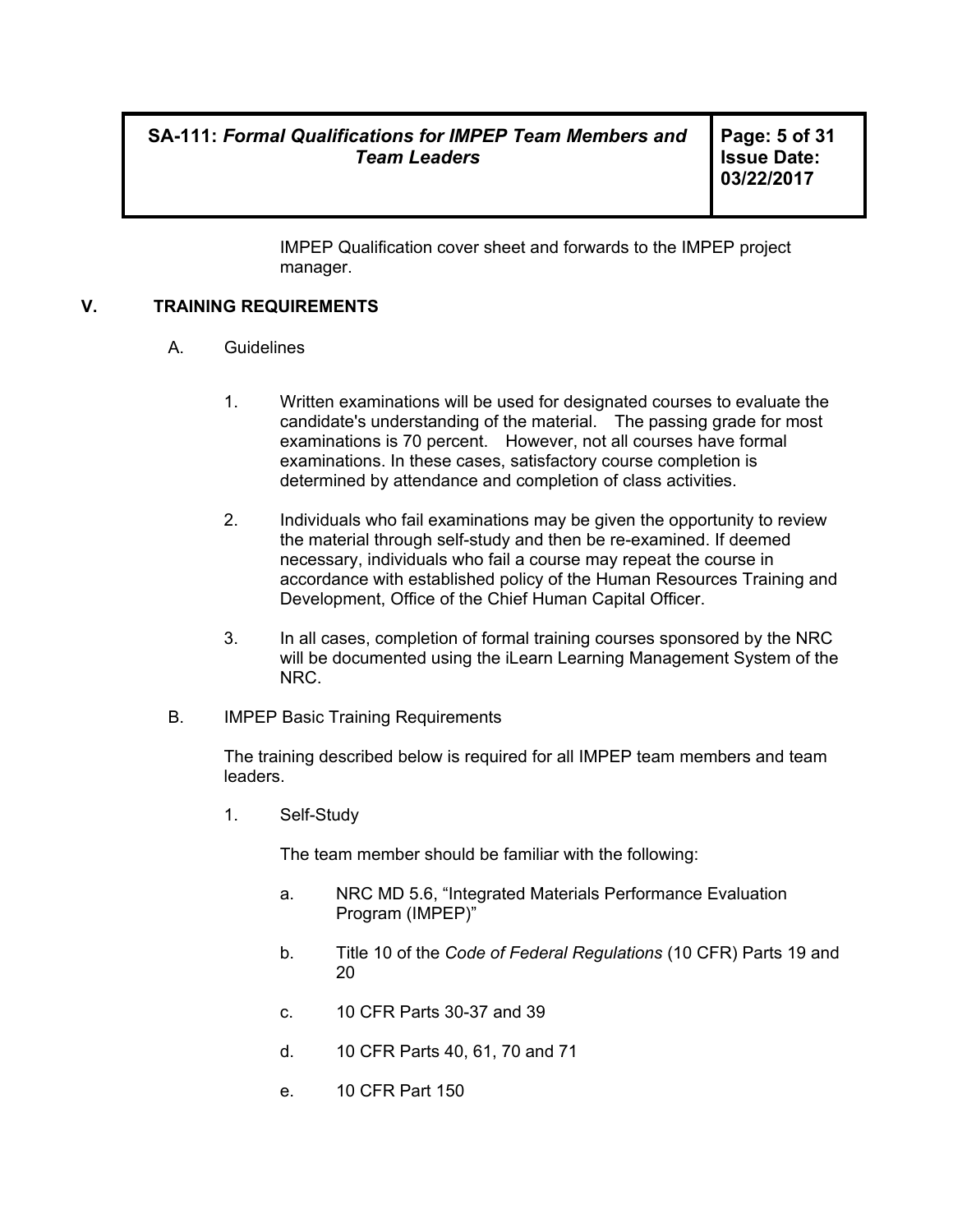**Page: 6 of 31 Issue Date: 03/22/2017** 

2. Core Training

The IMPEP Team Member Training course as described in Section IV.C.1.a. is the minimum core formal classroom training required for all IMPEP team members and team leaders. Refer to Section VII. of this procedure for exceptions to these requirements.

3. Refresher Training

Refresher training will include IMPEP Team Member Training a minimum of once every 2 years, and other courses as determined by NRC management. Refresher training is not required for IMPEP team members who have participated in an IMPEP review as a team member within 2 years.

4. Professional Education/Experience

IMPEP team members must have a Bachelor's degree or equivalent training or experience in the physical/life sciences, engineering, or other appropriate field. The minimum amount of work experience required for all IMPEP team members is 2 years of experience with a radioactive materials program (including Agreement State program, fuel cycle, radioactive waste, or sealed source and device evaluation) within 5 years of participating in an IMPEP review.

- C. Technical Staffing and Training Indicator
	- 1. Qualifications
		- a. Along with the IMPEP Basic Training Requirements in Sections V.B. of this procedure, the training described in V.C.2.- 4. is required for all IMPEP team members acting as principal reviewer for the common performance indicator, Technical Staffing and Training.
		- b. Alternatively, an IMPEP team member that is journal qualified as an inspector or license reviewer under NRC Inspection Manual Chapter (IMC) 1248, "Qualification Programs for Federal and State Material and Environmental Management Programs," or Agreement State equivalent, is by definition technically qualified to act as principal reviewer for this indicator.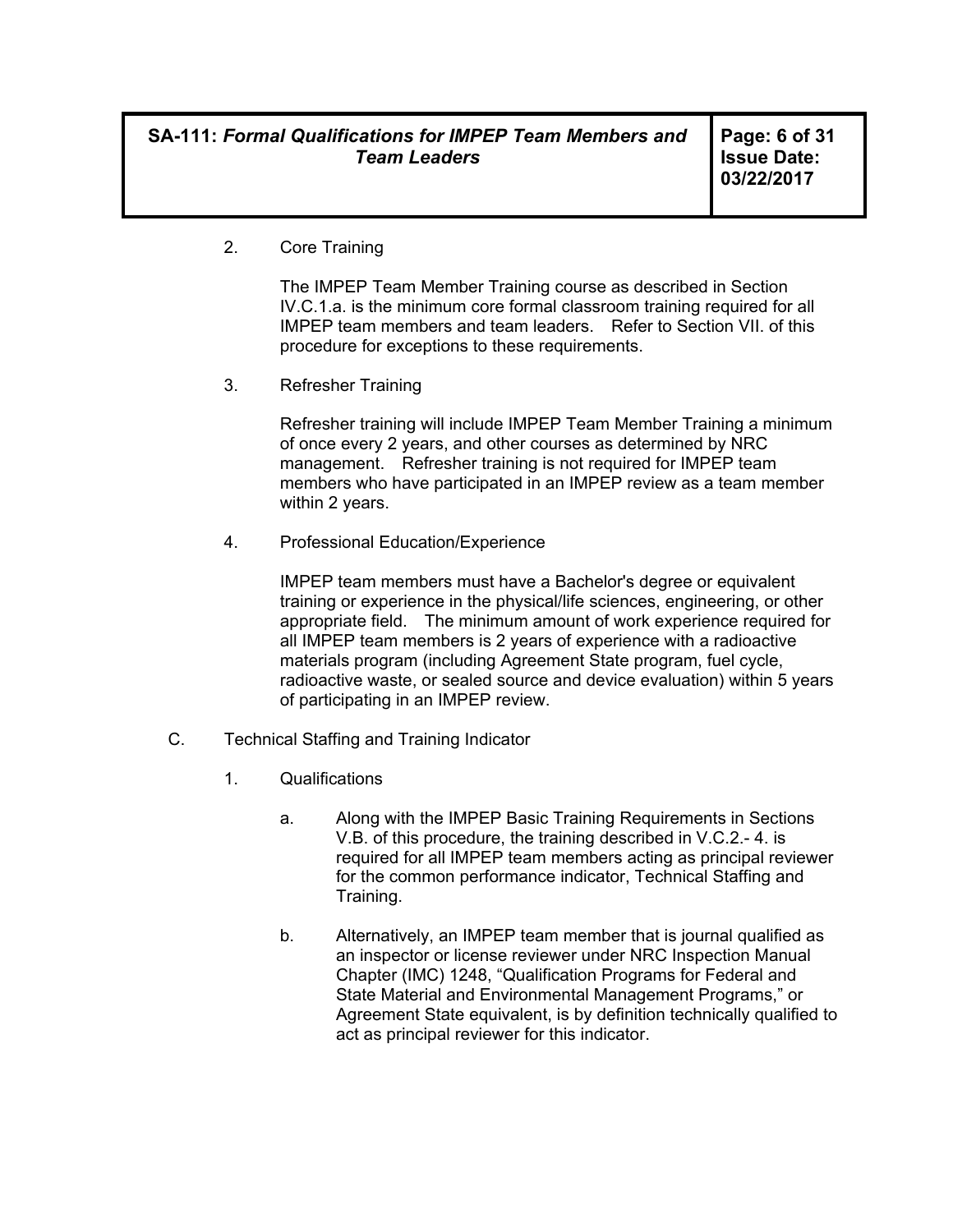2. Self-Study

The team member should be familiar with the following:

- a. NRC IMC 1248, "Qualification Programs for Federal and State Materials and Environmental Programs."
- b. NMSS State Agreement (SA)-103 "Reviewing the Common Performance Indicator, Technical Staffing and Training."
- 3. Supplemental Training

The following course provides additional training beyond that identified as required self-study. This training, or equivalent, will be determined by the individual's supervisor in consultation with the IMPEP project manager and will depend on the individual's previous education and work experience.

- a. Root Cause/Incident Investigation Workshop (G-205)
- 4. Professional Experience

The minimum amount of work experience required for all IMPEP team members acting as principal reviewer for the common performance indicator, technical staffing and training, is 2 years of experience with a radioactive materials program (including Agreement State program, fuel cycle, radioactive waste, or sealed source and device evaluation) within 5 years of participating in IMPEP.

- D. Status of Materials Inspection Program Indicator
	- 1. Qualifications
		- a. Along with the IMPEP Basic Training Requirements outlined in Section V.B. of this procedure, the training described in V.D.2.- 4., or equivalent, is required for all IMPEP team members acting as principal reviewer for the common performance indicator, Status of Materials Inspection Program.
		- b. Alternatively, an IMPEP team member that is journal qualified as an inspector or license reviewer under NRC Inspection Manual Chapter (IMC) 1248, "Qualification Programs for Federal and State Material and Environmental Management Programs," or Agreement State equivalent,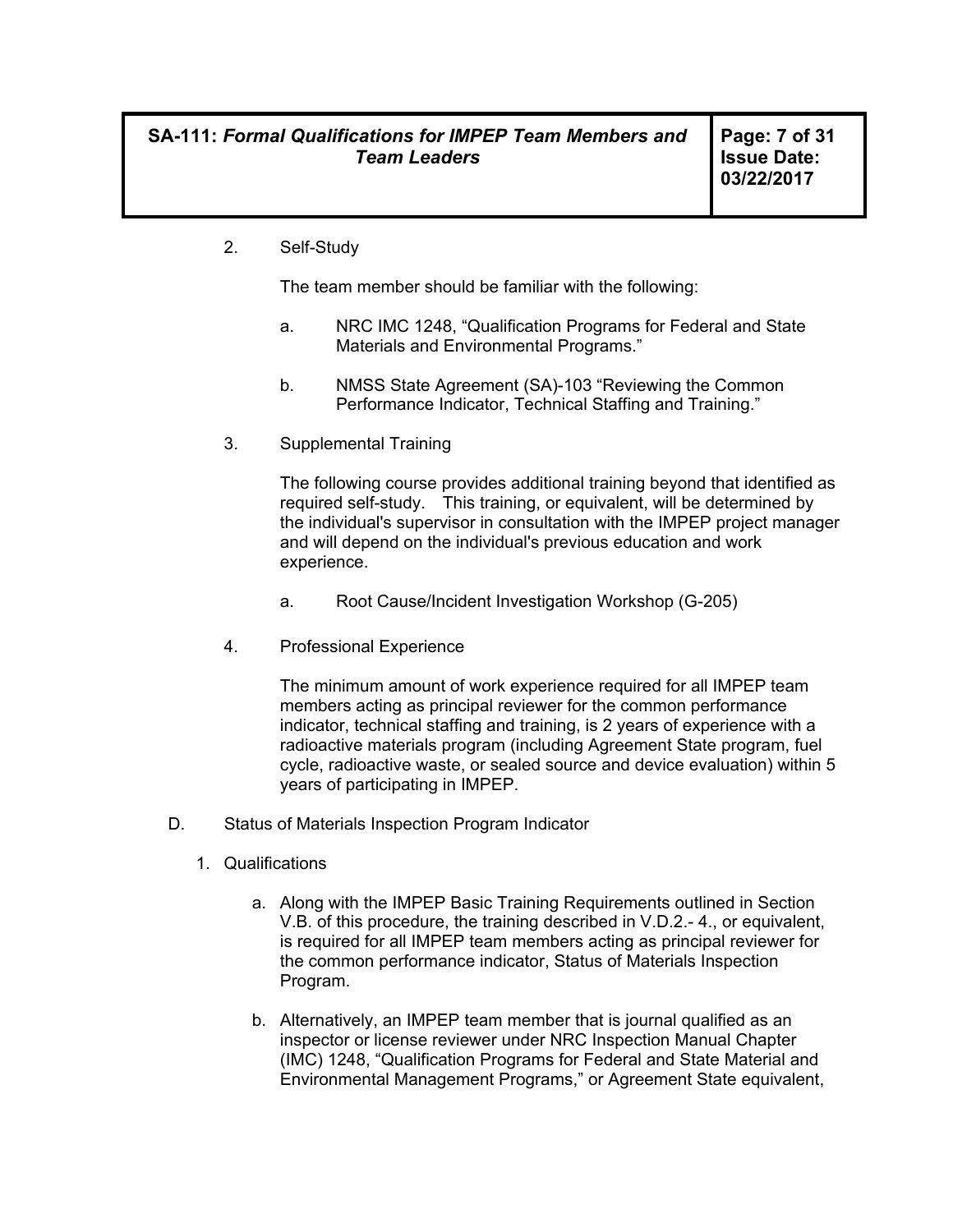**Page: 8 of 31 Issue Date: 03/22/2017** 

is by definition technically qualified to act as principal reviewer for this indicator.

2. Self-Study

The team member should be familiar with the following:

- a. NRC IMC 2800, "Materials Inspection Program."
- b. NRC IMC 1220, "Processing of NRC Form 241, 'Report of Proposed Activities in Non-Agreement States, Areas of Exclusive Federal Jurisdiction and Offshore Waters,' and Inspection of Agreement State Licensees Operating Under 10 CFR 150.20."
- c. NRC IMC 0610, "Nuclear Material Safety and Safeguards Inspection Reports."
- d. SA-101 "Reviewing the Common Performance Indicator, Status of Materials Inspection Program."
- 3. Indicator-Specific Training

The following courses provide additional training beyond that identified as self-study. This training, or equivalent, will be determined by the individual's supervisor in consultation with the IMPEP project manager and will depend on the individual's previous education and work experience.

- a. Inspection Procedures (G-108)
- b. Root Cause/Incident Investigation Workshop (G-205)
- 4. Professional Experience

The minimum amount of work experience required for all IMPEP team members acting as principal reviewer for the common performance indicator, Status of Materials Inspection Program, is 2 years of experience with a radioactive materials program (including Agreement State program, fuel cycle, radioactive waste, or sealed source and device evaluation) within 5 years of participating in an IMPEP review.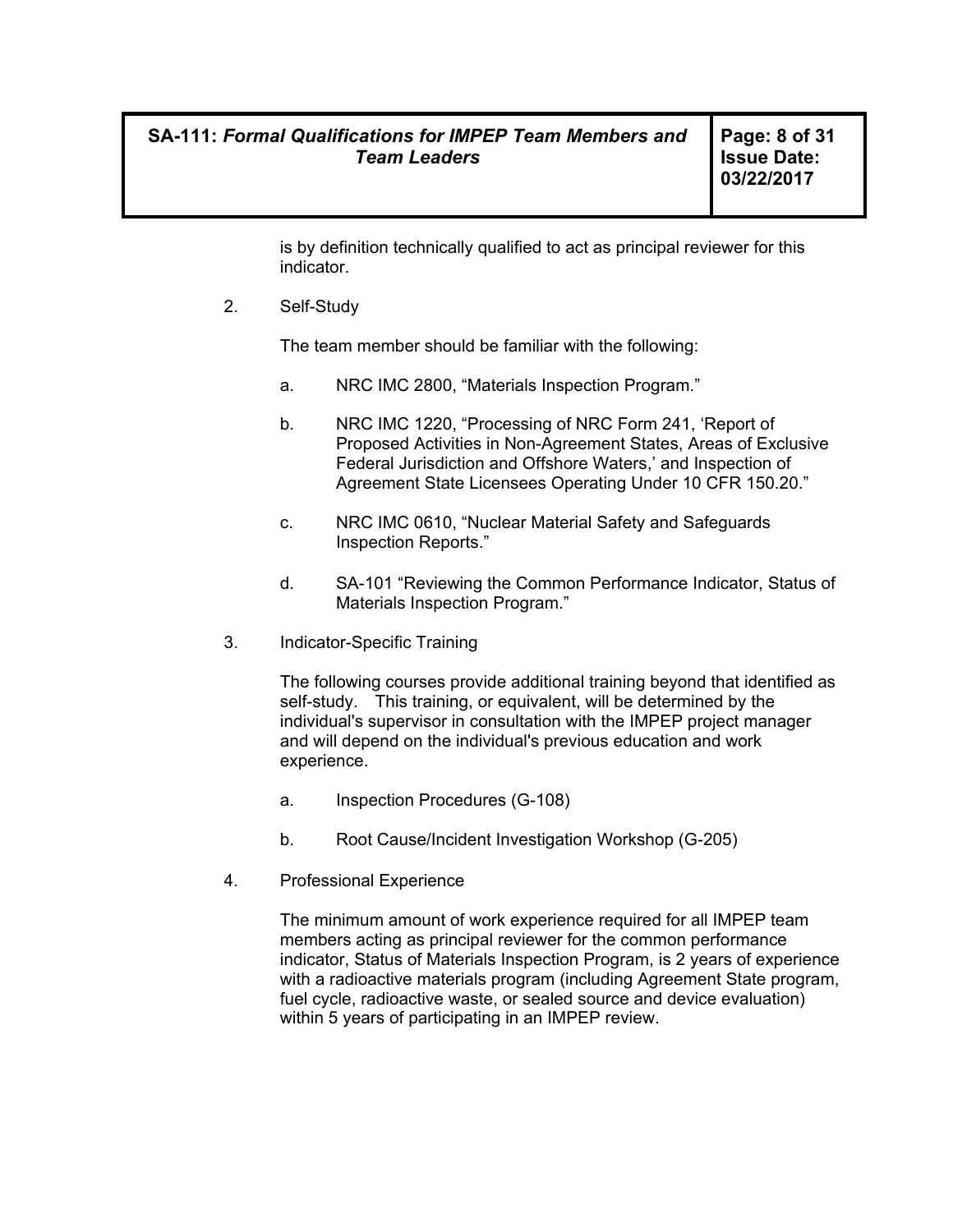**Page: 9 of 31 Issue Date: 03/22/2017** 

- E. Technical Quality of Inspections Indicator
	- 1. Qualifications
		- a. Along with the IMPEP Basic Training Requirements in Section V.B. of this procedure, the training described in V.E.2.- 5., or equivalent, is required for all IMPEP team members acting as principal reviewer for the common performance indicator, Technical Quality of Inspections, and for conducting inspector accompaniments.
		- b. Alternatively, an IMPEP team member that is journal qualified as an inspector under NRC IMC 1248, "Qualification Programs for Federal and State Materials and Environmental Programs" or Agreement State equivalent, is by definition technically qualified to act as principal reviewer for this indicator and to conduct inspector accompaniments.
	- 2. Self-Study

The team member should be familiar with the following:

- a. NRC IMC 2800, "Materials Inspection Program."
- b. NRC IMC 1220, "Processing of NRC Form 241, 'Report of Proposed Activities in Non-Agreement States, Areas of Exclusive Federal Jurisdiction and Offshore Waters,' and Inspection of Agreement State Licensees Operating Under 10 CFR 150.20."
- c. NRC IMC 0610, "Nuclear Material Safety and Safeguards Inspection Reports."
- d. NRC Inspection Procedure 87100 Series, "Licensed Materials Programs."
- e. All applicable temporary instructions related to materials programs.
- f. SA-102 "Reviewing the Common Performance Indicator, Technical Quality of Inspections."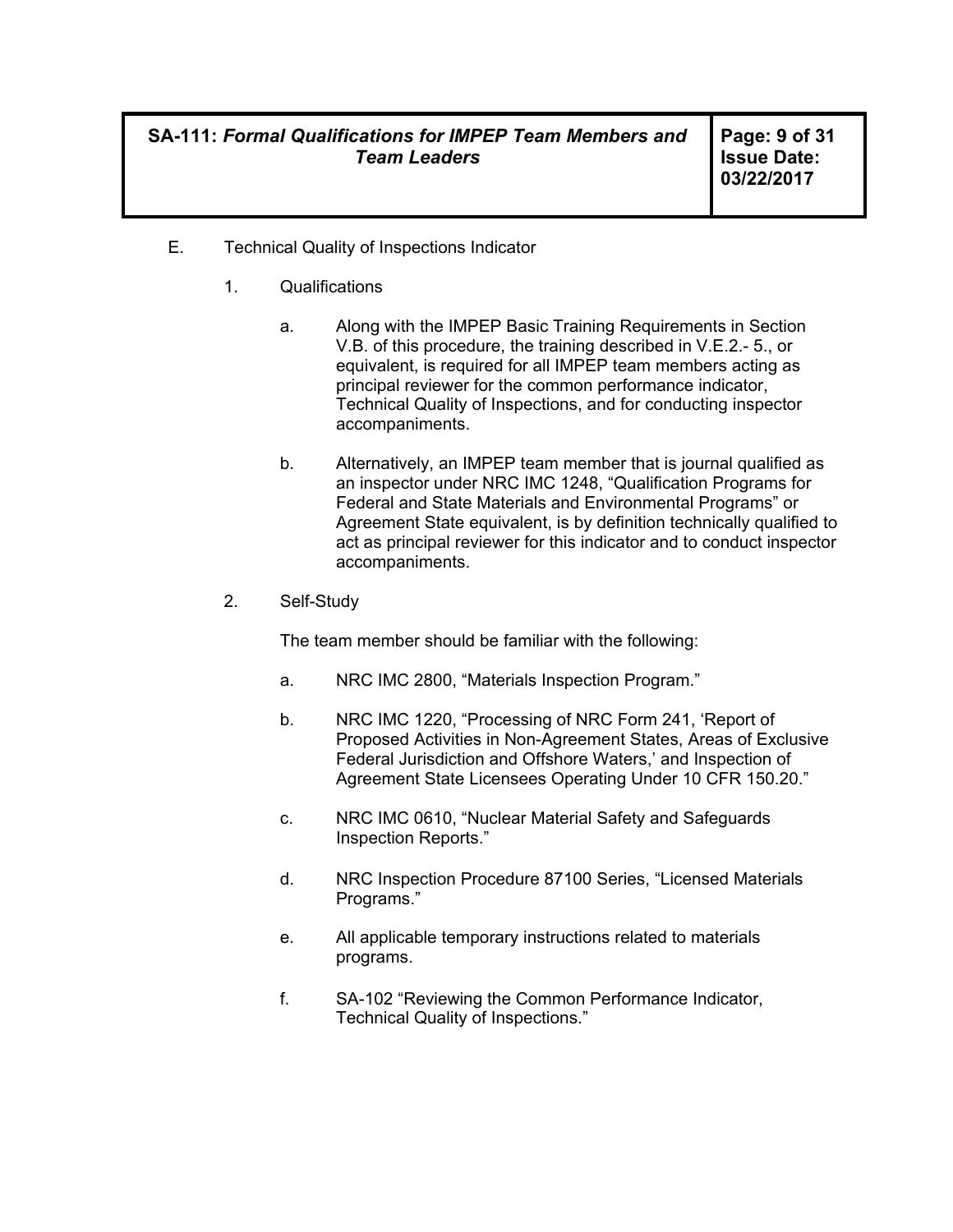3. Indicator-Specific Training

The following courses establish minimum formal classroom training requirements for all IMPEP team members acting as principal reviewer for the common performance indicator, Technical Quality of Inspections.

- a. Inspection Procedures (G-108)
- b. Root Cause/Incident Investigation Workshop (G-205)
- c. Advanced Health Physics (H-201)
- d. Diagnostic and Therapeutic Nuclear Medicine (H-304)
- e. Safety Aspects of Industrial Radiography (H-305)
- f. Transportation of Radioactive Materials (H-308)
- g. Brachytherapy, Gamma Knife and Other Medical Uses (H-313)
- h. NRC Materials Control, Security Systems & Principles (S-201)
- 4. Supplemental Training

The following courses provide additional training beyond that identified as self-study and indicator-specific training. This additional training, or equivalent, will be determined by the individual's supervisor in consultation with the IMPEP project manager and will depend on the individual's previous education and work experience.

- a. Environmental Monitoring for Radioactivity (H-111)
- b. Air Sampling for Radioactive Materials (H-119)
- c. Characterization and Planning for Decommissioning (H-115)
- d. Respiratory Protection (H-311)
- e. Internal Dosimetry (H-312)
- f. Safety Aspects of Well Logging (H-314)
- g. Irradiator Technology (H-315)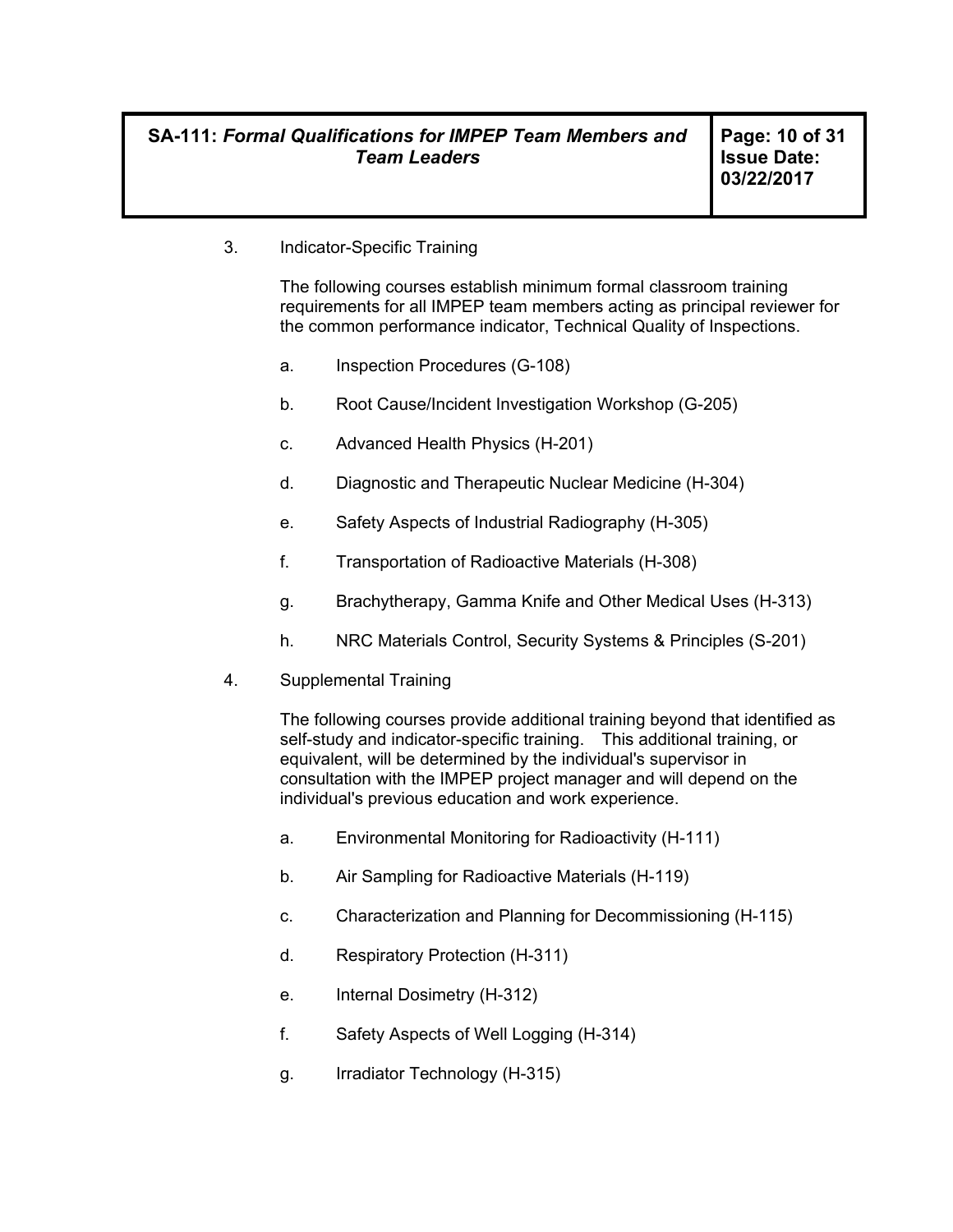**Page: 11 of 31 Issue Date: 03/22/2017** 

- h. Gathering Information for Inspections through Interviews (Professional Development Center (PDC))
- i. Effective Communication for NRC Inspectors (PDC)
- 5. Professional Experience

The minimum amount of work experience required for all IMPEP team members acting as principal reviewer for the common performance indicator, Technical Quality of Inspections, is 2 years of experience as an independent inspector within 5 years of participating in IMPEP.

- F. Technical Quality of Licensing Actions
	- 1. Qualifications
		- a. Along with the IMPEP Basic Training Requirements in Section V.B. of this procedure, the training described in V.F.2.- 5. is required for all IMPEP team members acting as principal reviewer for the common performance indicator, Technical Quality of Licensing Actions.
		- b. Alternatively, an IMPEP team member that is journal qualified as a license reviewer under NRC IMC 1248, "Qualification Programs for Federal and State Materials and Environmental Programs," or Agreement State equivalent, is by definition qualified to act as principal reviewer for this indicator.
	- 2. Self-Study

The team member should be familiar with the following:

- a. NRC IMC 2800, "Materials Inspection Program."
- b. NUREG-1556 Series, "Consolidated Guidance About Materials Licenses."
- c. NRC IMC 1220, "Processing of NRC Form 241, 'Report of Proposed Activities in Non-Agreement States, Areas of Exclusive Federal Jurisdiction and Offshore Waters,' and Inspection of Agreement State Licensees Operating Under 10 CFR 150.20."
- d. NRC Inspection Procedure (IP) 87100 Series, "Licensed Materials Programs."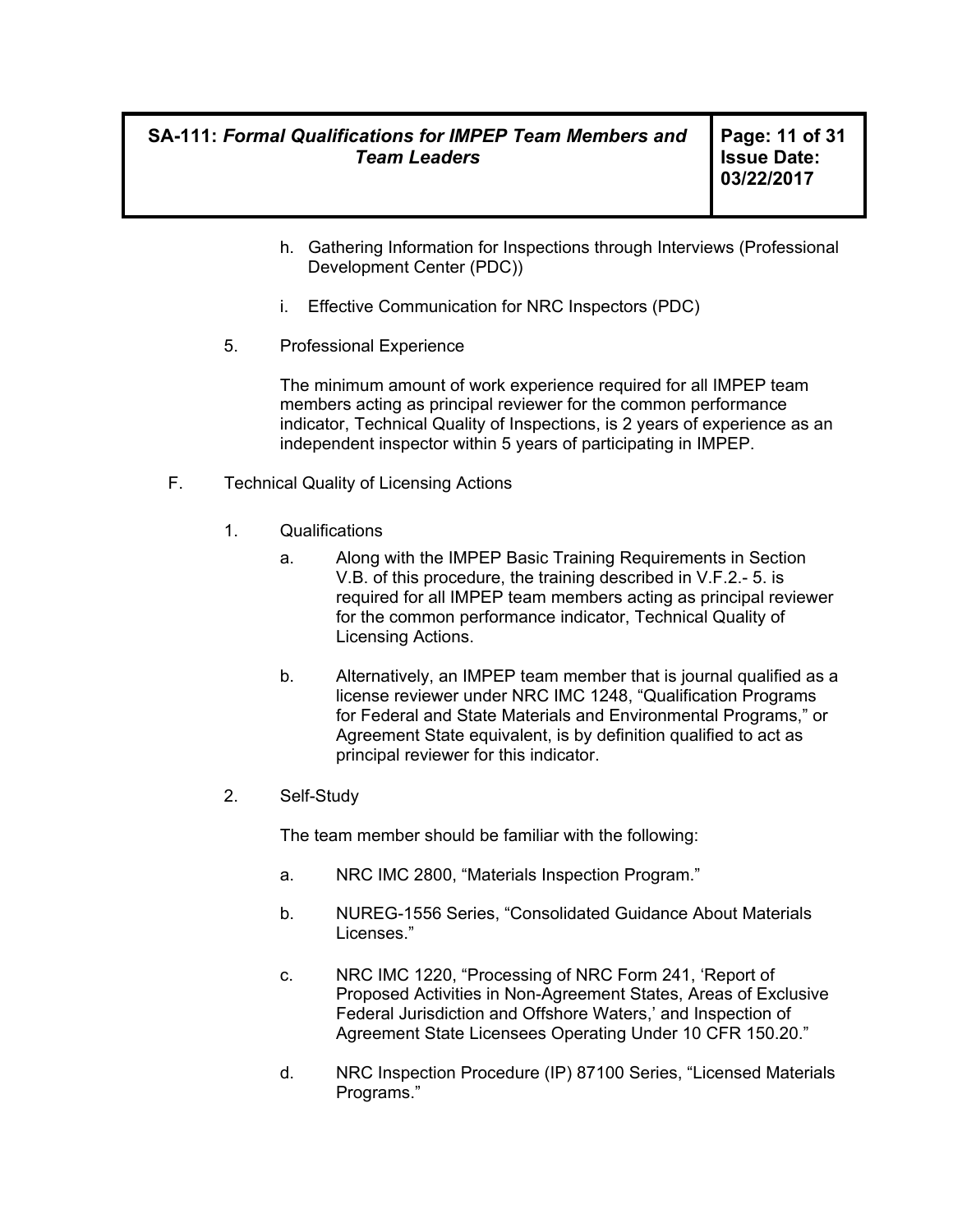**Page: 12 of 31 Issue Date: 03/22/2017** 

- e. SA-104 "Reviewing the Common Performance Indicator, Technical Quality of Licensing Actions."
- 3. Indicator-Specific Training

The following courses establish minimum formal classroom training requirements for all IMPEP team members acting as principal reviewer for the common performance indicator, Technical Quality of Licensing Actions.

- a. Licensing Practices and Procedures (G-109)
- b. Advanced Health Physics (H-201)
- c. Diagnostic and Therapeutic Nuclear Medicine (H-304)
- d. Safety Aspects of Industrial Radiography (H-305)
- e. Transportation of Radioactive Materials (H-308)
- f. Brachytherapy, Gamma Knife, and Other Medical Uses (H-313)
- g. NRC Materials Control, Security Systems & Principles (S-201)
- 4. Supplemental Training

The following courses provide additional training beyond that identified as self-study and indicator-specific training. This training, or equivalent, will be determined by the individual's supervisor in consultation with the IMPEP project manager and will depend on the individual's previous work experience.

- a. Inspection Procedures (G-108)
- b. Root Cause/Incident Investigation Workshop (G-205)
- c. Environmental Monitoring for Radioactivity (H-111)
- d. Air Sampling for Radioactive Materials (H-119)
- e. (MARSSIM) Multi-Agency Radiation Survey and Site Investigation (H-121)
- f. Internal Dosimetry (H-312)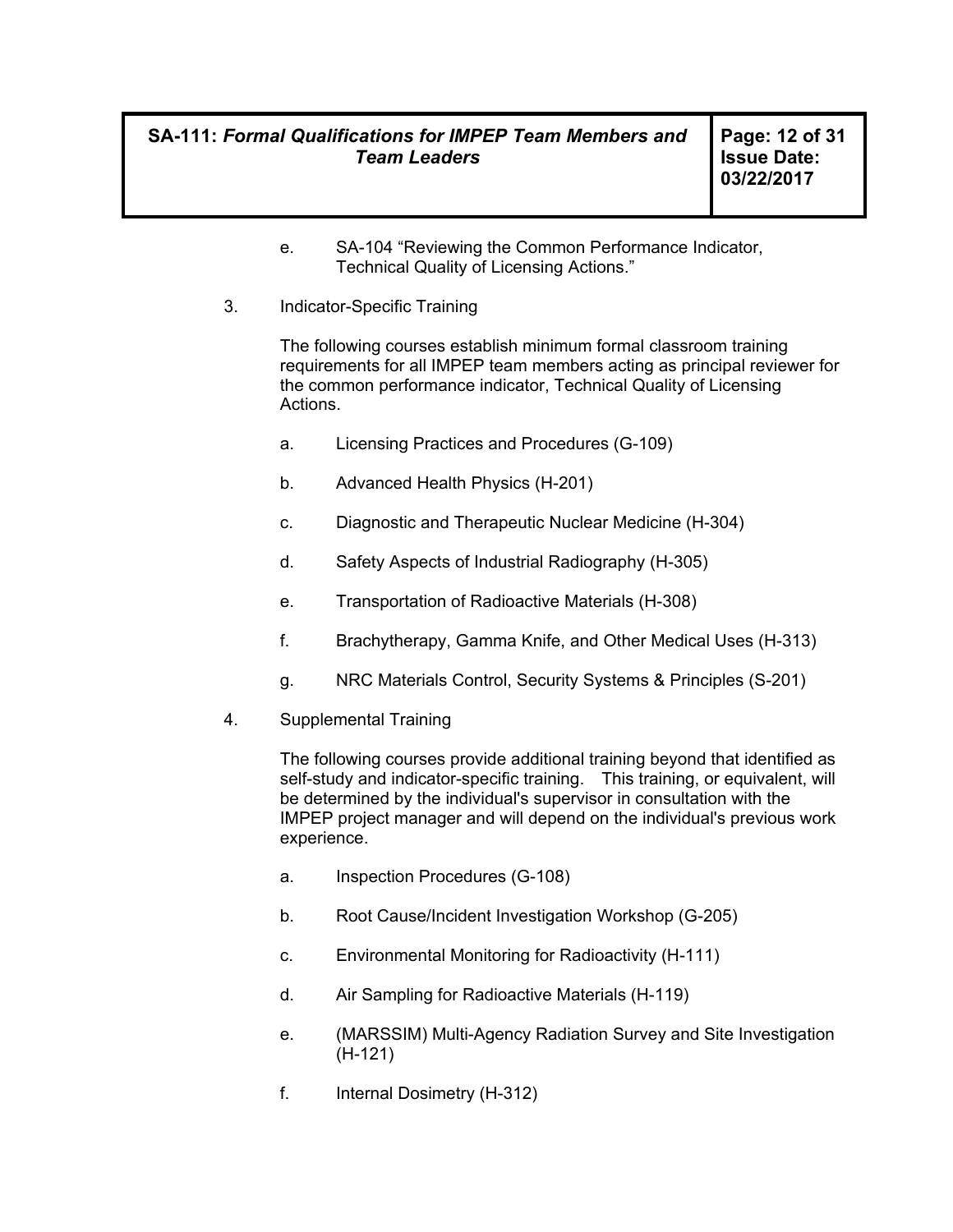**Page: 13 of 31 Issue Date: 03/22/2017** 

- g. Safety Aspects of Well Logging (H-314)
- h. Irradiator Technology (H-315)
- 5. Professional Experience

The minimum amount of work experience required for all IMPEP team members acting as principal reviewer for the common performance indicator, Technical Quality of Licensing Actions, is 2 years of experience as an independent license reviewer within 5 years of participating in IMPEP.

- G. Technical Quality of Incident and Allegation Activities
	- 1. Qualifications
		- a. Along with the IMPEP Basic Training Requirements in Section V.B. of this procedure, the training described in V.G.2.- 5. is required for all IMPEP team members acting as principal reviewer for the common performance indicator, Technical Quality of incident and Allegation Activities (Note: Only NRC personnel will review allegations during NRC regional reviews).
		- b. Alternatively, an IMPEP team member that is journal qualified as an inspector under NRC IMC 1248, "Qualification Programs for Federal and State Materials and Environmental Programs," or Agreement State equivalent, is by definition technically qualified to act as principal reviewer for this indicator.
	- 2. Self-Study

The team member should be familiar with the following:

- a. NRC MD 8.2, "NRC Incident Response Program."
- b. NRC MD 8.3, "NRC Incident Investigation Program."
- c. NRC IMC 2800, "Materials Inspection Program," including guidance on allegations, references on incident response, and interactions with other agencies.
- d. NUREG-1303, "Incident Investigation Manual."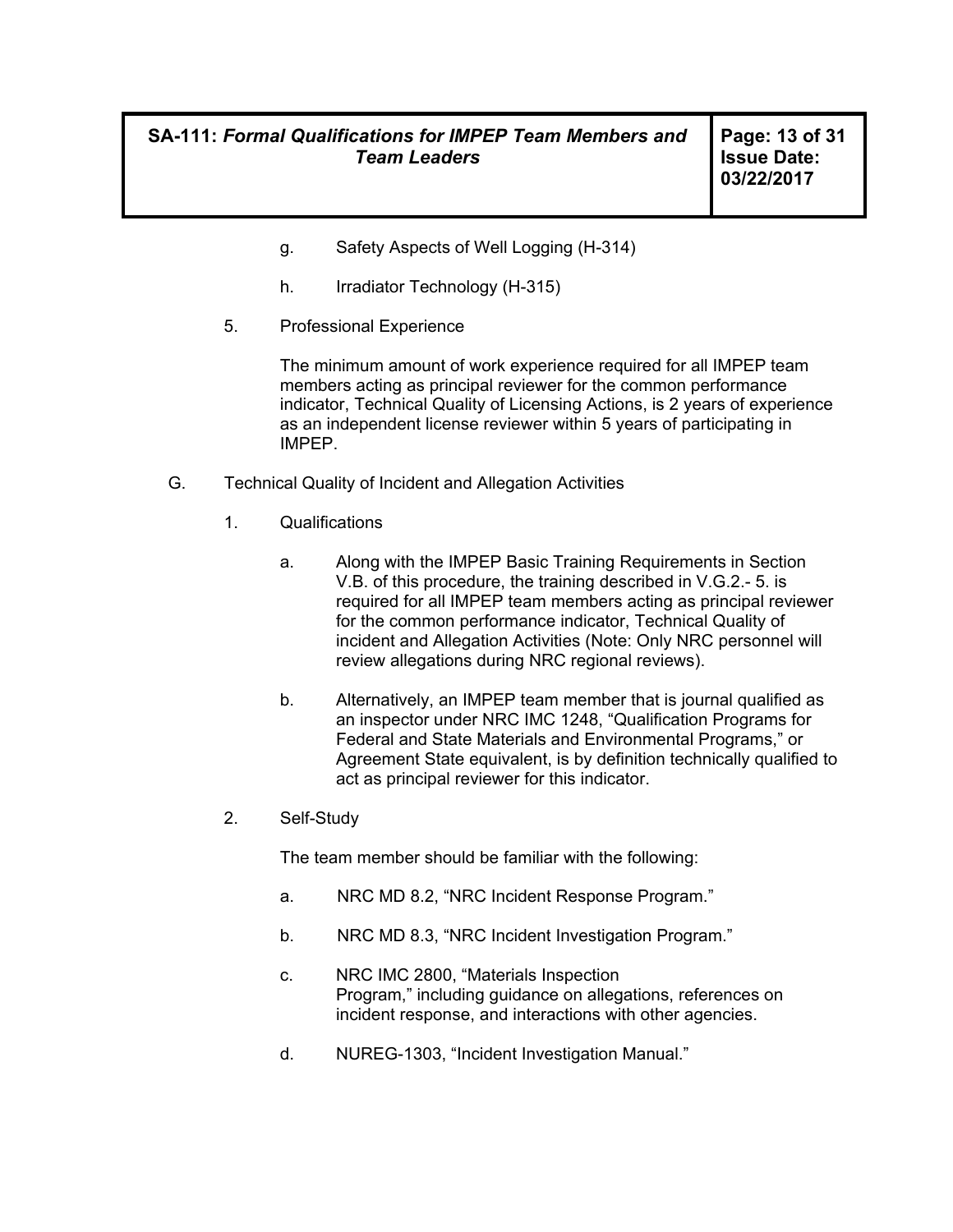**Page: 14 of 31 Issue Date: 03/22/2017** 

- e. Handbook on Nuclear Materials Event Reporting in the Agreement States (State reviews).
- f. Nuclear Materials Event Database.
- g. NRC MD 8.8, "Management of Allegations."
- h. SA-105, Reviewing the Common Performance Indicator, Technical Quality of Incident and Allegation Activities."
- i. SA-300 "Reporting Materials Events."
- j. SA-400 "Management of Agreement State Performance Concerns"
- 3. Indicator-Specific Training

These courses establish minimum formal classroom training requirements for all IMPEP team members acting as principal reviewer of the common performance indicator, Technical Quality of Incident and Allegation Activities.

- a. Inspection Procedures (G-108)
- b. Root Cause/Incident Investigation Workshop (G-205)
- c. Advanced Health Physics (H-201)
- d. Diagnostic and Therapeutic Nuclear Medicine (H-304)
- e. Safety Aspects of Industrial Radiography (H-305)
- f. Transportation of Radioactive Materials (H-308)
- g. Brachytherapy, Gamma Knife, and Other Medical Uses (H-313)
- 4. Supplemental Training

The following courses provide additional training beyond that identified as self-study and indicator-specific training. This training, or equivalent, will be determined by the individual's supervisor in consultation with the IMPEP project manager and will depend on the individual's previous education and work experience.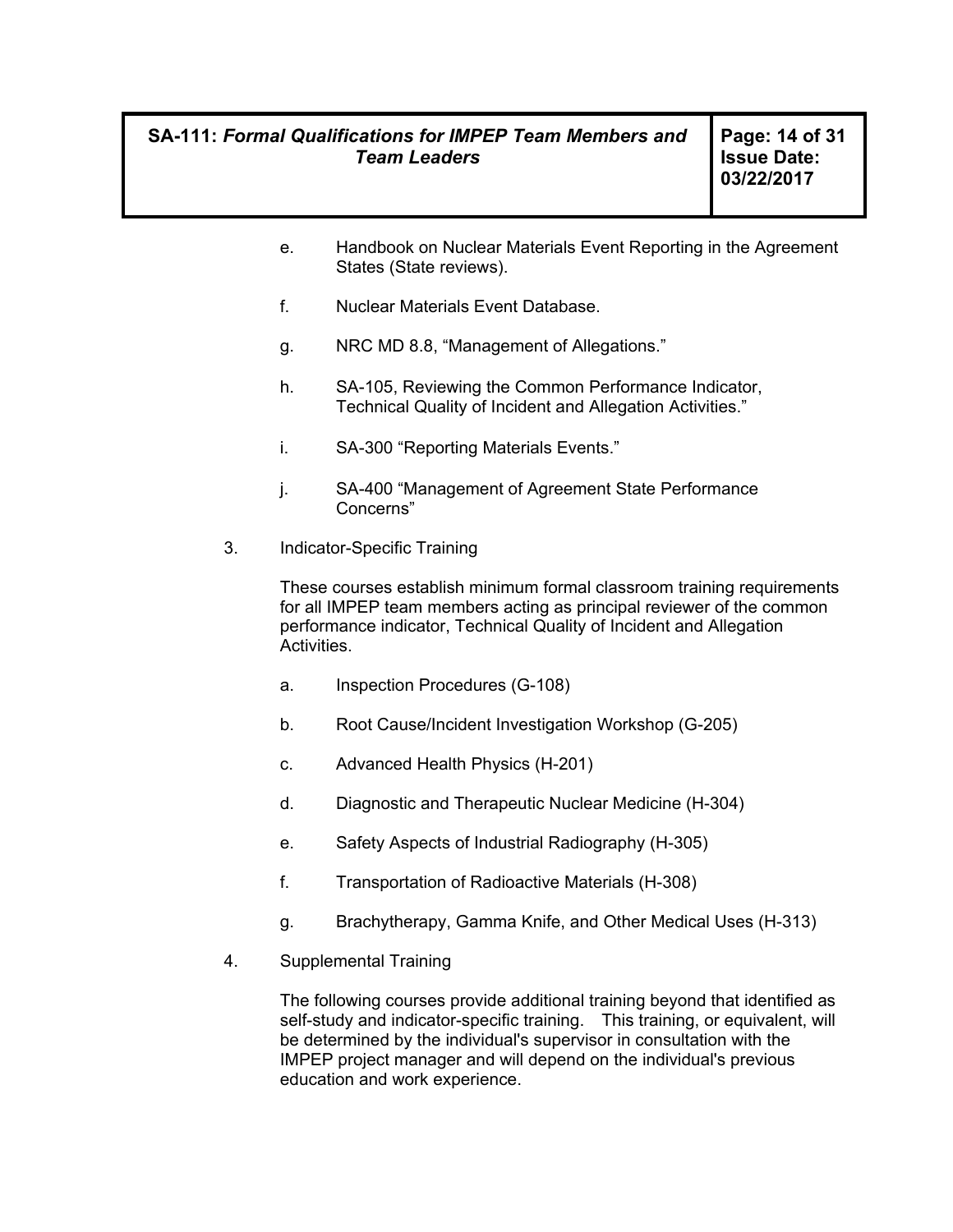- a. Environmental Monitoring for Radioactivity (H-111)
- b. Air Sampling for Radioactive Materials (H-119)
- c. (MARSSIM) Multi-Agency Radiation Survey and Site Investigation (H-121)
- d. Internal Dosimetry (H-312)
- e. Safety Aspects of Well Logging (H-314)
- f. Irradiator Technology (H-315)
- g. Materials Control, Security Systems & Principles (S-201)
- 5. Professional Experience

The minimum amount of work experience required for all IMPEP team members completing a review as part of the common performance indicator, Technical Quality of Incident and Allegation Activities, is to have had some involvement with incident and allegation response (e.g., experience in NRC's incident response group in headquarters or a regional office, experience with inspection or assessment of incident and allegation response programs, participation in allegation review boards, or serving as office allegation coordinator) within 5 years of participating in IMPEP.

- H. Compatibility Requirements Indicator
	- 1. Qualifications
		- a. Along with the IMPEP Basic Training Requirements in Section V.B. of this procedure, the training described in V.H.2.- 4., is required for all IMPEP team members acting as principal reviewer for the non-common performance indicator, Compatibility Requirements. (Note: Only NRC staff review this indicator).
		- b. Alternatively, an IMPEP team member that is journal qualified as an inspector or license reviewer under NRC Inspection Manual Chapter (IMC) 1248, "Qualification Programs for Federal and State Material and Environmental Management Programs," or Agreement State equivalent, is by definition technically qualified to act as principal reviewer for this indicator.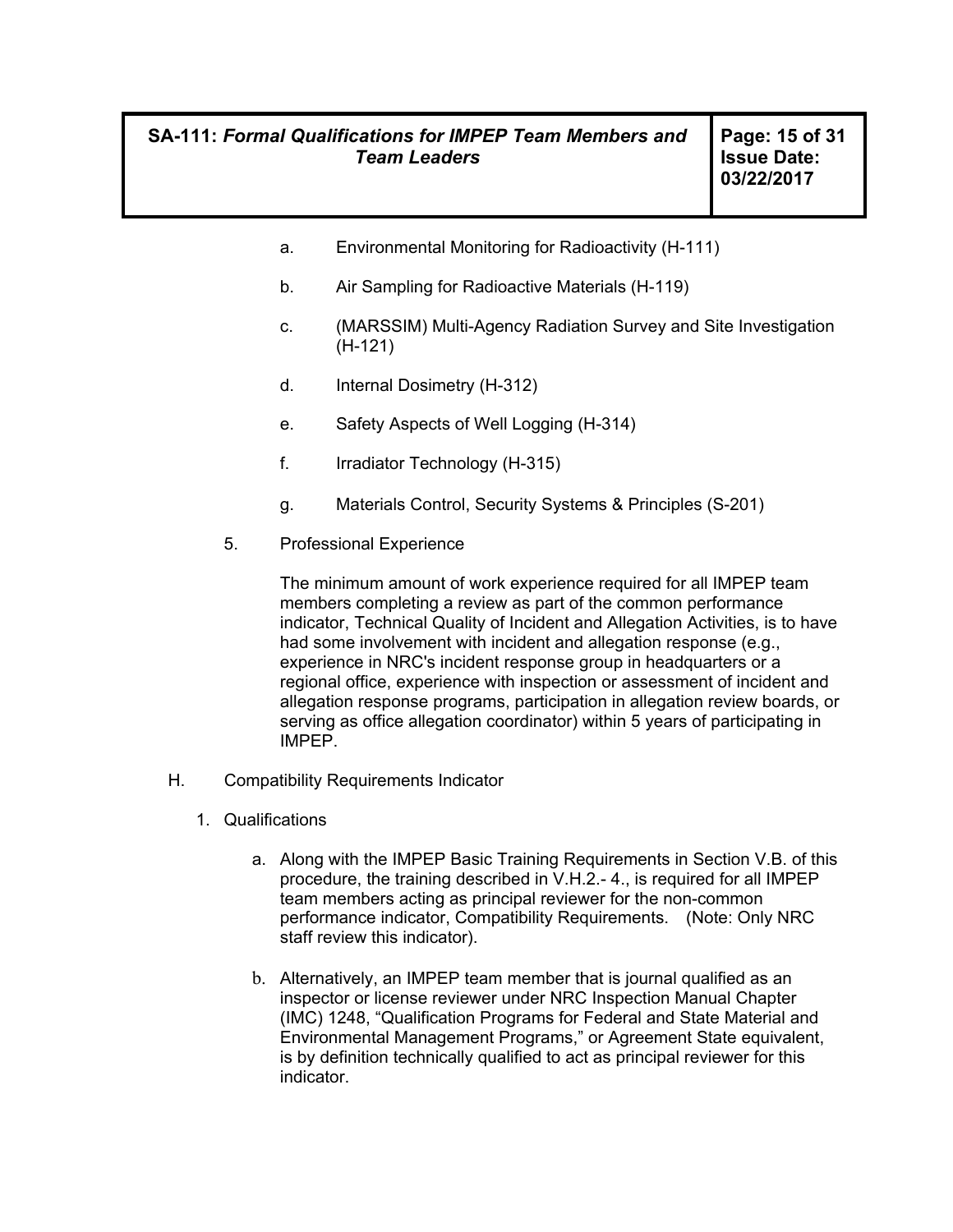2. Self-Study

The team member should be familiar with the following:

- a. NRC MD 5.8, "Proposed Section 274b. Agreements with States."
- b. NRC MD 5.9, "Adequacy and Compatibility of Agreement State Programs."
- c. SA-200, "Compatibility Categories and Health and Safety Identification for NRC Regulations and Other Program Elements."
- d. SA-201, "Review of State Regulatory Requirements."
- e. SA-107, "Reviewing the Non-Common Performance Indicator, Compatibility Requirements."
- 3. Supplemental Training

The following course provides additional training beyond that identified as self-study. This training, or equivalent, will be determined by the individual's supervisor in consultation with the IMPEP project manager and will depend on the individual's previous work experience and planned IMPEP activities in specific areas.

- a. Root Cause/Incident Investigation Workshop (G-205)
- 4. Professional Experience

The minimum amount of work experience required for all IMPEP team members acting as principal reviewer for the non-common performance indicator, Compatibility Requirements, is direct involvement in some aspect of the promulgation of NRC or Agreement State regulations before and within 3 years of participating in IMPEP, or the review of two Agreement State regulations for compatibility before and within 2 years of participating in IMPEP.

- I. Sealed Source and Device Evaluation Program Indicator
	- 1. Qualifications
		- a. Along with the IMPEP Basic Training Requirements in Section V.B. of this procedure, the training described below is required for all IMPEP team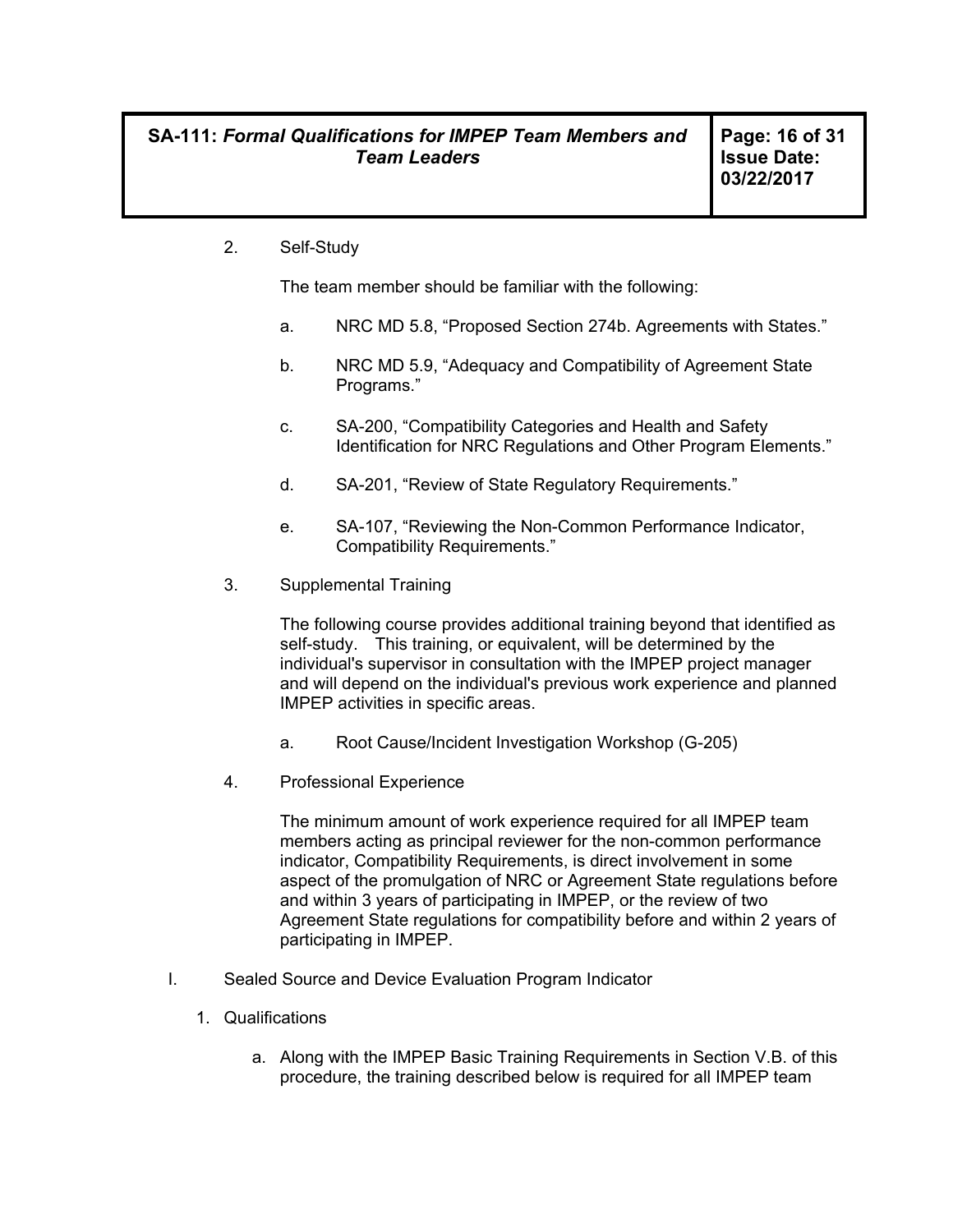**Page: 17 of 31 Issue Date: 03/22/2017** 

members acting as principal reviewer for the non-common performance indicator, Sealed Source and Device (SS&D) Evaluation Program.

- b. Alternatively, an IMPEP team member that is journal qualified as an SS&D reviewer under NRC Inspection Manual Chapter (IMC) 1248, "Qualification Programs for Federal and State Material and Environmental Management Programs," or Agreement State equivalent, is by definition technically qualified to act as principal reviewer for this indicator.
- 2. Self-Study

The team member should be familiar with the following:

- a. NUREG-1556, Vol. 3, "Consolidated Guidance About Materials Licenses."
- b. ANSI N538-1979, "Classification of Industrial Ionizing Radiation Gauging Devices."
- c. ANSI N542-1977, "Sealed Radioactive Source Classification."
- d. Regulatory Guide 6.9, "Establishing Quality Assurance Programs for the Manufacture and Distribution of Sealed Sources and Devices Containing Byproduct Material."
- e. SA-108 "Reviewing the Non-Common Performance Indicator, Sealed Source and Device Evaluation Program."
- 3. Indicator-Specific Training

The following courses establish minimum formal classroom training requirements for all IMPEP team members completing a full technical review as principal reviewer for the non-common performance indicator, SS&D evaluation program.

- a. Sealed Source and Device Evaluation Workshop (G-116)
- b. Advanced Health Physics (H-201)
- 4. Supplemental Training

The following courses provide additional training beyond that identified as self-study and indicator-specific training. This training, or equivalent, will be determined by the individual's supervisor in consultation with the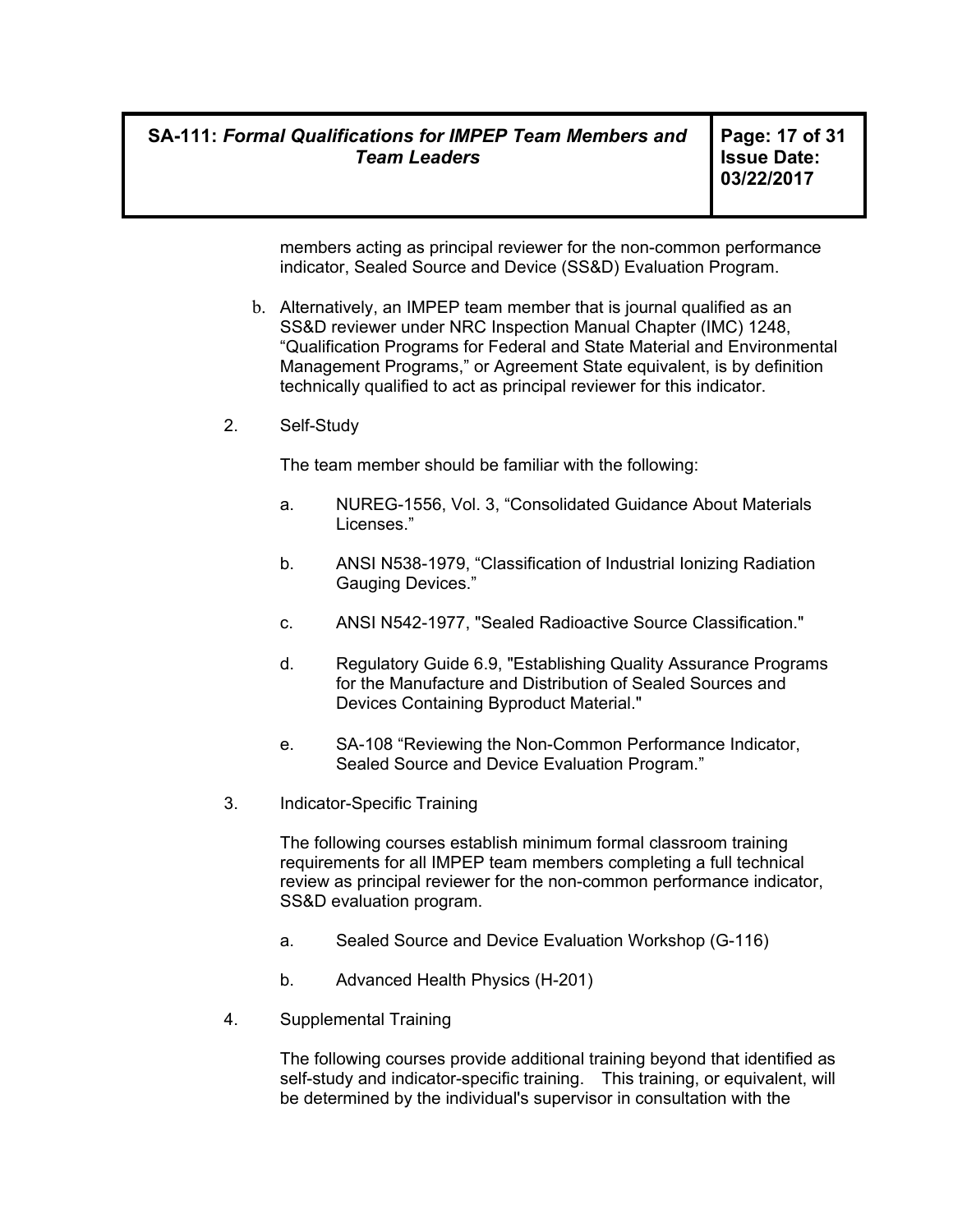IMPEP project manager and will depend on the individual's previous education and work experience.

- a. Safety Aspects of Industrial Radiography (H-305)
- b. Root Cause/Incident Investigation Workshop (G-205)
- c. Brachytherapy, Gamma Knife, and Other Medical Uses (H-313)
- d. Safety Aspects of Well Logging (H-314)
- 5. Professional Experience

The minimum amount of work experience required for all IMPEP team members completing a full technical review as principal reviewer for the non-common performance indicator, SS&D evaluation program, is 2 years as an independent SS&D reviewer within 5 years of participating in IMPEP.

- J. Low-Level Radioactive Waste Disposal Program Indicator
	- 1. Qualifications
		- a. Along with the IMPEP Basic Training Requirements in Section V.B. of this procedure, the training described in V.J.2.- 4. is required for all IMPEP team members completing a technical review as principal reviewer for the non-common performance indicator, Low-Level Radioactive Waste (LLRW) Disposal Program.
		- b. Alternatively, an IMPEP team member that is journal qualified as an inspector or license reviewer under NRC Inspection Manual Chapter (IMC) 1248, "Qualification Programs for Federal and State Material and Environmental Management Programs," Appendix E or Agreement State equivalent, is by definition technically qualified to act as principal reviewer for this indicator.
	- 2. Self-Study

The team member should be familiar with the following:

a. NUREG-1199, "Standard Format & Content of a License Applications for a Low-Level Radioactive Waste Disposal Facility."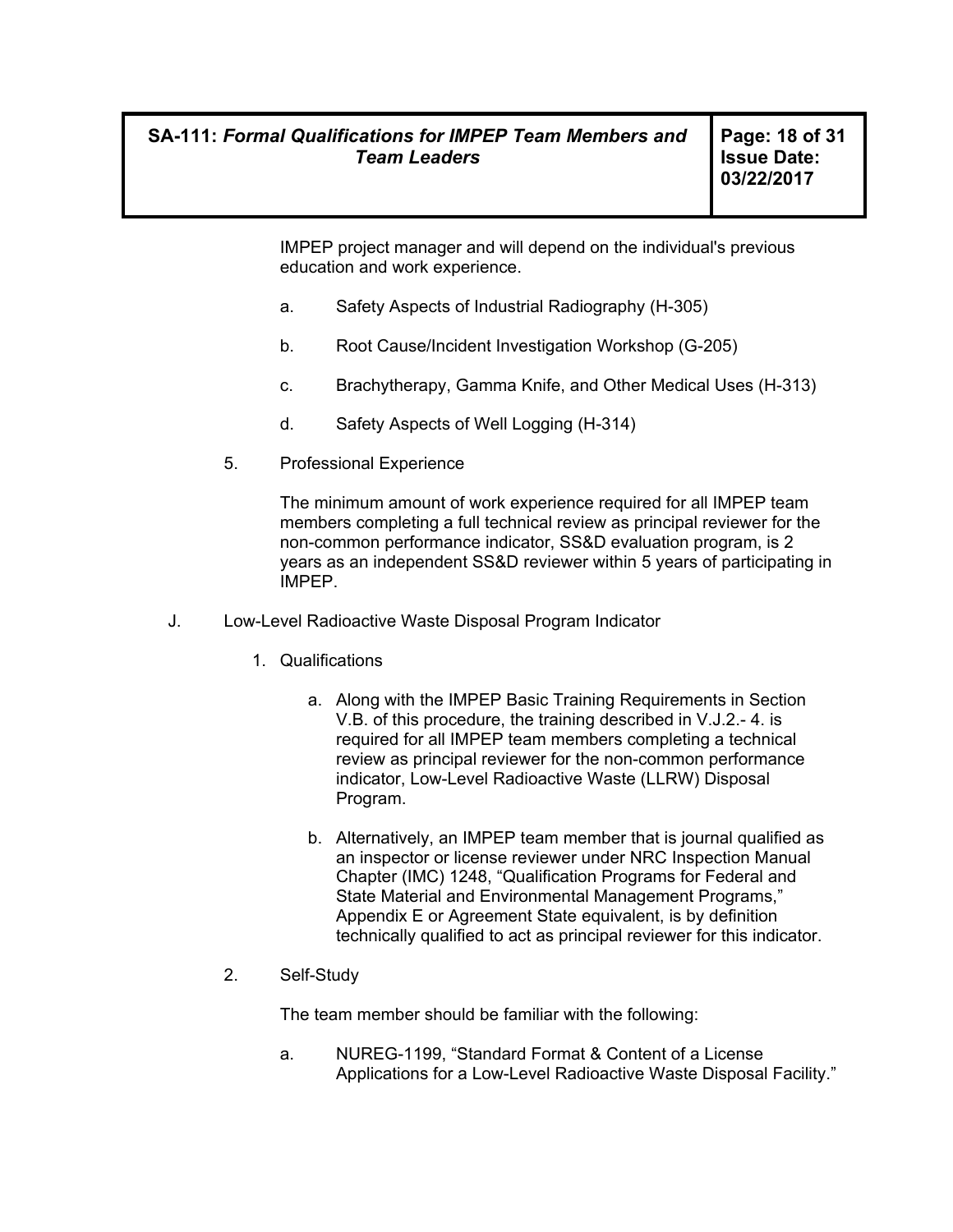**Page: 19 of 31 Issue Date: 03/22/2017** 

- b. NUREG-1200, "Standard Review Plan for the Review of a License Application for a Low-Level Radioactive Waste Disposal Facility."
- c. NUREG-1274, "Review Process for Low-Level Radioactive Waste Disposal License Applications Under Low-Level Radioactive Waste Policy Amendments Act."
- d. NRC IMC 2401, "Near Surface Low-Level Radioactive Waste Disposal Facility Inspection Program."
- e. NUREG 1573, "A Performance Assessment Methodology for Low-Level Radioactive Waste-Disposal Facilities."
- f. 10 CFR Part 61.
- g. SA-109 "Reviewing the Non-Common Performance Indicator, Low-Level Radioactive Waste Disposal Program."
- 3. Supplemental Training

The following course provides additional training beyond that identified as self-study. This training, or equivalent, will be determined by the individual's supervisor in consultation with the IMPEP project manager and will depend on the individual's previous education and work experience.

- a. Root Cause/Incident Investigation Workshop (G-205)
- 4. Professional Experience

The minimum amount of work experience required for all IMPEP team members completing a technical review as principal reviewer for the non-common performance indicator, LLRW disposal program, is 2 years of experience working as an inspector, license reviewer, or as a developer of regulatory programs for ensuring safety of LLRW disposal within 5 years of participating in IMPEP.

- K. Uranium Recovery Program Indicator
	- 1. Qualifications
		- a. Along with the IMPEP Basic Training Requirements in Section V.B. of this procedure, the training described in V.K.2.- 4. is required for all IMPEP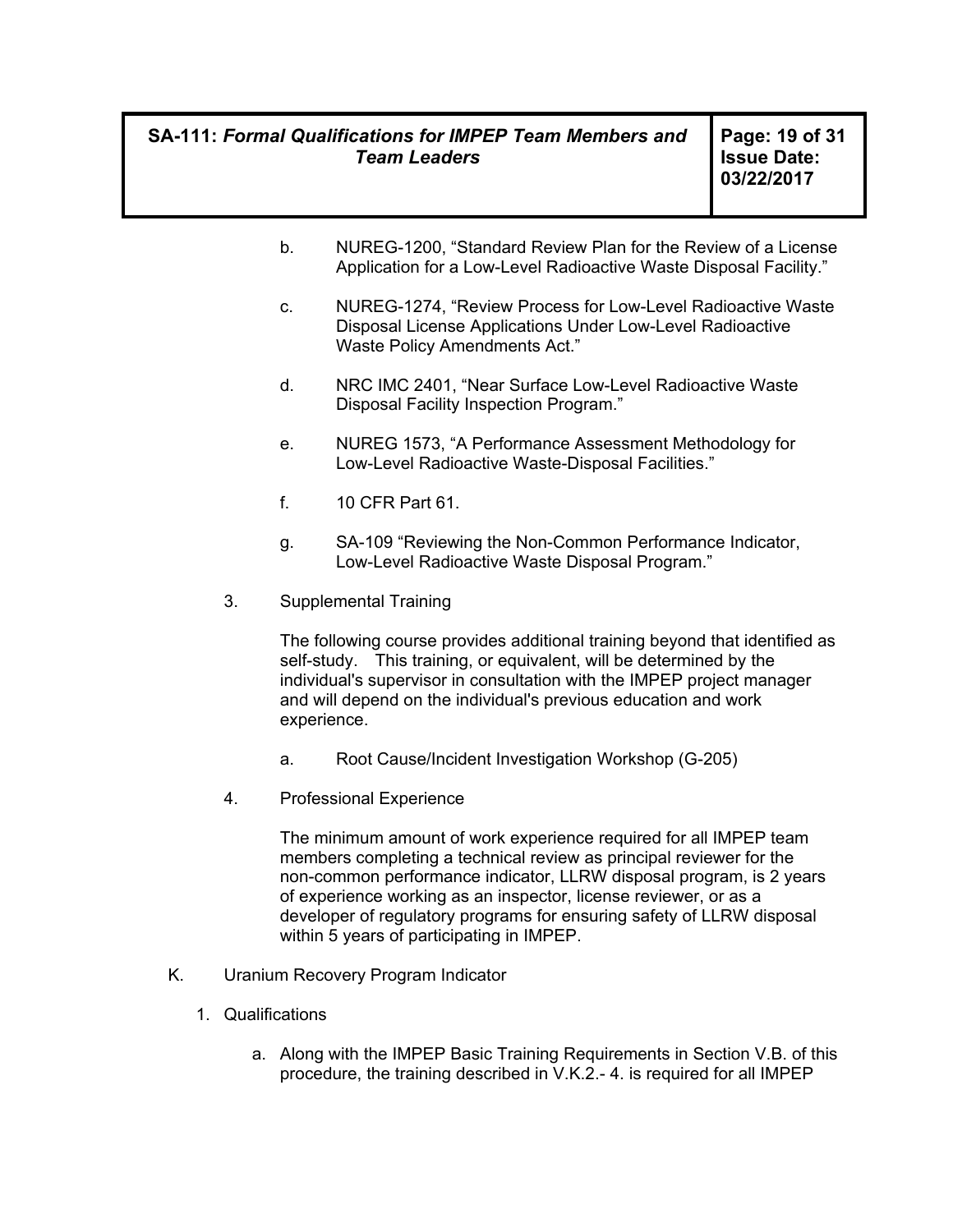**Page: 20 of 31 Issue Date: 03/22/2017** 

team members completing a technical review as principal reviewer for the non-common performance indicator, Uranium Recovery Program.

- b. Alternatively, an IMPEP team member that is journal qualified as an inspector or license reviewer under NRC Inspection Manual Chapter (IMC) 1248, "Qualification Programs for Federal and State Material and Environmental Management Programs," Appendix H or Agreement State equivalent, is by definition technically qualified to act as principal reviewer for this indicator.
- 2. Self-Study

The team member should be familiar with the following:

- a. 10 CFR Part 40, Appendix A.
- b. NUREG-1569, "Standard Review Plan for In Situ Leach Uranium Extraction License Applications."
- c. NUREG-1620, "Standard Review Plan for the Review of a Reclamation Plan for Mill Tailings Sites Under Title II of the Uranium Mill Tailings Radiation Control Act."
- d. NRC IMC 2801, "Uranium Mill and 11e.(2) Byproduct Material Disposal Site and Facility Inspection Program."
- e. NRC IMC 2641, "In-Situ Leach Facilities Inspection Program."
- f. SA-110 "Reviewing the Non-Common Performance Indicator, Uranium Recovery Program."
- 3. Supplemental Training

The following course provides additional training beyond that identified as required self-study. This training, or equivalent, will be determined by the individual's supervisor in consultation with the IMPEP project manager and will depend on the individual's previous education and work experience.

a. Root Cause/Incident Investigation Workshop (G-205)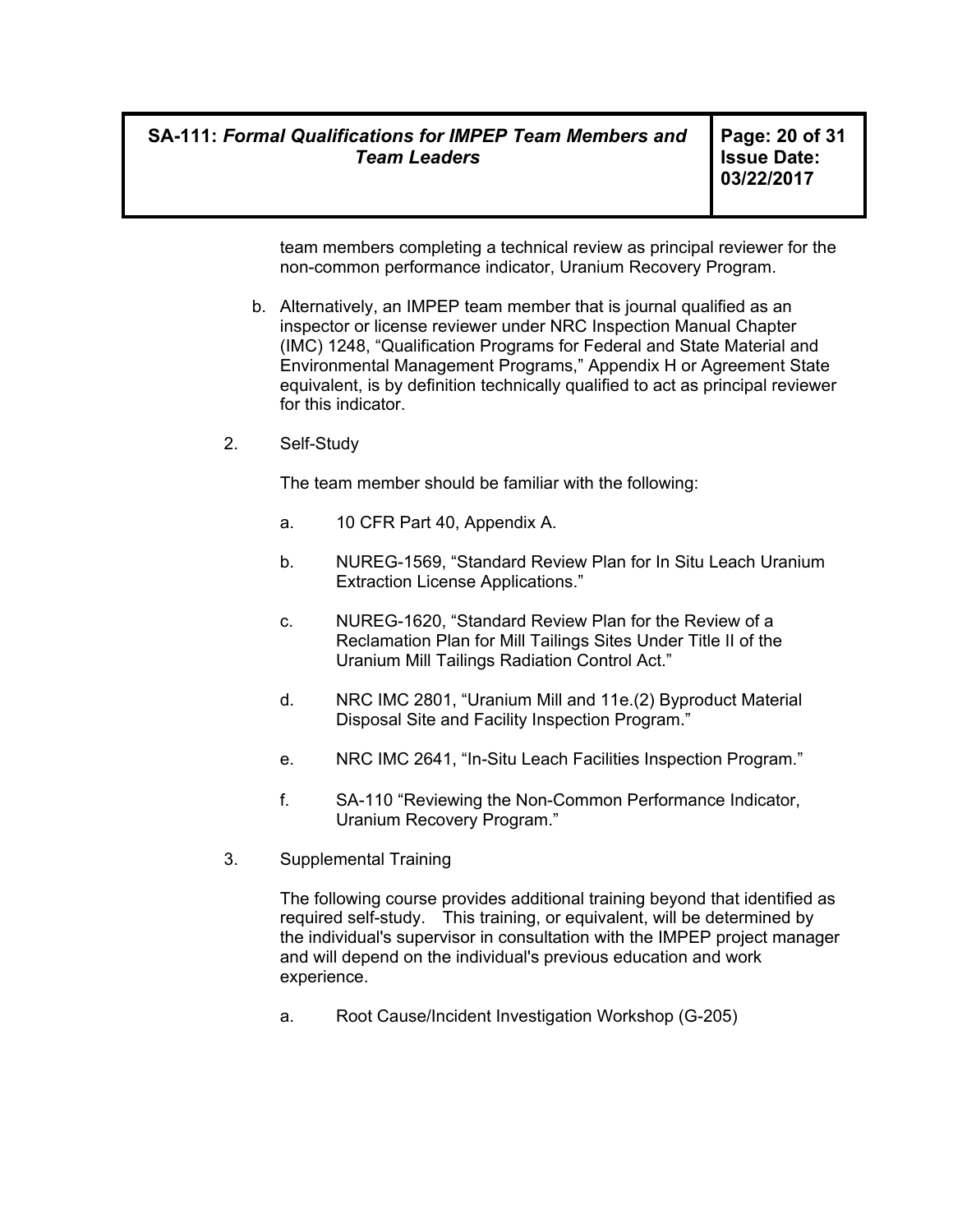**Page: 21 of 31 Issue Date: 03/22/2017** 

4. Professional Experience

The minimum amount of work experience required for all IMPEP team members completing a full technical review as principal reviewer for the non-common performance indicator, Uranium Recovery Program, is 2 years of experience working as an inspector, license reviewer, or as a developer of regulatory programs for ensuring safety of uranium recovery operations within 5 years of participating in IMPEP.

L. IMPEP Team Leader Training Requirements

Along with the IMPEP Team Leader Training described in Section IV.C.1.b. and IMPEP Basic Training described in Section V.B. of this procedure, the training described below is required for all IMPEP team leaders.

1. Self-Study

The team leader should be familiar with the following:

- a. NRC IMC 1220, "Processing of NRC Form 241, 'Report of Proposed Activities in Non-Agreement States, Areas of Exclusive Federal Jurisdiction and Offshore Waters,' and Inspection of Agreement State Licensees Operating Under 10 CFR 150.20."
- b. NRC IMC 1248, "Qualification Programs for Federal and State Materials and Environmental Programs."
- c. NRC IMC 2800, "Materials Inspection Program."
- d. NRC MD 8.8, "Management of Allegations."
- e. NRC NUREG 1556 "Consolidated Guidance About Materials Licenses."
- f. SA Procedures 100-110
- 2. Team Leader-Specific Training

The following courses establish minimum formal classroom training requirements for all IMPEP team leaders.

a. Inspection Procedures (G-108)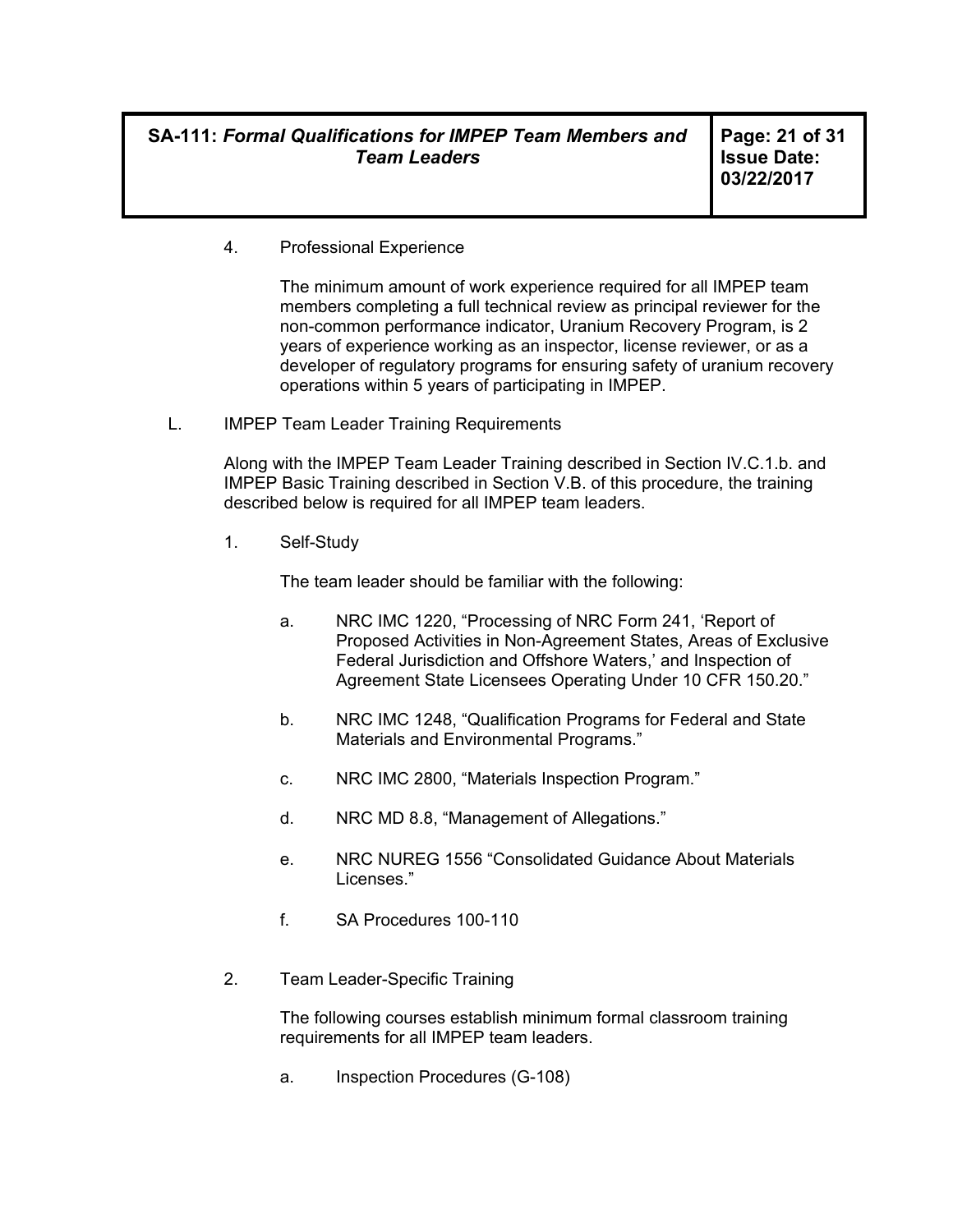- b. Licensing Practices and Procedures (G-109)
- c. Advanced Health Physics (H-201)
- 3. Supplemental Training

The following courses provide additional training beyond that identified as self-study and team leader-specific training. This training, or equivalent, will be determined by the individual's supervisor in consultation with the IMPEP project manager and will depend on the individual's previous work experience and education.

- a. Root Cause/Incident Investigation Workshop (G-205)
- b. Diagnostic and Therapeutic Nuclear Medicine (H-304)
- c. Safety Aspects of Industrial Radiography (H-305)
- d. Transportation of Radioactive Materials (H-308)
- e. Brachytherapy, Gamma Knife and Other Medical Uses (H-313)
- f. Safety Aspects of Well Logging (H-314)
- g. Irradiator Technology (H-315)
- h. Effective Communications for NRC Inspectors (PDC)
- i. Leading NRC Work Teams (PDC)
- j. NRC Materials Control, Security Systems & Principles (S-201)
- 4. Refresher Training

Refresher training will include the IMPEP Team Leader Training, as described in Section IV.C.1.b., a minimum of once every 2 years and other courses as determined by NRC management. Refresher Team Leader Training is not required for IMPEP team leaders who have participated in an IMPEP as a team leader within 2 years.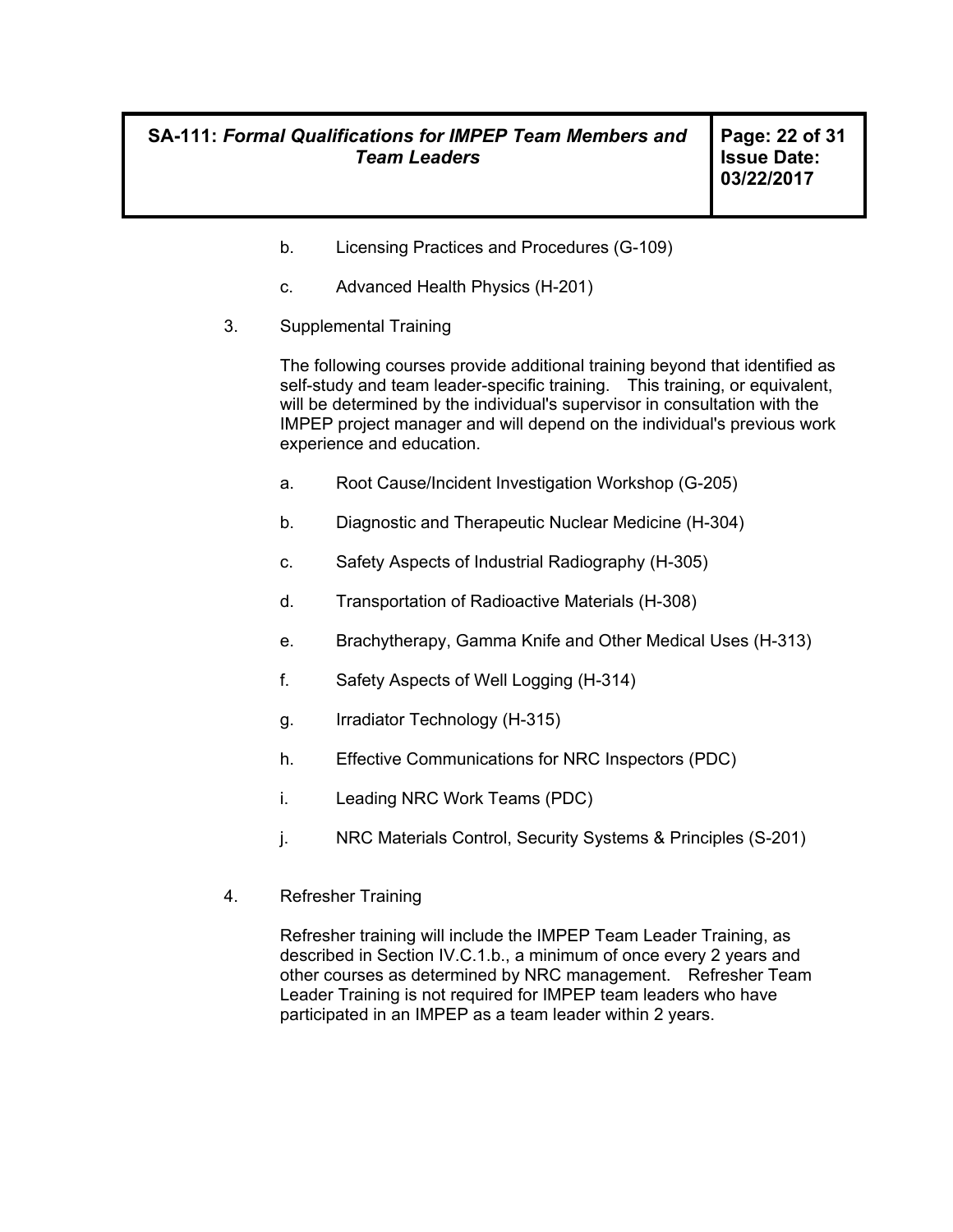**Page: 23 of 31 Issue Date: 03/22/2017** 

- 5. Professional Experience
	- a. Five years of experience with a radiation materials program within 5 years of participating in IMPEP.
	- b. Qualified to act as principal reviewer for at least two performance indicators.
	- c. Participation in three IMPEP reviews as a principal reviewer for any indicator.
	- d. Participation in two IMPEP reviews as team leader-in-training.
	- e. A first-time team leader shall have an experienced qualified team leader as a member of the IMPEP team.

#### **VI. DOCUMENTATION OF IMPEP QUALIFICATIONS**

- A. Initial Qualifications
	- 1. Each IMPEP team member should complete an IMPEP Qualification Cover Sheet (Appendix A) and specify each indicator that the team member is qualified to act as principal reviewer for or team leader, as appropriate. This cover sheet should be signed by the IMPEP team member and as appropriate, the Director, NMSS; Regional Administrator; Agreement State Program Director; or designee. A copy of the completed cover sheet should be provided to the IMPEP project manager.
	- 2. Each IMPEP team member should complete the IMPEP Basic Training Requirements form (Appendix B). A copy of the completed form should be provided to the IMPEP project manager.
		- a. Any grandfathering, interim qualification, or other alternative means of qualification used (including journal qualification under NRC IMC 1248, Qualification Programs for Federal and State Materials and Environmental Programs, etc.) should be documented in the "Alternative Criteria/Comments" sections provided in the IMPEP Basic Training Requirements form. Attach additional sheets, if necessary.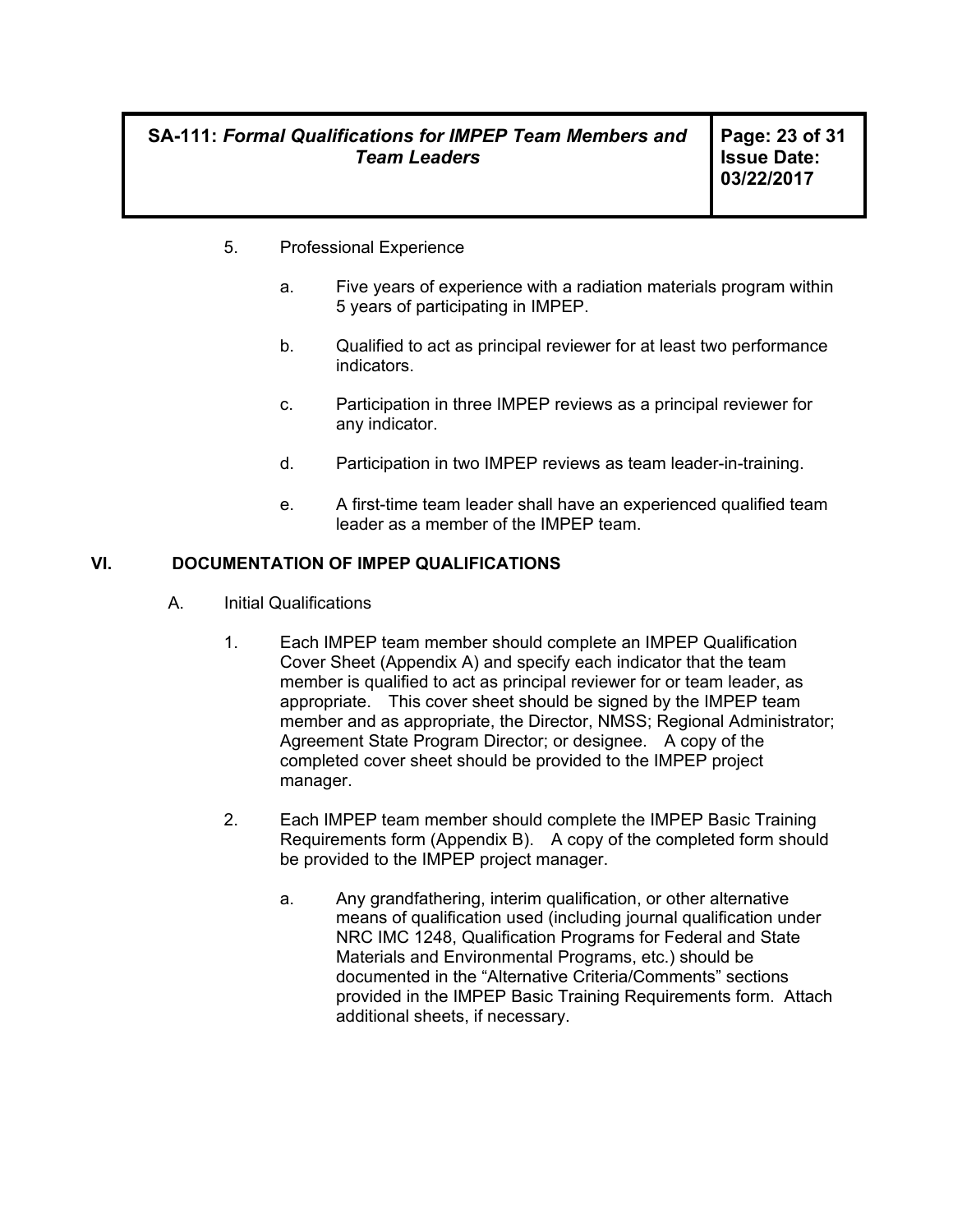**Page: 24 of 31 Issue Date: 03/22/2017** 

- 3. Each IMPEP team member should complete the applicable Indicator Specific Qualification Forms or Team Leader Form (Appendix C). A copy of the completed form should be provided to the IMPEP project manager.
- B. Updating Qualifications
	- 1. Each time a new indicator qualification is completed or a team leader qualification is completed, the team member should complete the appropriate Appendix C form. A copy of the completed form should be provided to the IMPEP project manager.
	- 2. A new IMPEP Qualification Form cover sheet (Appendix A) should be completed each time an IMPEP participant becomes qualified an additional indicator or as team leader. A copy of the completed form should be provided to the IMPEP project manager.
- C. Refresher Training

Refresher training will include IMPEP Team Member Training a minimum of once every 2 years, and other courses as determined by NRC management. Refresher training is not required for IMPEP team members who have participated in an IMPEP as a team member within 2 years. The IMPEP project manager will track refresher training for all team members.

#### **VII. Alternative Provisions**

#### A. Equivalency Examinations

Equivalency examinations to validate specific course work may be taken by IMPEP team members or team leaders who, through prior experience and education, possess sufficient knowledge to otherwise meet the minimum requirements. Requests for equivalency examinations should be made from the individual's supervisor, along with any necessary additional management concurrence, to the Chief Learning Officer, Human Resources Training and Development, Office of the Chief Human Capital Officer. The supervisor should consider the candidate's ability to act as principal reviewer for a specific IMPEP performance indicator without the benefit of the additional knowledge and regulatory perspective that would be gained by attending the course. Use of these examinations is generally expected to be a rare occurrence.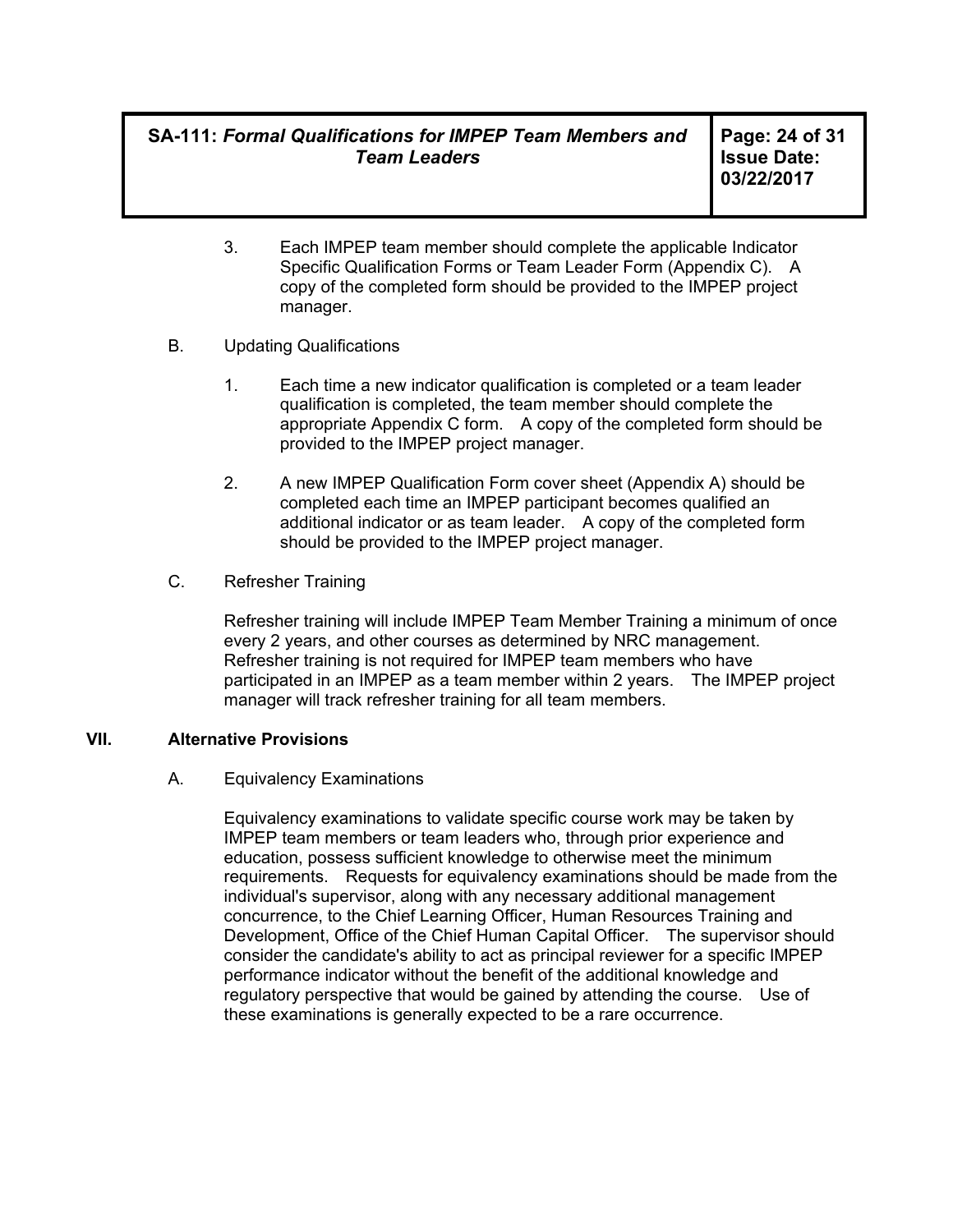**Page: 25 of 31 Issue Date: 03/22/2017** 

#### B. Waivers

The Director, NMSS (or designee), Regional Administrator (or designee), or Agreement State Radiation Control Program Director (or designee) as appropriate, have the authority to permanently waive any requirement or extend the time period for any requirement listed for an IMPEP team member in this procedure. Justification for the waiver or extension must be documented and maintained in the individual's training file in the iLearn system.

C. Grandfathering on the Basis of Previous Experience and Training

An individual may be designated as qualified to independently review any IMPEP performance indicator(s) through grandfathering. A grandfathering qualification process, determined on the basis of previous IMPEP experience, may be applied to any individual who has sufficient experience in Agreement State and/or NRC IMPEP reviews which were conducted before the effective date of this management directive. The individual's immediate supervisor in consultation with the IMPEP project manager should consider the candidate's ability to act as principal reviewer for a specific IMPEP performance indicator without receiving the benefit of the additional training and/or on-the-job experience. The supervisor should notify his or her Branch Chief, Office Director, Regional Administrator, or Agreement State Radiation Control Program Director that the individual is recommended as qualified to conduct independent reviews of specified IMPEP performance indicators through grandfathering. Post qualification training should be considered for all individuals grandfathered as principal reviewers for IMPEP performance indicators. The Director NMSS (or designee), Regional Administrator (or designee), or Agreement State Radiation Control Program Director (or designee) will issue grandfathering qualification. Justification for grandfathering must be documented and maintained in the individual's training file (for NRC staff this will be maintained in the iLearn system).

D. Interim IMPEP Team Member Qualification

An IMPEP team member who has not completed all requirements for final qualification under the applicable listing in the procedure may obtain interim qualification to take part in an IMPEP review. The individual's supervisor in consultation with the IMPEP project manager will evaluate the individual's qualifications, identify the performance indicator(s) for which interim qualification is appropriate, and request management approval. A request will then be generated through the individual's management for interim qualification in the identified area(s). The request will be approved by the Director NMSS (or designee) for NMSS staff; by the appropriate Regional Administrator (or designee) for NRC regional staff; or by the appropriate Agreement State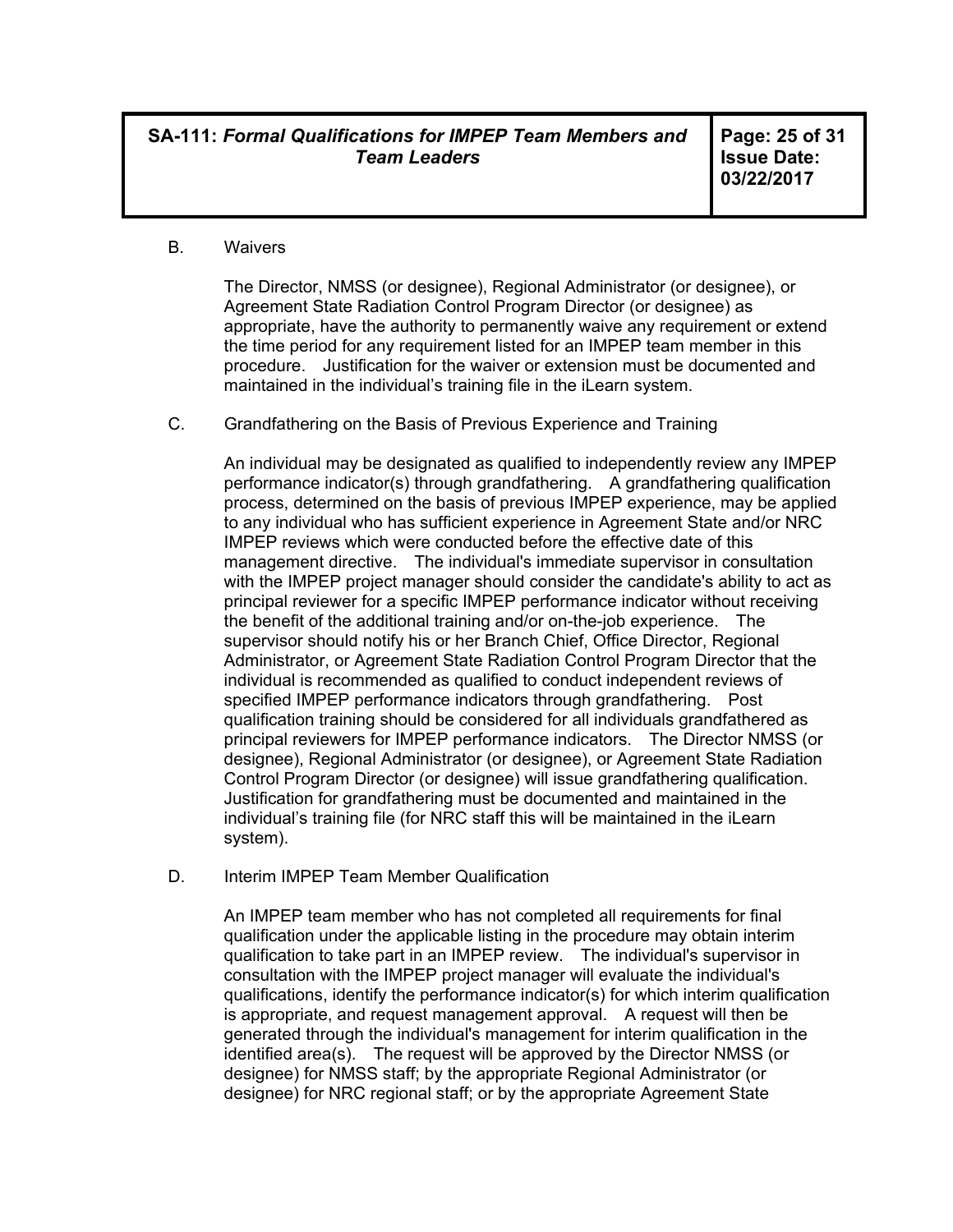**Page: 26 of 31 Issue Date: 03/22/2017** 

Radiation Control Program Director (or designee) for Agreement State staff. Approval of interim qualification will be documented and a record kept in the individual's training file in the iLearn system.

E. Post Qualification Training

This section identifies training requirements beyond those that are required for initial qualification for the experienced IMPEP team member or team leader. For team members who have received certification of initial qualification, additional training is identified in "Supplemental Training" and "Refresher Training," respectively, for each indicator in Section V. as applicable. Refresher training is required as specified and must be taken at the given frequency following initial qualification. This additional training recognizes that IMPEP team leader or team member training does not stop with initial qualification, but that supplemental and refresher training should be made available for experienced team members and team leaders on the basis of need, special circumstances, and the necessity of keeping current with NRC and Agreement State materials programs.

F. Program Revisions

This procedure will be periodically revised to reflect the training needs of IMPEP team members and team leaders as determined by changes to the IMPEP review program. When a revision is issued, personnel who qualified under previous requirements shall remain qualified, but must complete any new training requirements in their area within 3 years from the date of the revision, if they wish to retain their eligibility. Personnel in the process of qualifying when a revision is issued, may complete their qualification under their original requirements, but must complete any new formal classroom training requirements in their area within 3 years from the date of the revision, if they wish to retain their eligibility. Exemptions to specific newly revised formal training requirements and extensions to the 3-year time period can be granted using the procedures outlined in Section VII.B. of this procedure.

### **VIII. APPENDICES**

Appendix A - IMPEP Qualification Cover Sheet

Appendix B - IMPEP Basic Training Requirements Form

Appendix C - Indicator Specific Qualification Forms and Team Leader Qualification Form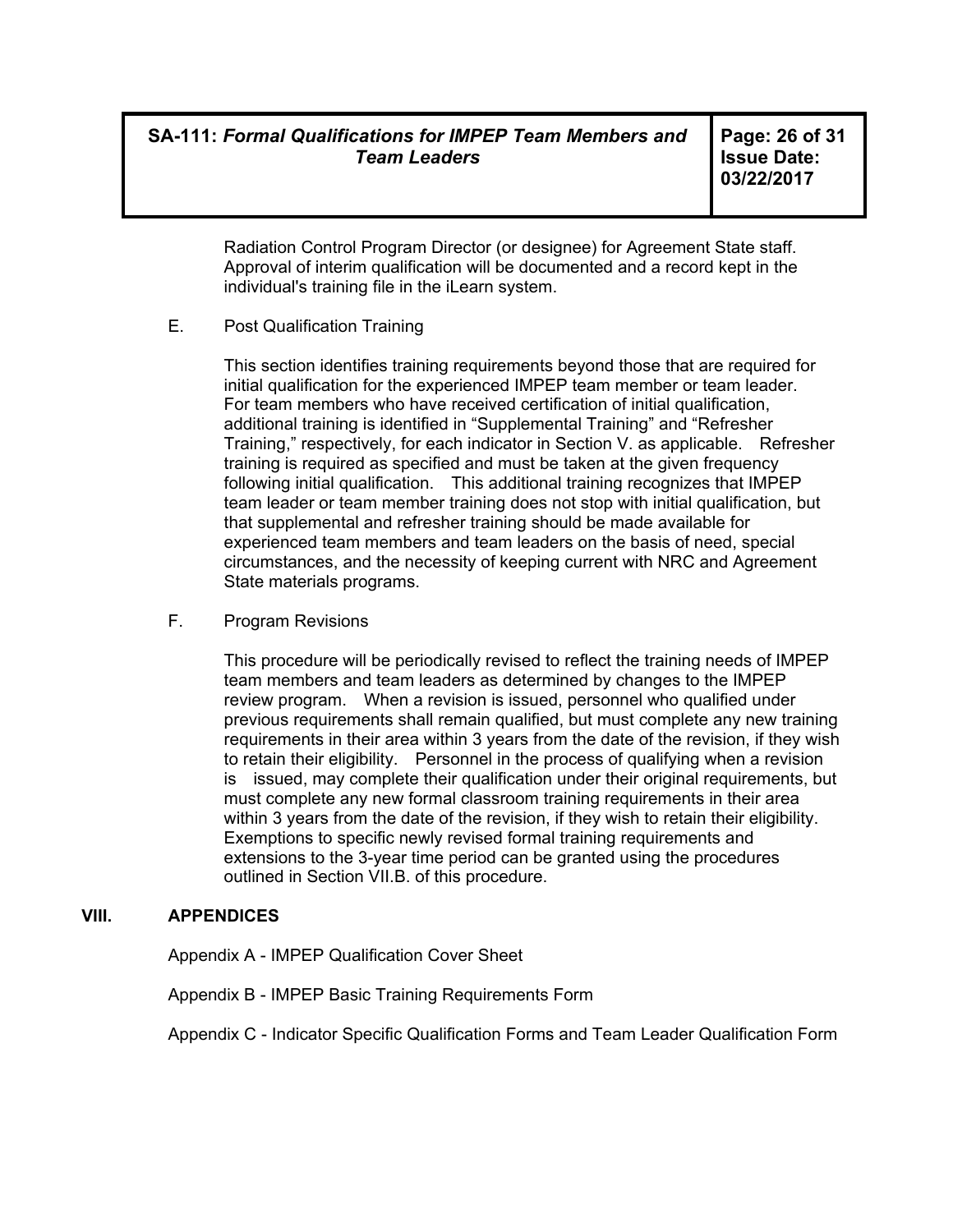**Page: 27 of 31 Issue Date: 03/22/2017** 

#### **IX. DEFINITIONS**

#### **Core Training**

The IMPEP Team Member Training course is the minimum formal classroom experience required for an IMPEP team member or team leader.

#### **Equivalency Examination**

An examination administered through the Technical Training Center, its contractors, or by management in lieu of specific course attendance.

#### **Grandfathering**

Qualification of an IMPEP team member to conduct independent Agreement State or NRC program reviews in specific areas on the basis of previous experience and training.

#### **Indicator-Specific Training**

Minimum formal classroom experience required for an IMPEP team member to perform a review of an IMPEP indicator.

#### **Interim Qualification**

Qualifications of an IMPEP team member to conduct independent Agreement State or NRC program reviews in specified areas before completion of all IMPEP Training and Qualification Records requirements.

#### **Refresher Training**

Training designed to update and maintain qualification. **Self-Study Documents** 

Documents to be reviewed by an individual on their own time so that the prospective IMPEP team member has a general understanding of their use and application.

#### **Supplemental Training**

Additional training beyond that identified as required initial training to enhance a team member's technical expertise. The additional training will be determined by the individual's supervisor in consultation with the IMPEP project manager.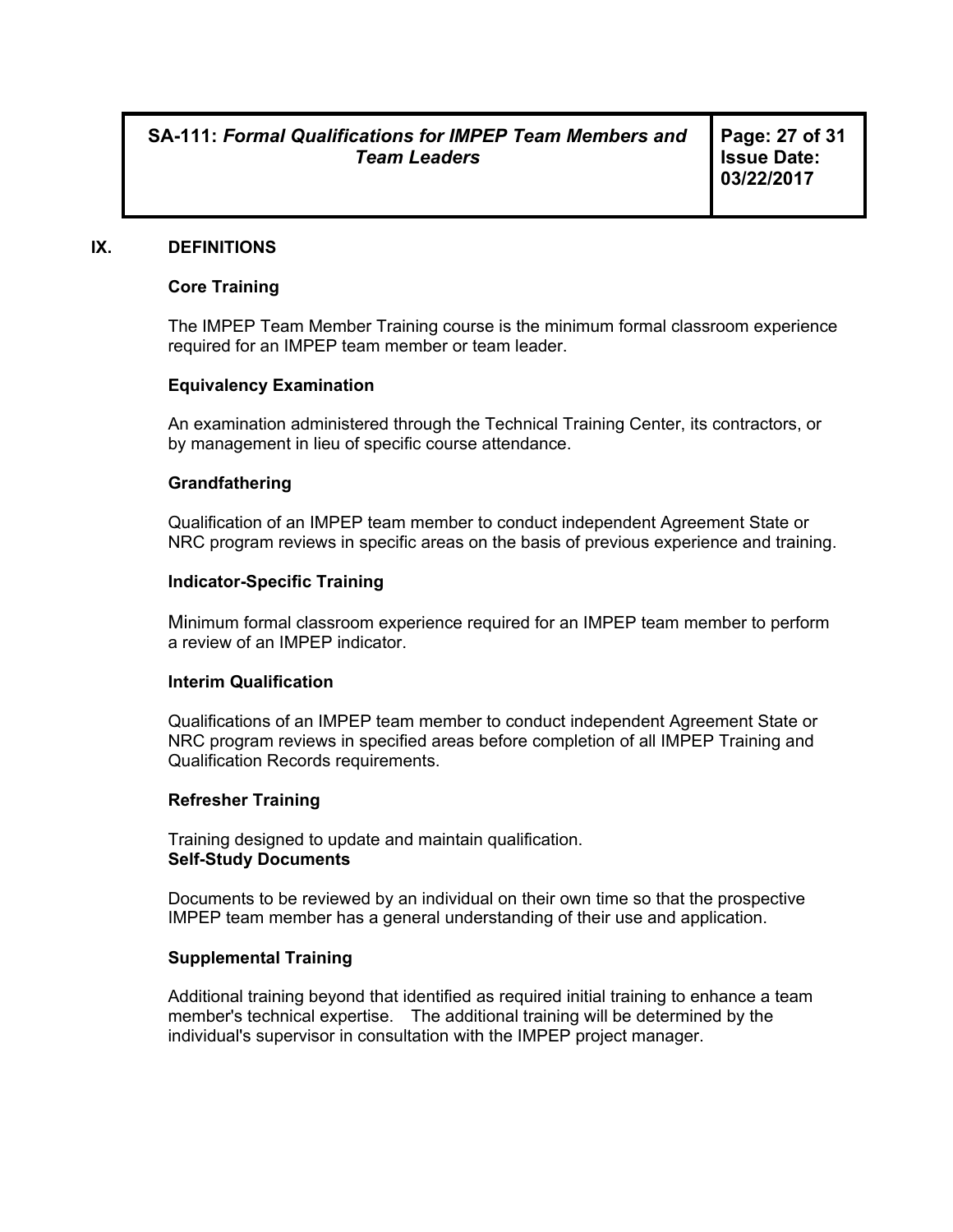#### **X. REFERENCES**

Title 10 of the *Code of Federal Regulations* (10 CFR), "Energy:" 10 CFR Parts 19, 20, 30, 31, 32, 34, 35, 36, 37, 39, 40, 61, 70, 71 and 150

Inspection Manual Chapters (IMC):

IMC 0610, "Nuclear Material Safety and Safeguards Inspection Reports."

IMC 1220, "Processing of NRC Form 241 and Inspection of Agreement State Licensees Operating under 10 CFR 150.20, Areas of Exclusive Federal Jurisdiction and Offshore Waters."

IMC 1248, "Qualifications Program for Federal and State Material and Environmental Management Programs."

IMC 2401, "Near-Surface Low-Level Radioactive Waste Disposal Facility Inspection Program."

IMC 2602, "Decommissioning Oversight and Inspection Program for Fuel Cycle Facilities and Materials Licensees."

IMC 2641, "In-Situ Leach Facilities Inspection Program."

IMC 2800, "Materials Inspection Program."

IMC 2801, "Uranium Mill 11e.(2) Byproduct Material Disposal Site and Facility Inspection Program."

NRC Inspection Procedures (IP):

IP 87100 Series, "Licensed Materials Programs."

Management Directives (MD):

MD 5.6, "Integrated Materials Performance Evaluation Program (IMPEP)."

MD 5.8, "Proposed 274b Agreements with States."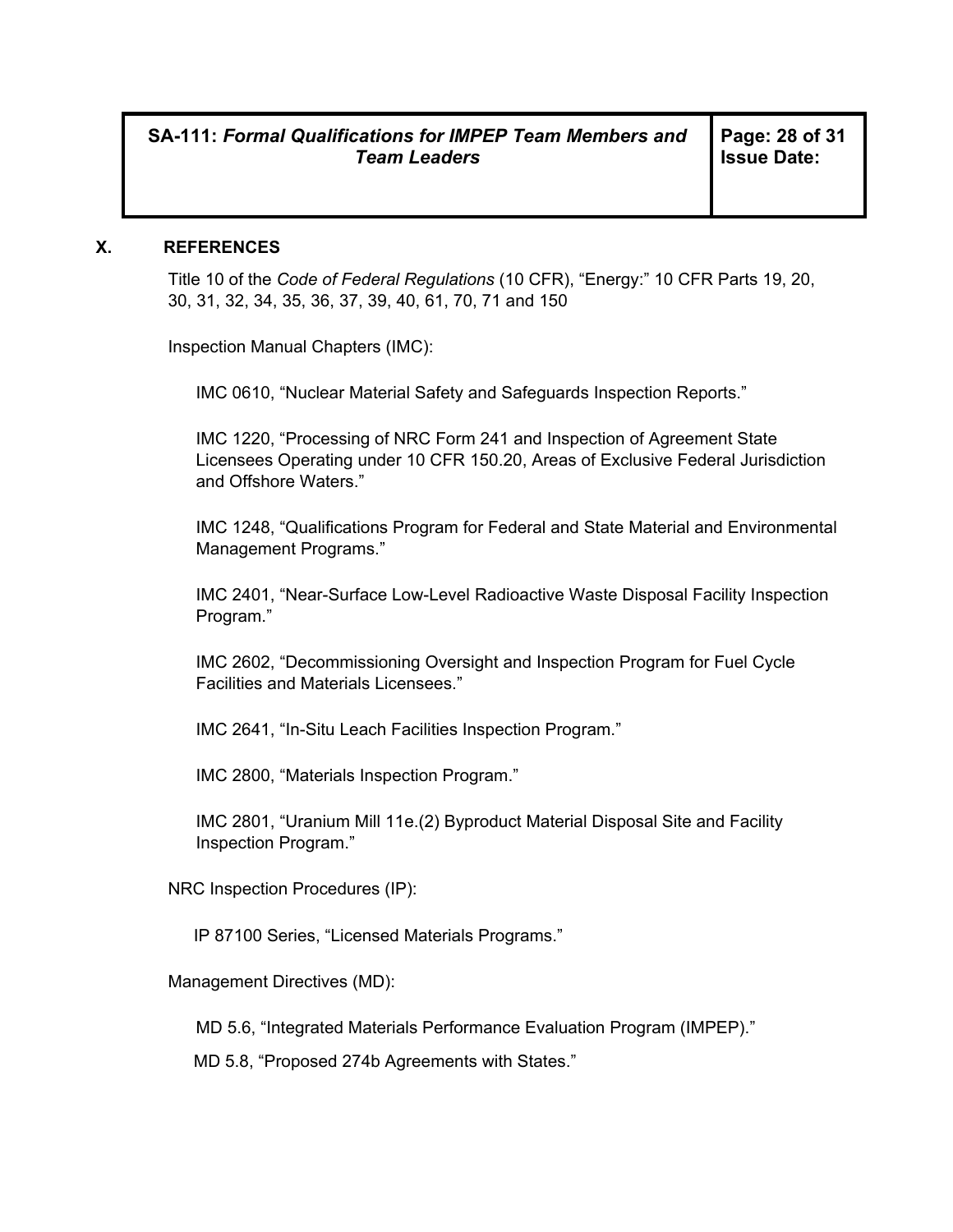MD 5.9, "Adequacy and Compatibility of Agreement State Programs."

MD 8.2, "NRC Incident Response Program."

MD 8.3, "NRC Incident Investigation Program."

MD 8.8, "Management of Allegations."

NMSS State Agreement (SA) Procedures:

NMSS SA-101 "Reviewing the Common Performance Indicator, Status of Materials Inspection Program"

NMSS SA-102 "Reviewing the Common Performance Indicator, Technical Quality of Inspections"

NMSS SA-103 "Reviewing the Common Performance Indicator, Technical Staffing and Training"

NMSS SA-104 "Reviewing the Common Performance Indicator, Technical Quality of Licensing Actions"

NMSS SA-105 "Reviewing the Common Performance Indicator, Technical Quality of Incident and Allegation Activities"

NMSS SA-107 "Reviewing the Non-Common Performance Indicator, Compatibility Requirements"

NMSS SA-108 "Reviewing the Non-Common Performance Indicator, Sealed Source and Device Evaluation Program"

NMSS SA-109 "Reviewing the Non-Common Performance Indicator, Low-Level Radioactive Waste Disposal Program"

NMSS SA-110 "Reviewing the Non-Common Performance Indicator, Uranium Recovery Program"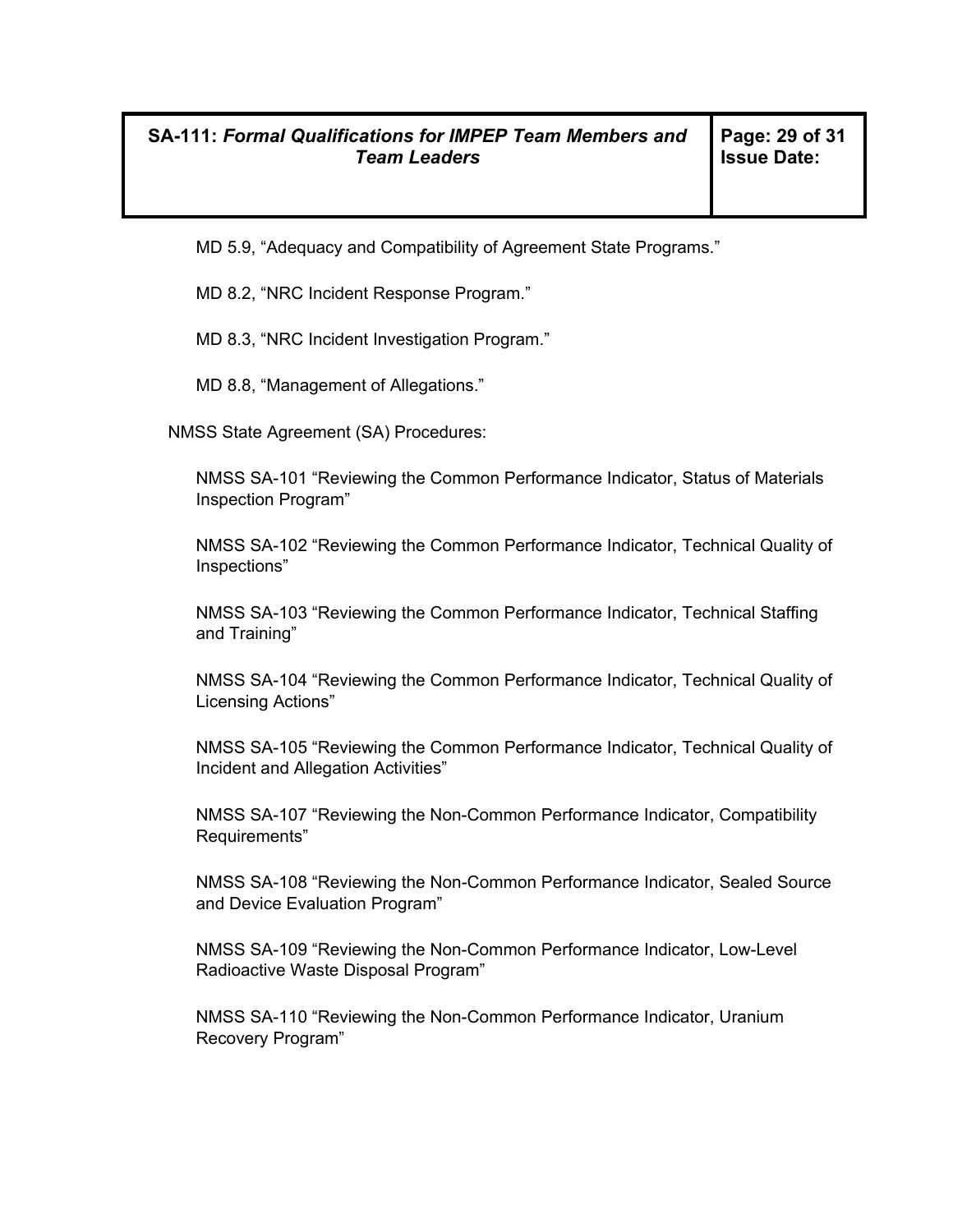NMSS SA-200, "Compatibility Categories and Health and Safety Identification for NRC Regulations and Other Program Elements."

NMSS SA-201, "Review of State Regulatory Requirements."

NMSS SA-300, "Reporting Material Events"

NMSS SA-400, "Management of Allegations"

NUREGs:

NUREG-1199, "Standard Format & Content of a License Applications for a Low-Level Radioactive Waste Disposal Facility."

NUREG-1200, "Standard Review Plan for the Review of a License Application for a Low-Level Radioactive Waste Disposal Facility."

NUREG-1303, "Incident Investigation Manual."

NUREG-1274, "Review Process for Low-Level Radioactive Waste Disposal License Applications Under Low-Level Radioactive Waste Policy Amendments Act."

NUREG-1556 series.

NUREG-1569, "Standard Review Plan for In Situ Leach Uranium Extraction License Applications."

 NUREG 1573, "A Performance Assessment Methodology for Low-Level Radioactive Waste-Disposal Facilities."

NUREG-1620, "Standard Review Plan for the Review of a Reclamation Plan for Mill Tailings Sites Under Title II of the Uranium Mill Tailings Radiation Control Act."

Regulatory Guide:

Regulatory Guide 6.9, "Establishing Quality Assurance Programs for the Manufacture and Distribution of Sealed Sources and Devices Containing Byproduct Material."

#### ANSI PUBLICATIONS:

ANSI N538-1979, "Classification of Industrial Ionizing Radiation Gauging Devices."

ANSI N542-1977, "Sealed Radioactive Source Classification."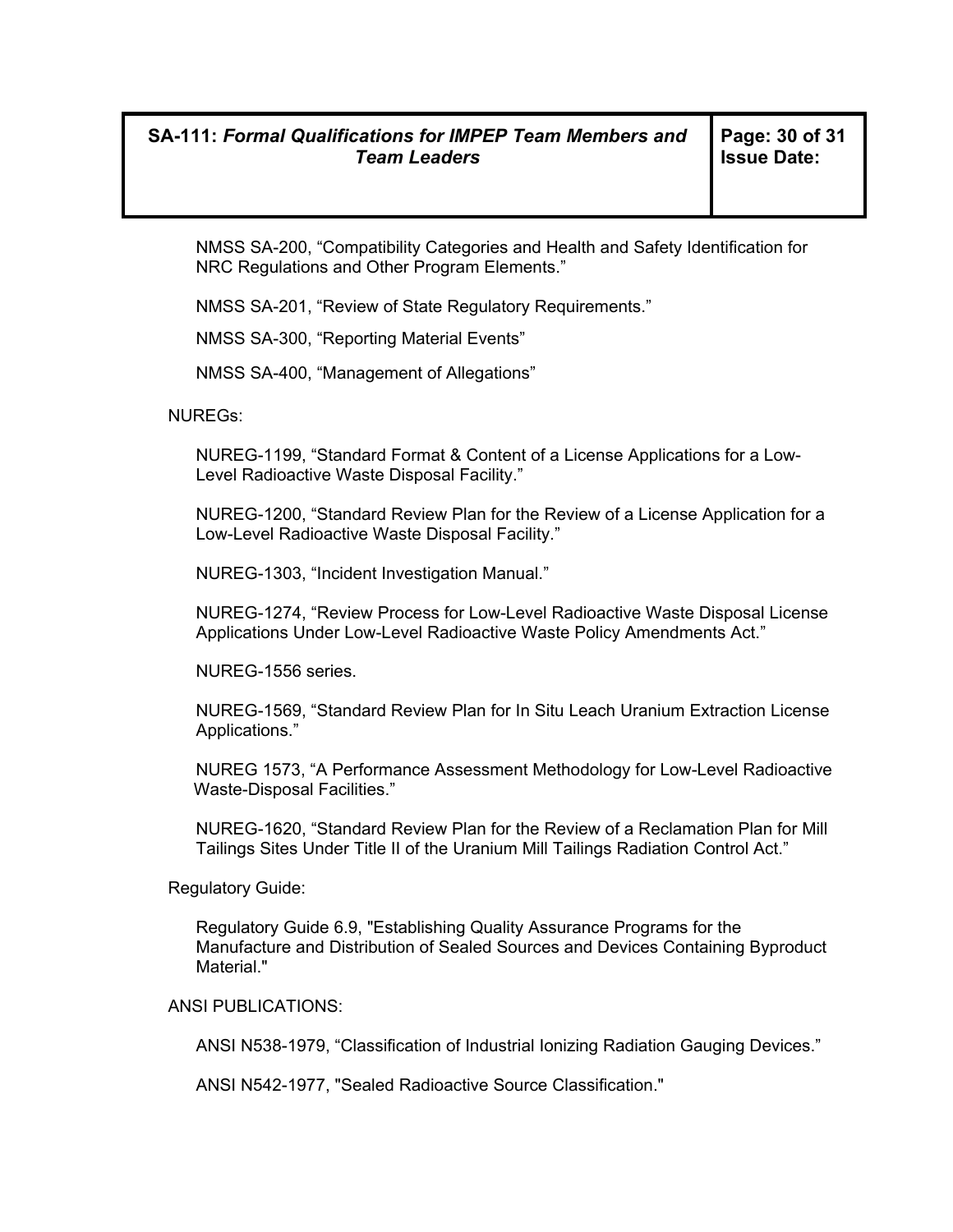### **XI. ADAMS REFERENCE DOCUMENTS**

For knowledge management purposes, all previous revisions of this procedure, as well as associated correspondence with stakeholders, that have been entered into the NRC's Agencywide Document Access Management System are listed below.

| No. | <b>Date</b> | <b>Document Title/Description</b>                                                | <b>Accession Number</b> |
|-----|-------------|----------------------------------------------------------------------------------|-------------------------|
|     | 12/1/00     | STP Procedure SA-111                                                             | ML003781945             |
| 2   | 8/31/06     | STP-06-079, Opportunity to Comment on Draft<br>Revisions to STP Procedure SA-111 | ML062440119             |
| 3   | 8/31/06     | Draft STP Procedure SA-111                                                       | ML062440126             |
| 4   | 1/5/99      | MD and Handbook 5.10                                                             | ML041410573             |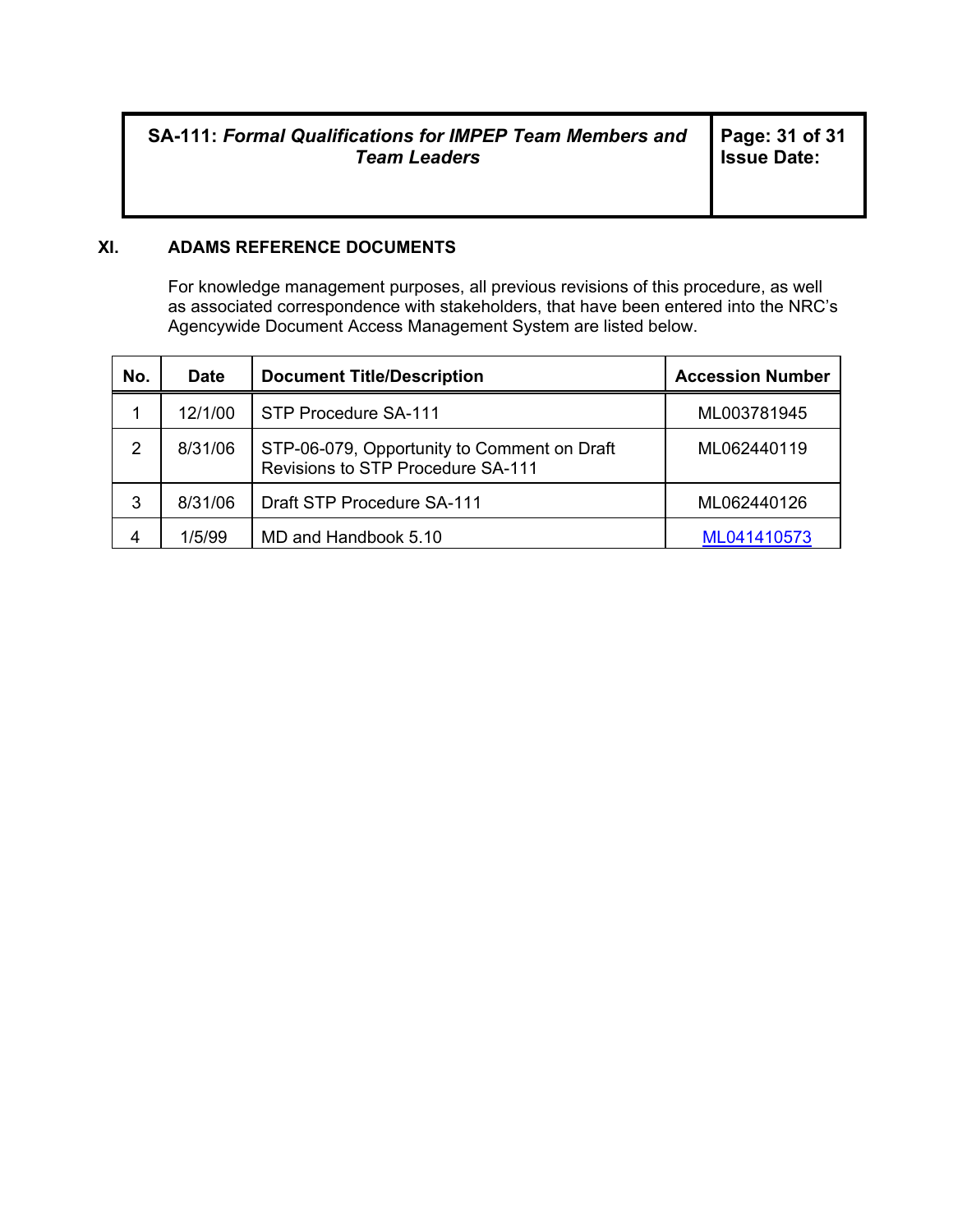**Appendix A**



### **IMPEP QUALIFICATION COVER SHEET**

\*\*\*\*\*\*\*\*\*\*\*\*\*\*\*\*\*\*\*\*\*\*\*\*\*\*\*\*\*\*\*\*\*\*\*\*\*\*\*\*\*\*\*\*\*\*\*\*\*\*\*\*\*\*\*\*\*\*\*\*\*\*\*\*\*\*\*\*\*\*\*\*\*\*\*\*\*\*\*\*\*\*\*\*

*IMPEP Team Member*:

**Signature** Date

**Printed Name** Title

\*\*\*\*\*\*\*\*\*\*\*\*\*\*\*\*\*\*\*\*\*\*\*\*\*\*\*\*\*\*\*\*\*\*\*\*\*\*\*\*\*\*\*\*\*\*\*\*\*\*\*\*\*\*\*\*\*\*\*\*\*\*\*\*\*\*\*\*\*\*\*\*\*\*\*\*\*\*\*\*\*\*\*\*

*Office Director, Regional Administrator, or Agreement State Program Director (or Designee):*

| Signature                                                                                                                                                                                                                                           |                  | Date                                                                                                                                                                   |
|-----------------------------------------------------------------------------------------------------------------------------------------------------------------------------------------------------------------------------------------------------|------------------|------------------------------------------------------------------------------------------------------------------------------------------------------------------------|
| <b>Printed Name</b>                                                                                                                                                                                                                                 |                  | Title                                                                                                                                                                  |
| <b>QUALIFICATION AUTHORIZATION</b><br>(Please check all applicable boxes)                                                                                                                                                                           |                  |                                                                                                                                                                        |
| <b>COMMON PERFORMANCE INDICATORS:</b>                                                                                                                                                                                                               | N                | NON-COMMON PERFORMANCE INDICATORS:                                                                                                                                     |
| $\Box$ Technical Staffing and Training<br>$\Box$ Status of Materials Inspection Program<br>$\Box$ Technical Quality of Inspections<br>□ Technical Quality of Licensing Actions<br>$\Box$ Technical Quality of Incident and Allegation<br>Activities | $\Box$<br>П<br>□ | <b>Compatibility Requirements</b><br>Sealed Source and Device Evaluation Program<br>Low-Level Radioactive Waste Disposal<br>Program<br><b>Uranium Recovery Program</b> |

**D** TEAM LEADER

*NOTE* 

*Based on the guidelines established in Management Directive 5.10, Formal Qualifications for IMPEP Team Members, the supervisor above verifies that this IMPEP team member is fully qualified to act as principal reviewer and/or team leader, as noted.*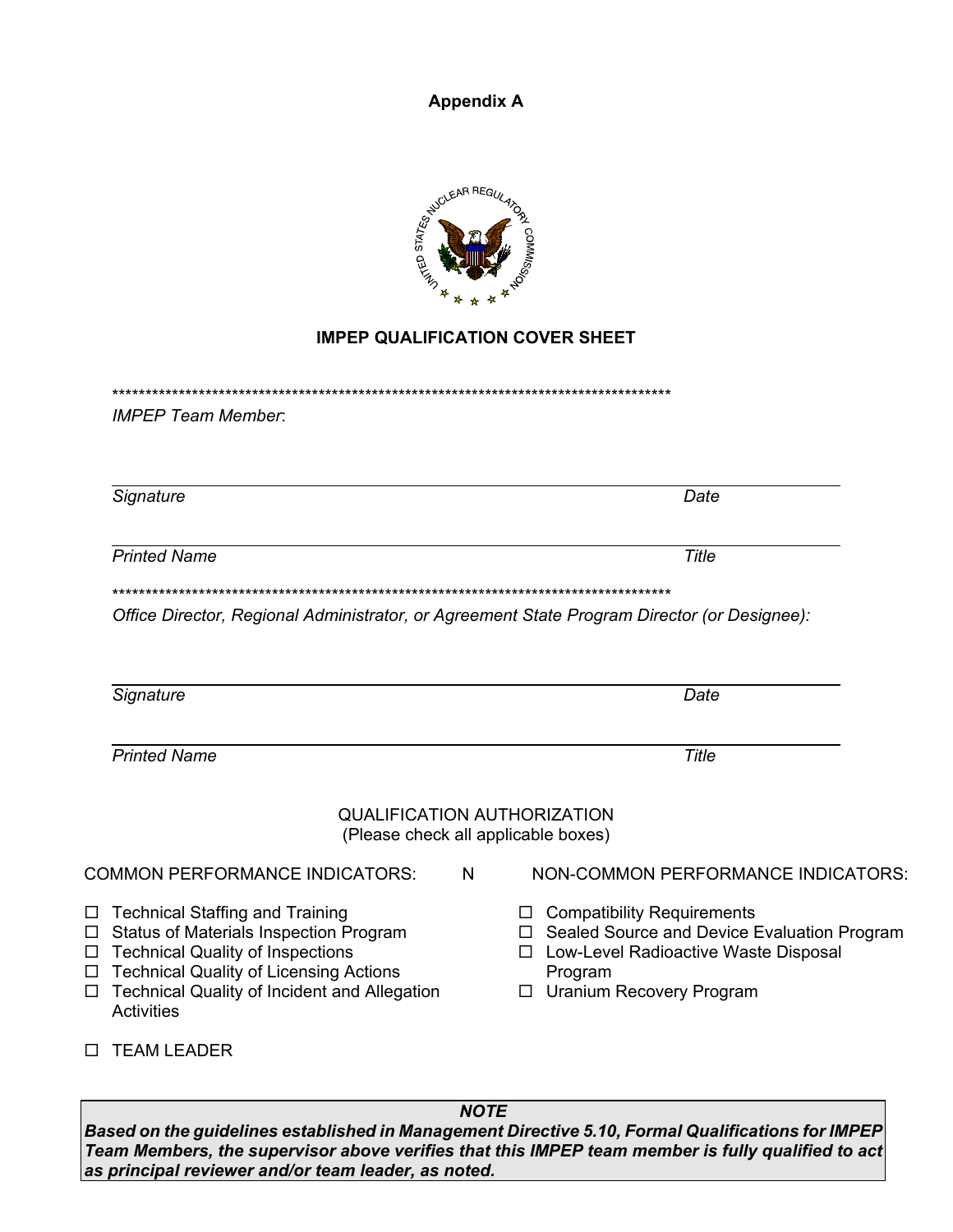### **Appendix B**

# **IMPEP BASIC TRAINING REQUIREMENTS**

(for all IMPEP Team Members)

STAFF NAME:

| A. CORE TRAINING                                                                                                                                                                                                                 | COMPLETED?<br>(Y/N) | <b>COURSE DATE</b>                 |
|----------------------------------------------------------------------------------------------------------------------------------------------------------------------------------------------------------------------------------|---------------------|------------------------------------|
| <b>IMPEP Team Member Training</b>                                                                                                                                                                                                |                     |                                    |
| <b>REFRESHER TRAINING</b><br>B.                                                                                                                                                                                                  |                     | <b>COURSE/IMPEP</b><br><b>DATE</b> |
| <b>IMPEP Team Member Training or participation in IMPEP every</b><br>2 years                                                                                                                                                     |                     |                                    |
| <b>SELF-STUDY</b><br>C.                                                                                                                                                                                                          |                     | COMPLETED?<br>(Y/N)                |
| NRC Management Directive 5.6, "Integrated Materials Performance Evaluation<br>Program (IMPEP)"                                                                                                                                   |                     |                                    |
| Title 10 of the Code of Federal Regulations (CFR) 19 and 20                                                                                                                                                                      |                     |                                    |
| 10 CFR 30-37 and 39                                                                                                                                                                                                              |                     |                                    |
| 10 CFR 40, 61, 70 and 71                                                                                                                                                                                                         |                     |                                    |
| 10 CFR 150                                                                                                                                                                                                                       |                     |                                    |
| D. PROFESSIONAL EDUCATION/EXPERIENCE                                                                                                                                                                                             |                     |                                    |
| Bachelor's Degree or equivalent training or experience in the physical/life<br>sciences, engineering, or other appropriate field                                                                                                 |                     |                                    |
| Two years of experience with a radioactive materials program (including<br>Agreement State program, fuel cycle, radioactive waste, or sealed source and<br>device evaluation) within 5 years of participating in an IMPEP review |                     |                                    |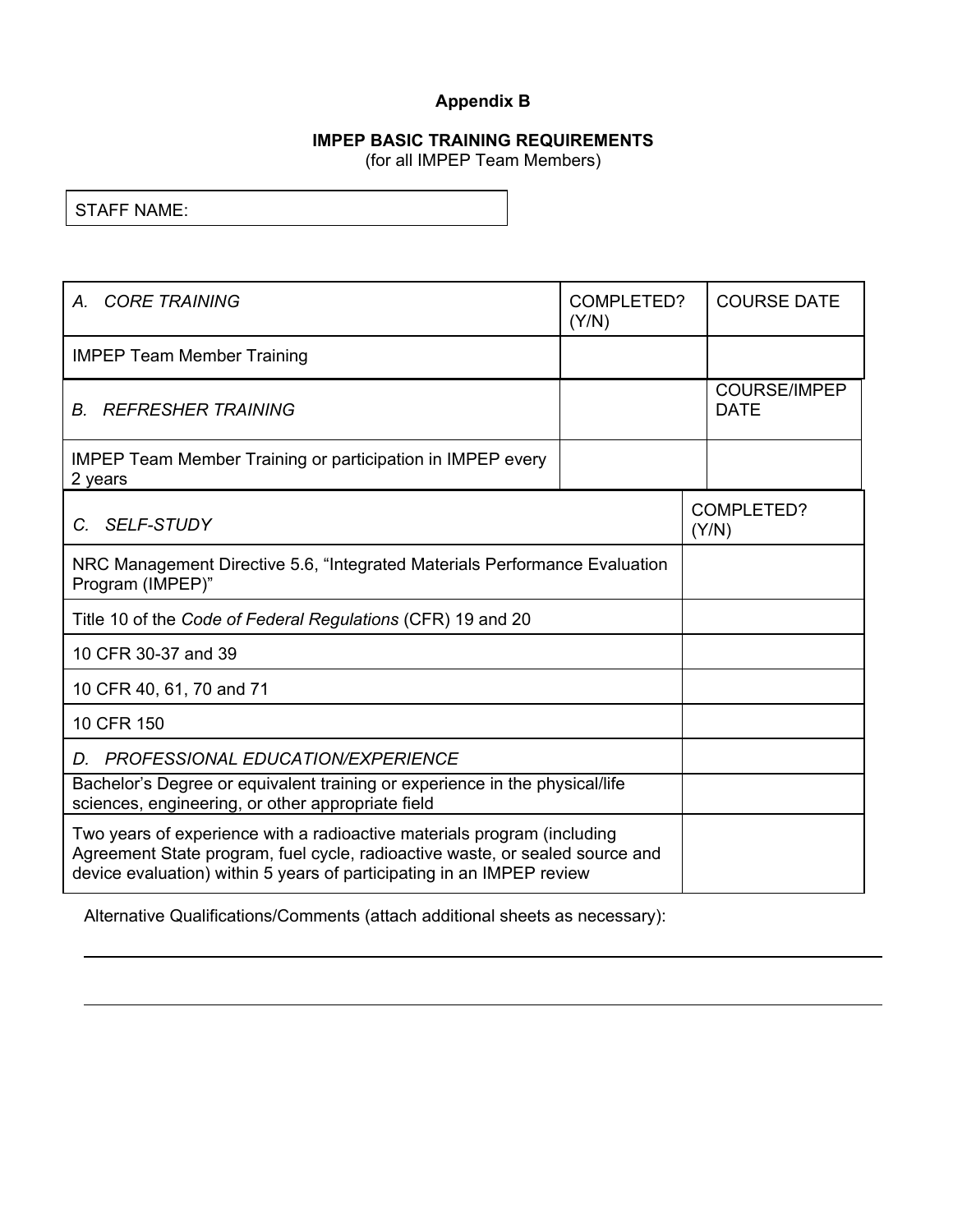### **APPENDIX C**

**INDICATOR-SPECIFIC QUALIFICATION FORMS AND TEAM LEADER QUALIFICATION FORM**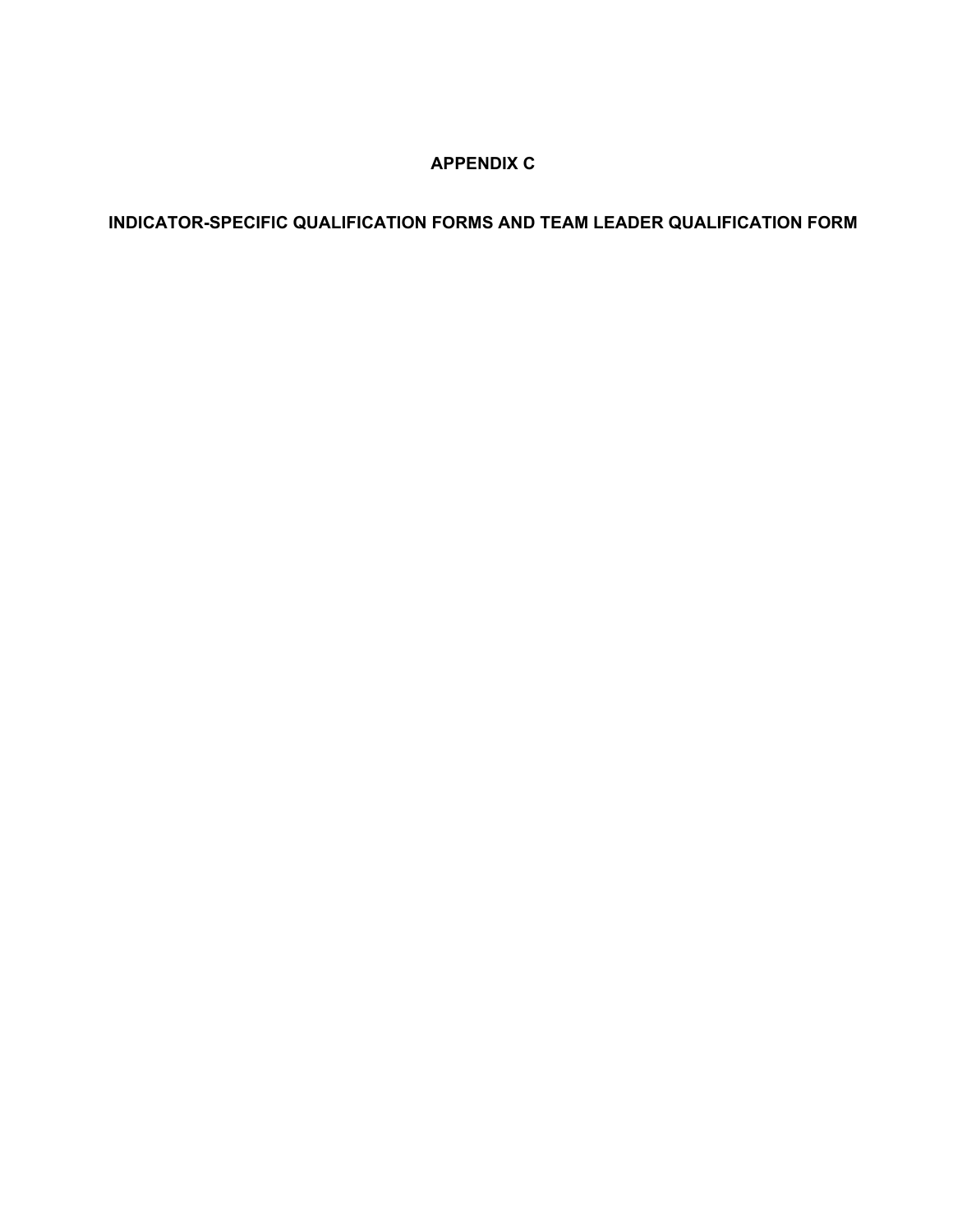### **TECHNICAL STAFFING AND TRAINING**

### STAFF NAME:

| SELF-STUDY<br>$A_{\cdot}$                                                                                                                                                                                                                                       | COMPLETED?<br>(Y/N) | <b>COMPLETION</b><br><b>DATE</b> |
|-----------------------------------------------------------------------------------------------------------------------------------------------------------------------------------------------------------------------------------------------------------------|---------------------|----------------------------------|
| NRC IMC 1248, "Qualification Programs for Federal and State"<br>Materials and Environmental Programs"                                                                                                                                                           |                     |                                  |
| B.<br><b>SUPPLEMENTAL TRAINING</b>                                                                                                                                                                                                                              |                     |                                  |
| Root Cause/Incident Investigation Workshop (G-205)                                                                                                                                                                                                              |                     |                                  |
|                                                                                                                                                                                                                                                                 |                     | COMPLETED?<br>(Y/N)              |
| C. PROFESSIONAL EXPERIENCE - 2 years of experience with a radioactive<br>materials program (including Agreement State program, fuel cycle, radioactive<br>waste, or sealed source and device evaluation) within 5 years of participating in<br>an IMPEP review. |                     |                                  |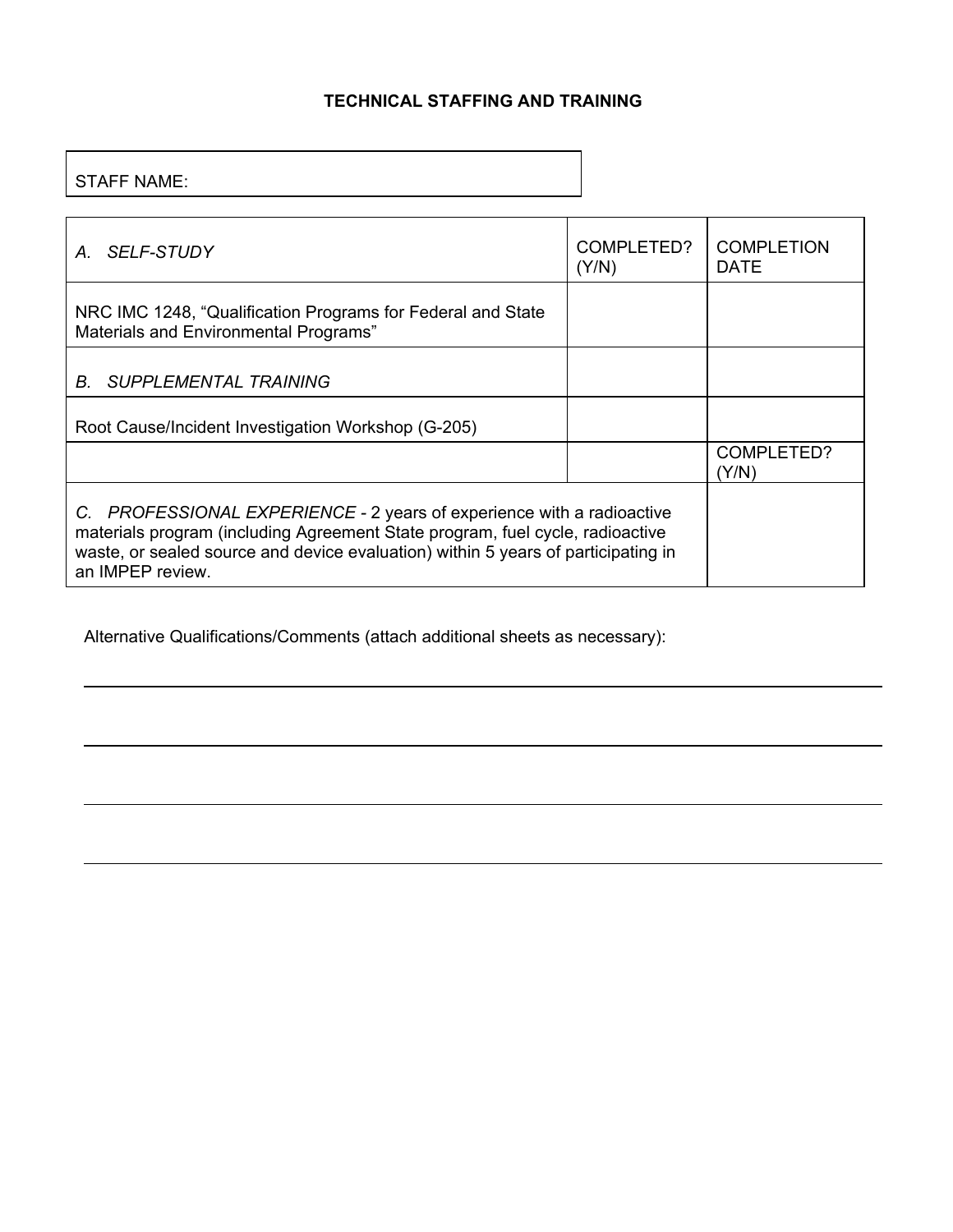# **STATUS OF MATERIALS INSPECTION PROGRAM**

STAFF NAME:

| INDICATOR-SPECIFIC TRAINING<br>A                                                                                                                                                                                                                                            | COMPLETED?<br>(Y/N) | COURSE<br><b>DATE</b> |
|-----------------------------------------------------------------------------------------------------------------------------------------------------------------------------------------------------------------------------------------------------------------------------|---------------------|-----------------------|
| Inspection Procedures (G-108)                                                                                                                                                                                                                                               |                     |                       |
| Root Cause/Incident Investigation Workshop (G-205)                                                                                                                                                                                                                          |                     |                       |
| B. SELF-STUDY                                                                                                                                                                                                                                                               |                     | COMPLETED?<br>(Y/N)   |
| NRC IMC 2800, "Materials Inspection Program"                                                                                                                                                                                                                                |                     |                       |
| NRC Inspection Manual Chapter 1220, "Processing of NRC Form 241, 'Report of<br>Proposed Activities in Non-Agreement States, Areas of Exclusive Federal<br>Jurisdiction and Offshore Waters,' and Inspection of Agreement State Licensees<br>Operating Under 10 CFR 150.20." |                     |                       |
| SA-101 "Reviewing the Common Performance Indicator, Status of Materials<br>Inspection Program."                                                                                                                                                                             |                     |                       |
| C. PROFESSIONAL EXPERIENCE - 2 years of experience with a radioactive<br>materials program (including Agreement State program, fuel cycle, radioactive<br>waste, or sealed source and device evaluation) within 5 years of participating in<br>an IMPEP review.             |                     |                       |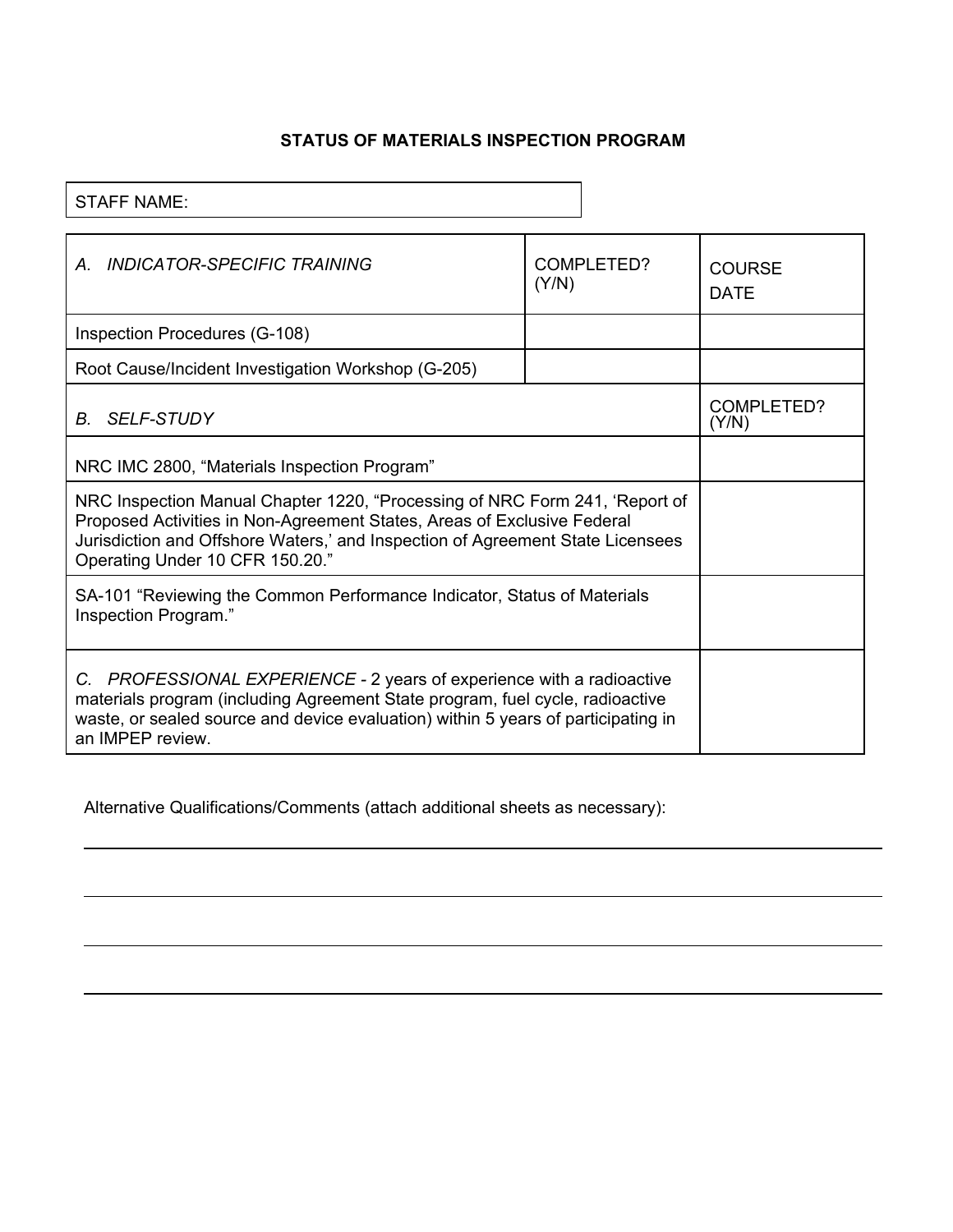### **TECHNICAL QUALITY OF INSPECTIONS**

STAFF NAME:

| A. INDICATOR-SPECIFIC TRAINING                                    | COMPLETED?<br>(Y/N) | <b>COURSE</b><br><b>DATE</b> |
|-------------------------------------------------------------------|---------------------|------------------------------|
| Inspection Procedures (G-108)                                     |                     |                              |
| Root Cause/Incident Investigation Workshop (G-205)                |                     |                              |
| NRC Materials Control, Security Systems & Principles (S-<br>201)  |                     |                              |
| Advanced Health Physics (H-201)                                   |                     |                              |
| Diagnostic and Therapeutic Nuclear Medicine (H-304)               |                     |                              |
| Safety Aspects of Industrial Radiography (H-305)                  |                     |                              |
| Transportation of Radioactive Materials (H-308)                   |                     |                              |
| Brachytherapy, Gamma Knife and Emerging Technologies<br>$(H-313)$ |                     |                              |
| <b>SUPPLEMENTAL TRAINING</b><br>В.                                |                     |                              |
| Environmental Monitoring for Radioactivity (H-111)                |                     |                              |
| Air Sampling for Radioactive Materials (H-119)                    |                     |                              |
| Characterization and Planning for Decommissioning<br>$(H-115)$    |                     |                              |
| Respiratory Protection (H-311)                                    |                     |                              |
| Internal Dosimetry (H-312)                                        |                     |                              |
| Safety Aspects of Well Logging (H-314)                            |                     |                              |
| Irradiator Technology (H-315)                                     |                     |                              |
| <b>SELF-STUDY</b><br>C.                                           |                     | COMPLETED?<br>(Y/N)          |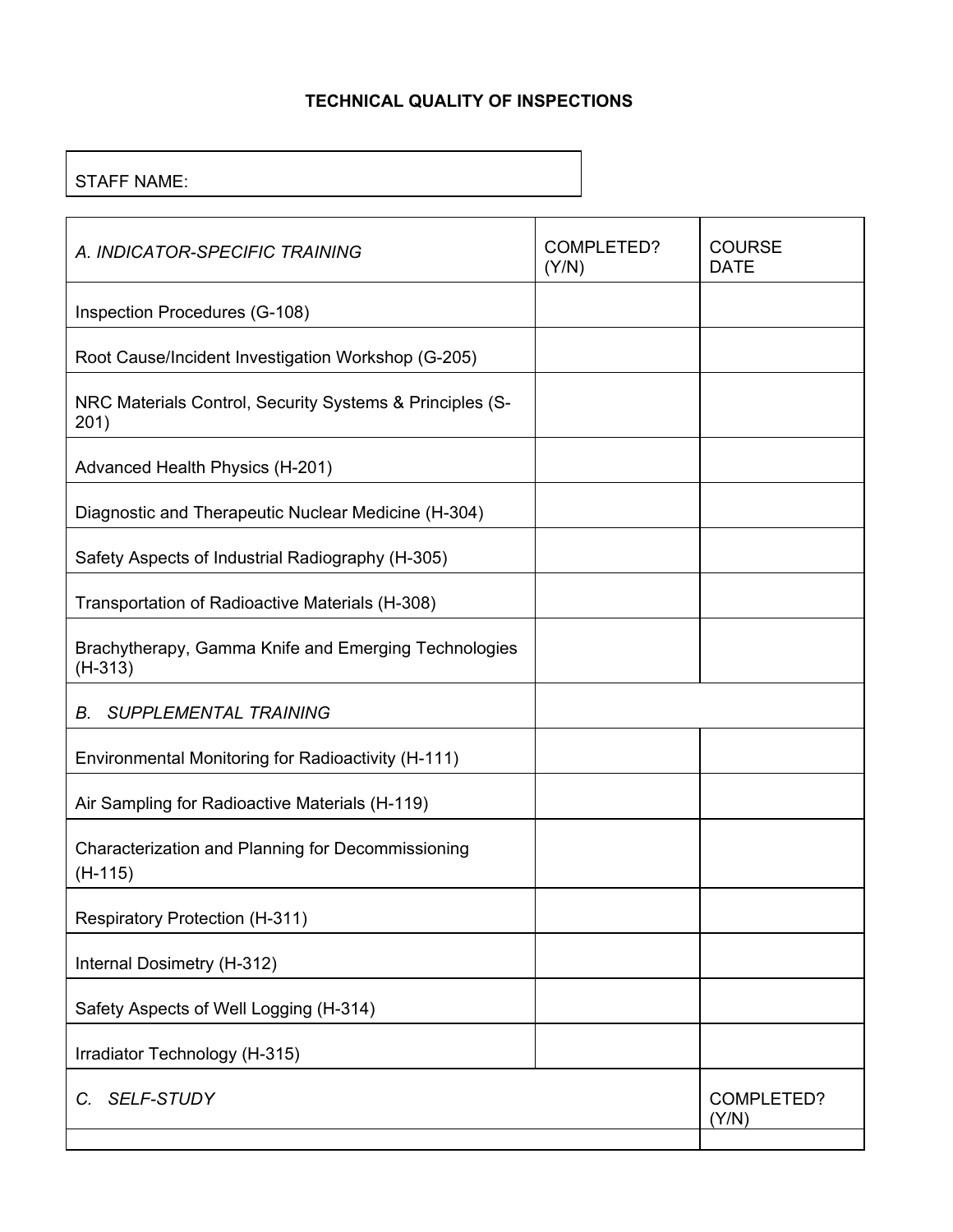| NRC IMC 2800, "Materials Inspection Program"                                                                                                                                                                                                                               |  |
|----------------------------------------------------------------------------------------------------------------------------------------------------------------------------------------------------------------------------------------------------------------------------|--|
| NRC Inspection Manual Chapter 1220, "Processing of NRC Form 241, 'Report of<br>Proposed Activities in Non-Agreement States, Areas of Exclusive Federal<br>Jurisdiction and Offshore Waters,' and Inspection of Agreement State Licensees<br>Operating Under 10 CFR 150.20" |  |
| NRC IMC 0610, "Nuclear Material Safety and Safeguards Inspection Reports"                                                                                                                                                                                                  |  |
| NRC Inspection Procedure 87100 Series, "License Materials Programs"                                                                                                                                                                                                        |  |
| All applicable Temporary Instructions related to materials programs                                                                                                                                                                                                        |  |
| SA-102 "Reviewing the Common Performance Indicator, Technical Quality of<br>Inspections."                                                                                                                                                                                  |  |
| PROFESSIONAL EXPERIENCE - 2 years as an independent inspector<br>D.<br>within 5 years of participating in IMPEP                                                                                                                                                            |  |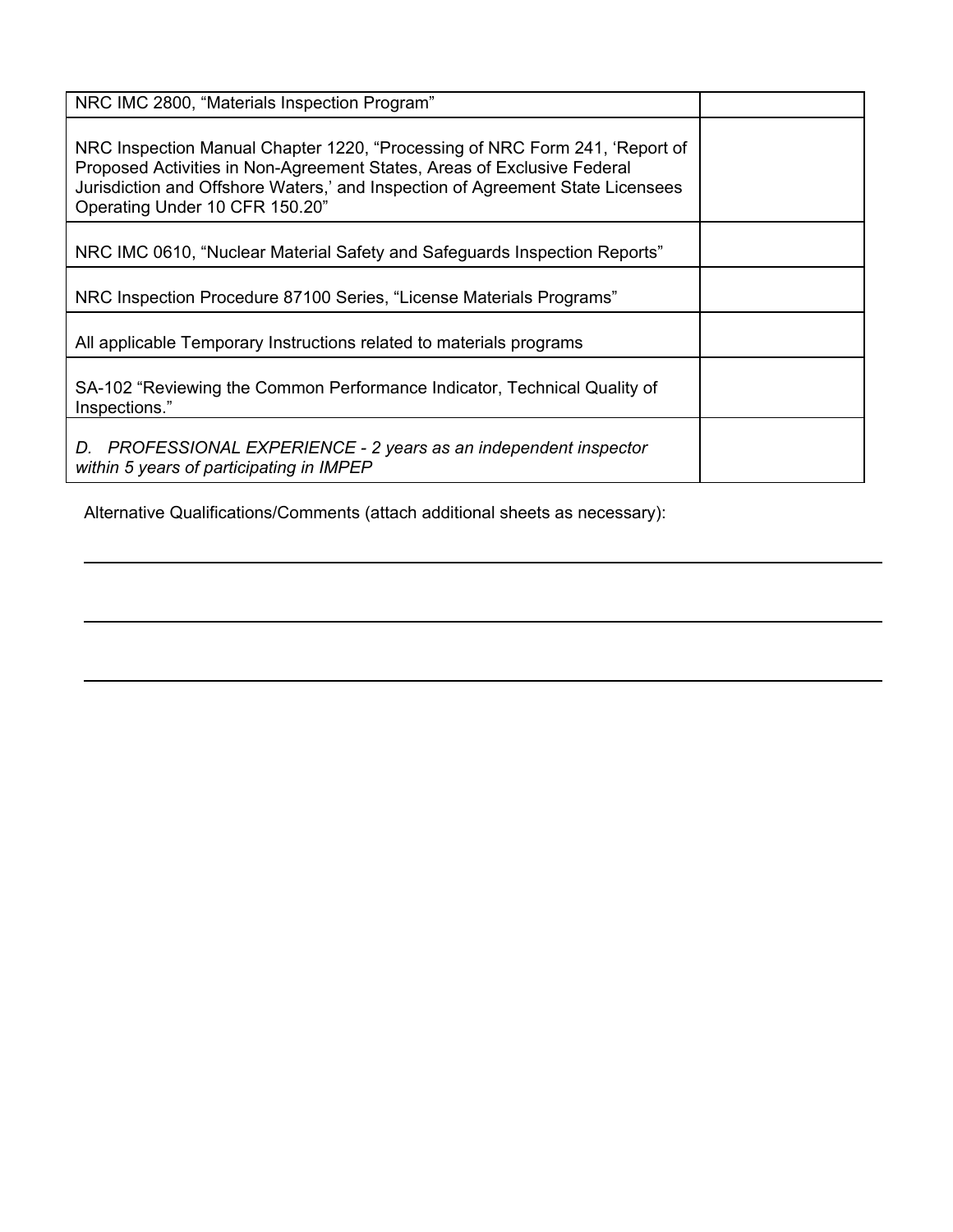# **TECHNICAL QUALITY OF LICENSING ACTIONS**

### STAFF NAME:

| <b>INDICATOR-SPECIFIC TRAINING</b><br>А.                                  | COMPLETED?<br>(Y/N) | <b>COURSE</b><br><b>DATE</b> |
|---------------------------------------------------------------------------|---------------------|------------------------------|
| Licensing Practices and Procedures (G-109)                                |                     |                              |
| Advanced Health Physics (H-201)                                           |                     |                              |
| Diagnostic and Therapeutic Nuclear Medicine (H-304)                       |                     |                              |
| Safety Aspects of Industrial Radiography (H-305)                          |                     |                              |
| Transportation of Radioactive Materials (H-308)                           |                     |                              |
| Brachytherapy, Gamma Knife and Emerging Technologies (H-<br>313)          |                     |                              |
| NRC Materials Control, Security Systems & Principles (S-201)              |                     |                              |
| <b>SUPPLEMENTAL TRAINING</b><br>В.                                        |                     |                              |
| Inspection Procedures (G-108)                                             |                     |                              |
| Root Cause/Incident Investigation Workshop (G-205)                        |                     |                              |
| Air Sampling for Radioactive Materials (H-119)                            |                     |                              |
| Environmental Monitoring for Radioactivity (H-111)                        |                     |                              |
| (MARSSIM) Multi-Agency Radiation Survey and Site<br>Investigation (H-121) |                     |                              |
| Internal Dosimetry (H-312)                                                |                     |                              |
| Safety Aspects of Well Logging (H-314)                                    |                     |                              |
| Irradiator Technology (H-315)                                             |                     |                              |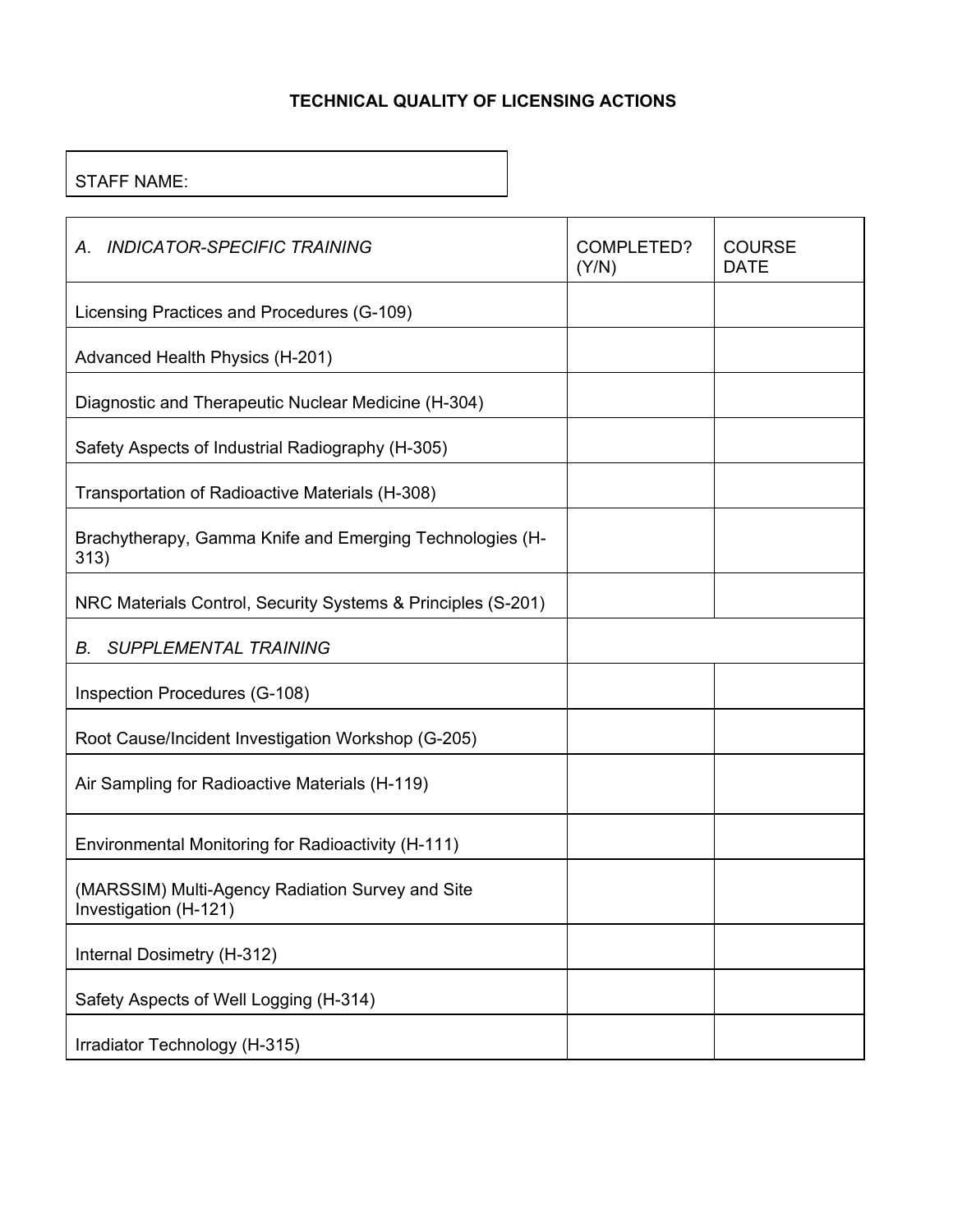| C. SELF-STUDY                                                                                                                                                                                                                                                              | COMPLETED?<br>(Y/N) |
|----------------------------------------------------------------------------------------------------------------------------------------------------------------------------------------------------------------------------------------------------------------------------|---------------------|
| NRC IMC 2800, "Materials Inspection Program"                                                                                                                                                                                                                               |                     |
| NRC Inspection Manual Chapter 1220, "Processing of NRC Form 241, 'Report of<br>Proposed Activities in Non-Agreement States, Areas of Exclusive Federal<br>Jurisdiction and Offshore Waters,' and Inspection of Agreement State Licensees<br>Operating Under 10 CFR 150.20" |                     |
| NRC Inspection Procedure 87100 Series, "License Materials Programs"                                                                                                                                                                                                        |                     |
| NRC NUREG-1556 Series, "Consolidated Guidance About Materials Licenses"                                                                                                                                                                                                    |                     |
| SA-104 "Reviewing the Common Performance Indicator, Technical Quality of<br>Licensing Actions."                                                                                                                                                                            |                     |
| PROFESSIONAL EXPERIENCE - 2 years as an independent license<br>D.<br>reviewer within 5 years of participating in IMPEP                                                                                                                                                     |                     |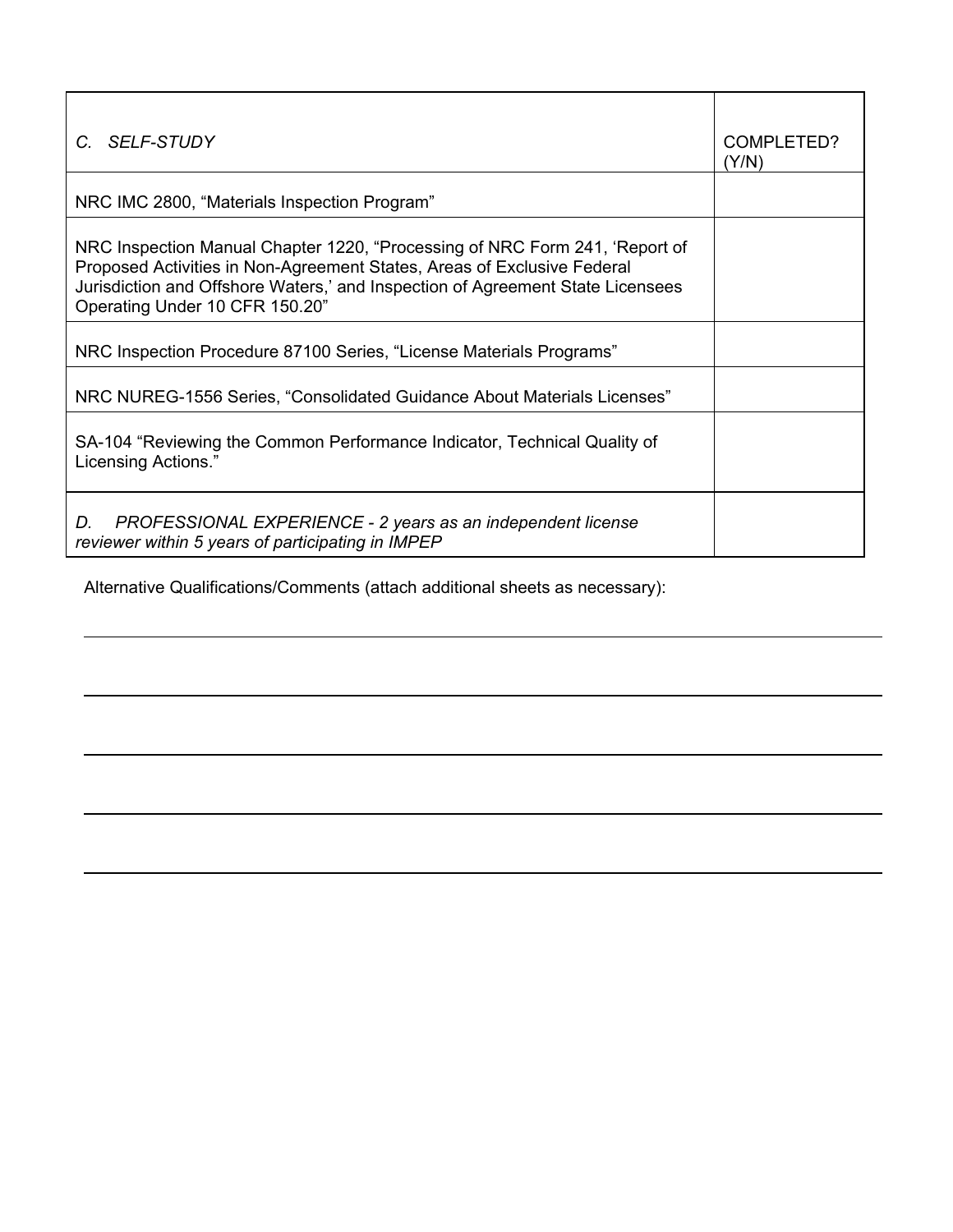# **TECHNICAL QUALITY OF INCIDENT AND ALLEGATION ACTIVITIES**

# STAFF NAME:

| <b>INDICATOR-SPECIFIC TRAINING</b><br>А.                                  | COMPLETED?<br>(Y/N) | <b>COURSE</b><br><b>DATE</b> |
|---------------------------------------------------------------------------|---------------------|------------------------------|
| Inspection Procedures (G-108)                                             |                     |                              |
| Root Cause/Incident Investigation Workshop (G-205)                        |                     |                              |
| Advanced Health Physics (H-201)                                           |                     |                              |
| Diagnostic and Therapeutic Nuclear Medicine (H-304)                       |                     |                              |
| Safety Aspects of Industrial Radiography (H-305)                          |                     |                              |
| Transportation of Radioactive Materials (H-308)                           |                     |                              |
| Brachytherapy, Gamma Knife and Emerging Technologies (H-<br>313)          |                     |                              |
| <b>SUPPLEMENTAL TRAINING</b><br>В.                                        |                     |                              |
| Environmental Monitoring for Radioactivity (H-111)                        |                     |                              |
| Air Sampling for Radioactive Materials (H-119)                            |                     |                              |
| (MARSSIM) Multi-Agency Radiation Survey and Site<br>Investigation (H-121) |                     |                              |
| Internal Dosimetry (H-312)                                                |                     |                              |
| Safety Aspects of Well Logging (H-314)                                    |                     |                              |
| Irradiator Technology (H-315)                                             |                     |                              |
| <b>SELF-STUDY</b><br>C.                                                   |                     | <b>COMPLETED?</b><br>(Y/N)   |
| NRC MD 8.2, "NRC Incident Response Program"                               |                     |                              |
| NRC MD 8.3, "NRC Incident Investigation Program"                          |                     |                              |
| NRC IMC 2800, "Materials Inspection Program"                              |                     |                              |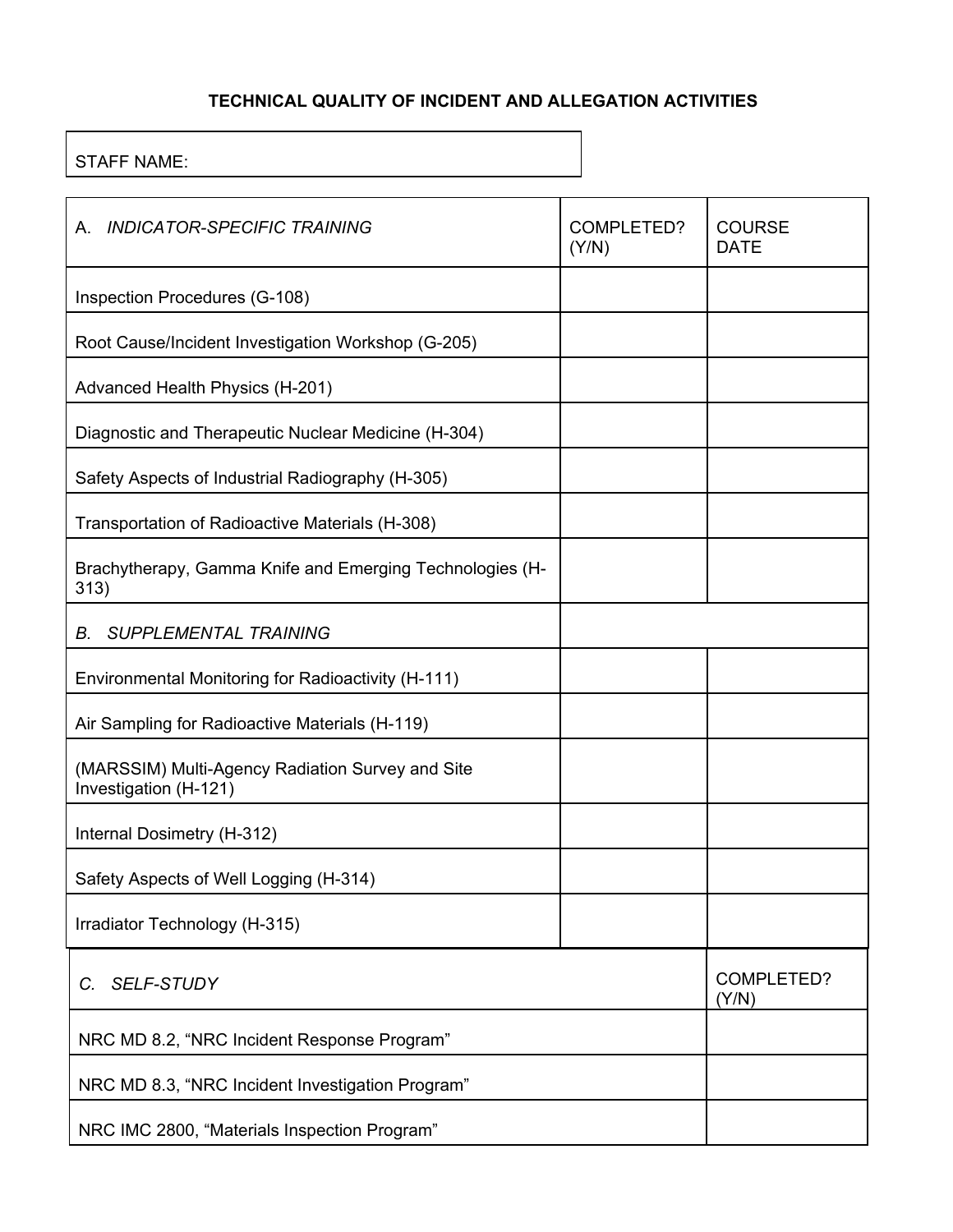| NUREG-1303, "Incident Investigation Manual"                                                                      |  |
|------------------------------------------------------------------------------------------------------------------|--|
| Handbook on Nuclear Materials Event Reporting in the Agreement States                                            |  |
| NRC MD 8.8, "Management of Allegations"                                                                          |  |
| Nuclear Materials Event Database (NMED)                                                                          |  |
| D. PROFESSIONAL EXPERIENCE - some involvement with incident response<br>within 5 years of participating in IMPEP |  |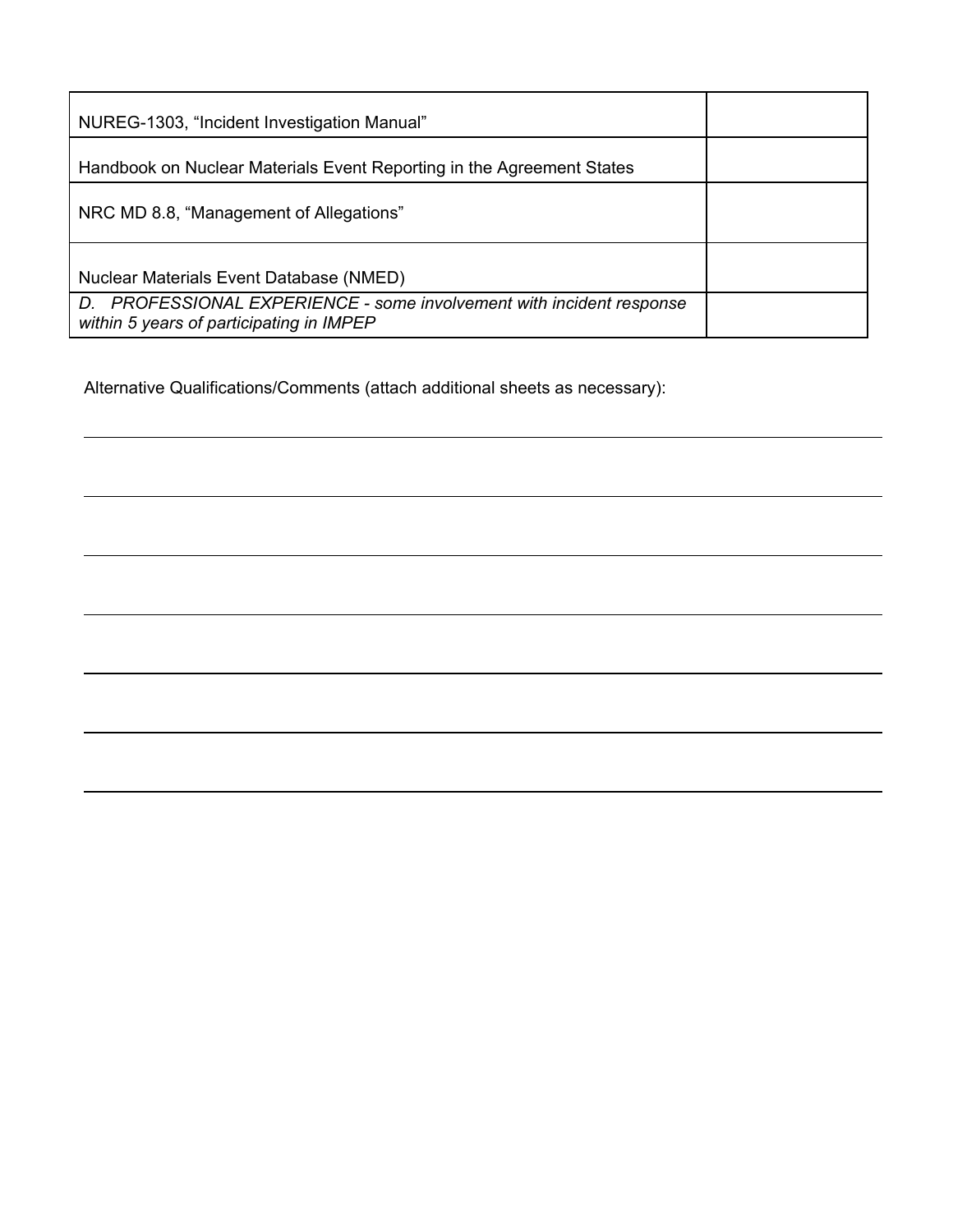### **COMPATIBILITY REQUIREMENTS**

### STAFF NAME:

| <b>SUPPLEMENTAL TRAINING</b><br>$A_{-}$                                                                                                                                                                                                                                                                      | COMPLETED?<br>(Y/N) | <b>COURSE</b><br><b>DATE</b> |
|--------------------------------------------------------------------------------------------------------------------------------------------------------------------------------------------------------------------------------------------------------------------------------------------------------------|---------------------|------------------------------|
| Root Cause/Incident Investigation Workshop (G-205)                                                                                                                                                                                                                                                           |                     |                              |
| <b>SELF-STUDY</b><br>В.                                                                                                                                                                                                                                                                                      |                     | COMPLETED?<br>(Y/N)          |
| NRC MD 5.8, "Proposed Section 274b Agreements With States"                                                                                                                                                                                                                                                   |                     |                              |
| NRC MD 5.9, "Adequacy and Compatibility of Agreement State Programs"                                                                                                                                                                                                                                         |                     |                              |
| SA-200, "Compatibility Categories and Health & Safety Identification for NRC<br>Regulations and Other Program Elements"                                                                                                                                                                                      |                     |                              |
| SA-201, "Review of State Regulatory Requirements"                                                                                                                                                                                                                                                            |                     |                              |
| C. PROFESSIONAL EXPERIENCE - direct involvement in some aspect of the<br>promulgation of NRC or Agreement State regulations before and within 3 years of<br>participating in IMPEP or the review of two Agreement State regulations for<br>compatibility before and within 2 years of participating in IMPEP |                     |                              |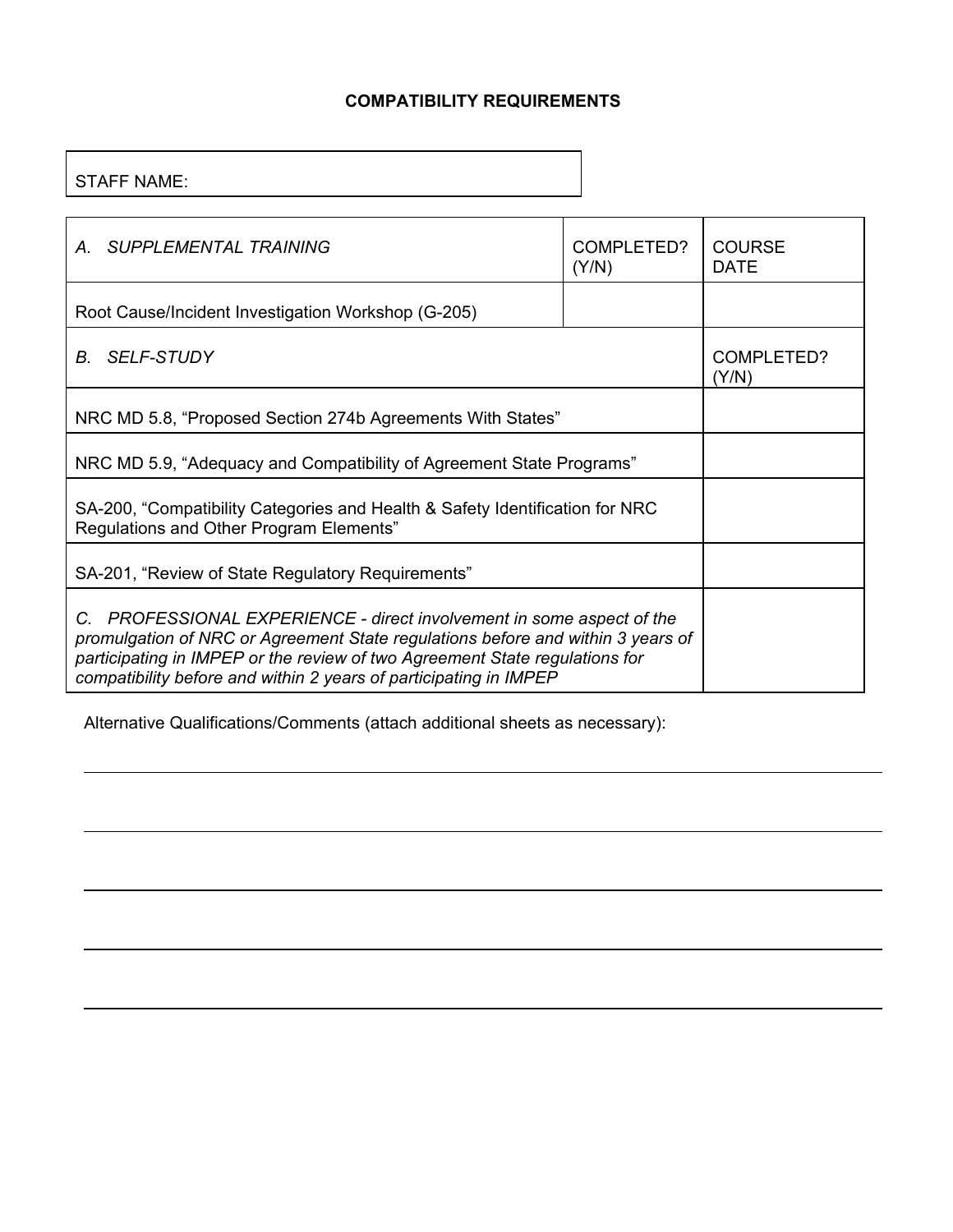### **SEALED SOURCE AND DEVICE EVALUATION PROGRAM**

# STAFF NAME:

| A. INDICATOR-SPECIFIC TRAINING                                                                                                                                                | <b>COMPLETED?</b><br>(Y/N) | <b>COURSE</b><br><b>DATE</b> |
|-------------------------------------------------------------------------------------------------------------------------------------------------------------------------------|----------------------------|------------------------------|
| Sealed Source and Device Evaluation Workshop (G-116)                                                                                                                          |                            |                              |
| Advanced Health Physics (H-201)                                                                                                                                               |                            |                              |
| <b>SUPPLEMENTAL TRAINING</b><br>В.                                                                                                                                            |                            |                              |
| Root Cause/Incident Investigation Workshop (G-205)                                                                                                                            |                            |                              |
| Safety Aspects of Industrial Radiography (H-305)                                                                                                                              |                            |                              |
| Brachytherapy, Gamma Knife and Emerging Technologies (H-<br>313)                                                                                                              |                            |                              |
| Safety Aspects of Well Logging (H-314)                                                                                                                                        |                            |                              |
| <b>SELF-STUDY</b><br>C.                                                                                                                                                       |                            | COMPLETED?<br>(Y/N)          |
| NUREG-1556, Vol. 3, "Consolidated Guidance About Materials Licenses"                                                                                                          |                            |                              |
| ANSI N538-1979, "Classification of Industrial Ionizing Radiation Gauging<br>Devices"                                                                                          |                            |                              |
| ANSI N542-1977, "Sealed Radioactive Source Classification"                                                                                                                    |                            |                              |
| Regulatory Guide 6.9, "Establishing Quality Assurance Programs for the<br>Manufacture and Distribution of Sealed Sources and Devices Containing<br><b>Byproduct Material"</b> |                            |                              |
| SA-108 "Reviewing the Non-Common Performance Indicator, Sealed Source and<br>Device Evaluation Program."                                                                      |                            |                              |
| PROFESSIONAL EXPERIENCE - 2 years' experience as an independent<br>D.<br>SS&D reviewer within 5 years of participating in IMPEP                                               |                            |                              |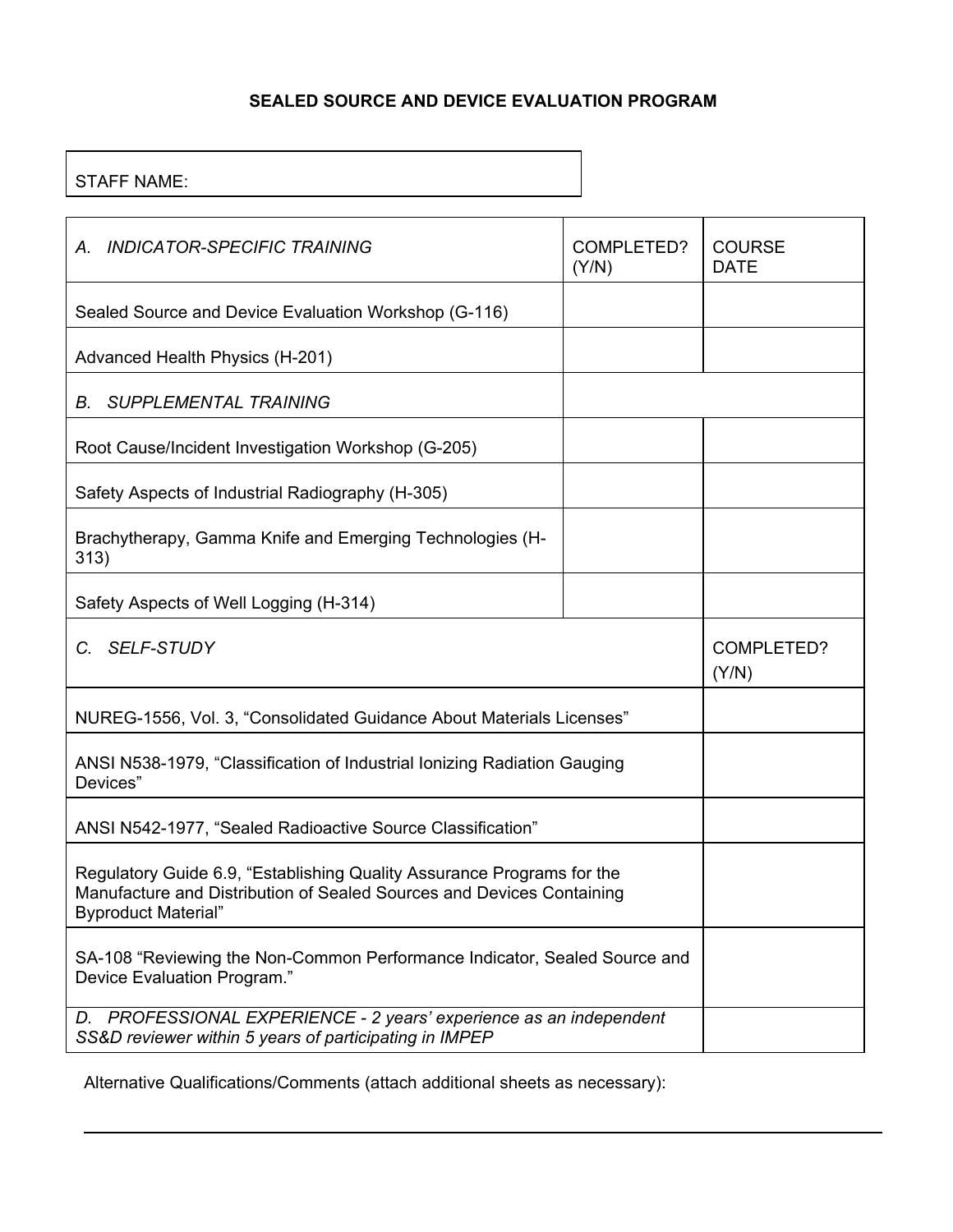### **LOW-LEVEL RADIOACTIVE WASTE DISPOSAL PROGRAM**

### STAFF NAME:

| A. SUPPLEMENTAL TRAINING                                                                                                                                                                                     | COMPLETED?<br>(Y/N) | <b>COURSE</b><br><b>DATE</b> |
|--------------------------------------------------------------------------------------------------------------------------------------------------------------------------------------------------------------|---------------------|------------------------------|
| Root Cause/Incident Investigation Workshop (G-205)                                                                                                                                                           |                     |                              |
| <b>B.</b> SELF-STUDY                                                                                                                                                                                         |                     | COMPLETED?<br>(Y/N)          |
| NUREG-1199, "Standard Format & Content of a License Application for a Low-<br>Level Radioactive Waste Disposal Facility"                                                                                     |                     |                              |
| NUREG-1200, "Standard Review Plan for the Review of a License Application for<br>a Low-Level Radioactive Disposal Facility"                                                                                  |                     |                              |
| NUREG-1274, "Review Process for Low-Level Radioactive Waste Disposal<br>License Applications Under Low-Level Radioactive Waste Policy Amendments<br>Act"                                                     |                     |                              |
| NRC IMC 2401, "Near Surface Low-Level Radioactive Waste Disposal Facility<br>Inspection Program"                                                                                                             |                     |                              |
| NUREG 1573, "A Performance Assessment Methodology for Low-Level<br>Radioactive Waste-Disposal Facilities"                                                                                                    |                     |                              |
| 10 CFR Part 61                                                                                                                                                                                               |                     |                              |
| SA-109 "Reviewing the Non-Common Performance Indicator, Low-Level<br>Radioactive Waste Disposal Program."                                                                                                    |                     |                              |
| C. PROFESSIONAL EXPERIENCE - 2 years working as an inspector, license<br>reviewer, or as a developer of regulatory programs for ensuring safety of LLRW<br>disposal within 5 years of participating in IMPEP |                     |                              |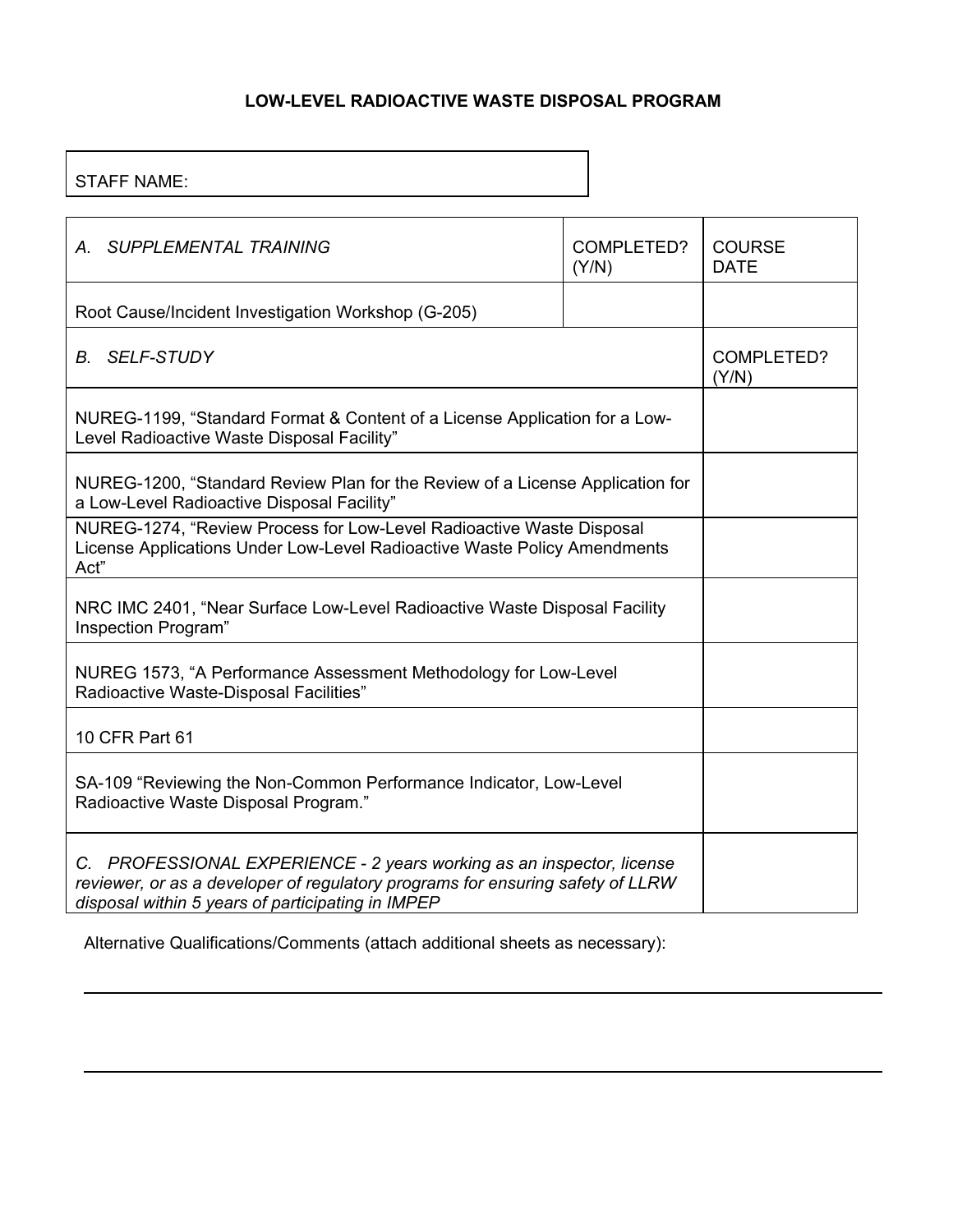### **URANIUM RECOVERY PROGRAM**

### STAFF NAME:

| SUPPLEMENTAL TRAINING<br>$A_{\cdot}$                                                                                                                                                                                       | COMPLETED?<br>(Y/N) | <b>COURSE</b><br><b>DATE</b> |
|----------------------------------------------------------------------------------------------------------------------------------------------------------------------------------------------------------------------------|---------------------|------------------------------|
| Root Cause/Incident Investigation Workshop (G-205)                                                                                                                                                                         |                     |                              |
| <b>B.</b> SELF-STUDY                                                                                                                                                                                                       |                     | COMPLETED?<br>(Y/N)          |
| 10 CFR Part 40, Appendix A                                                                                                                                                                                                 |                     |                              |
| NUREG-1569, "Standard Review Plan for In Situ Leach Uranium Extraction<br>License Applications"                                                                                                                            |                     |                              |
| NUREG-1620, "Standard Review Plan for the Review of a Reclamation Plan for<br>Mill Tailings Sites Under Title II of the Uranium Mill Tailings Radiation Control Act"                                                       |                     |                              |
| NRC IMC 2801, "Uranium Mill and 11e. (2) Byproduct Material Disposal Site and<br>Facility Inspection Program"                                                                                                              |                     |                              |
| NRC IMC 2641, "In Situ Leach Facilities Inspection Program"                                                                                                                                                                |                     |                              |
| SA-110 "Reviewing the Non-Common Performance Indicator, Uranium Recovery<br>Program."                                                                                                                                      |                     |                              |
| C. PROFESSIONAL EXPERIENCE - 2 years working as an inspector, license<br>reviewer, or as a developer of regulatory programs for ensuring safety of uranium<br>recovery operations within 5 years of participating in IMPEP |                     |                              |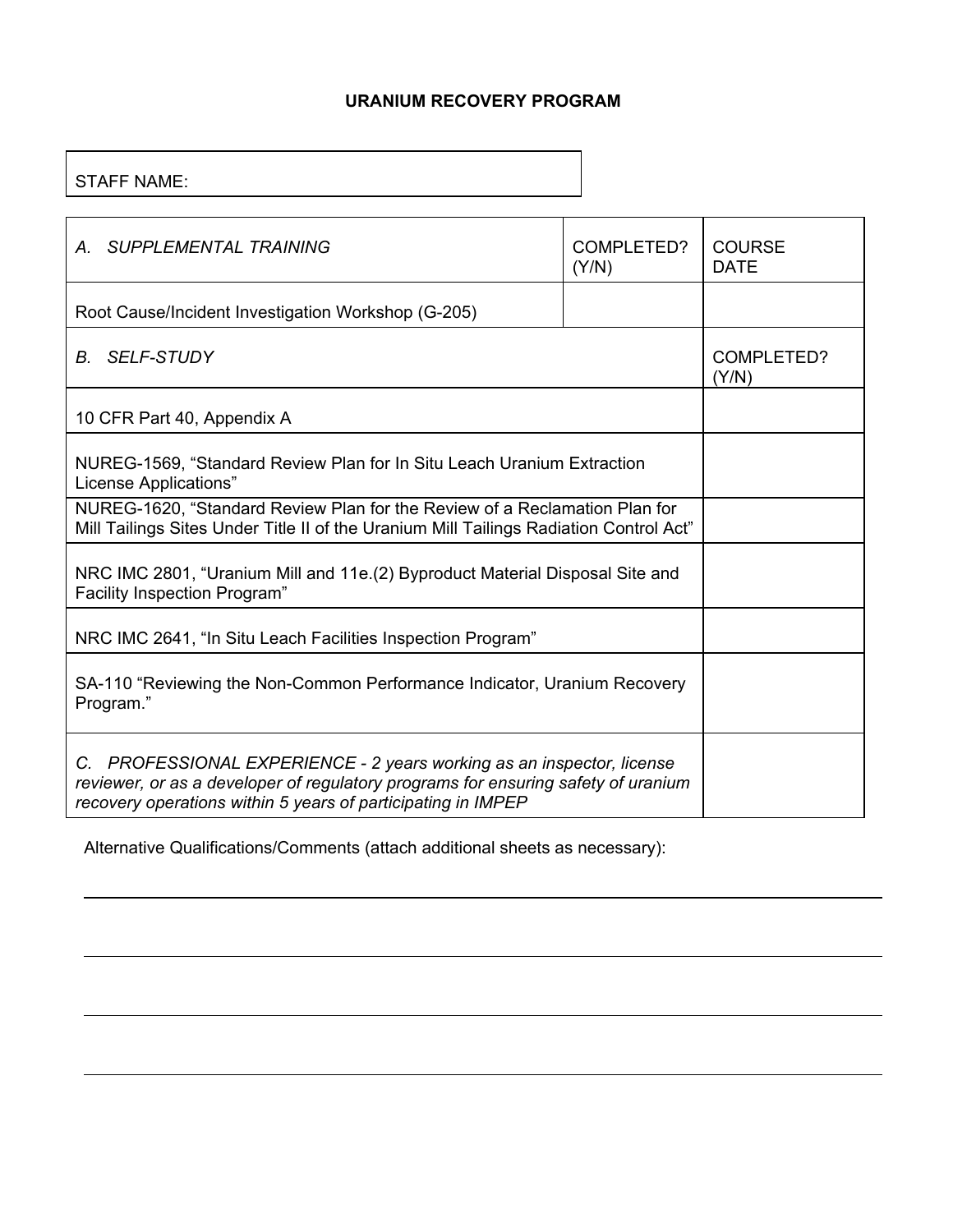### **TEAM LEADER QUALIFICATIONS**

# STAFF NAME:

| <b>TEAM LEADER SPECIFIC TRAINING</b><br>Α.                        | COMPLETED?<br>(Y/N) | <b>COURSE</b><br><b>DATE</b> |
|-------------------------------------------------------------------|---------------------|------------------------------|
| Inspection Procedures (G-108)                                     |                     |                              |
| Licensing Practices and Procedures (G-109)                        |                     |                              |
| Advanced Health Physics (H-201)                                   |                     |                              |
| <b>SUPPLEMENTAL TRAINING</b><br>В.                                |                     |                              |
| Root Cause/Incident Investigation Workshop (G-205)                |                     |                              |
| Diagnostic and Therapeutic Nuclear Medicine (H-304)               |                     |                              |
| Safety Aspects of Industrial Radiography (H-305)                  |                     |                              |
| Transportation of Radioactive Materials (H-308)                   |                     |                              |
| Brachytherapy, Gamma Knife and Emerging Technologies<br>$(H-313)$ |                     |                              |
| Safety Aspects of Well Logging (H-314)                            |                     |                              |
| Irradiator Technology (H-315)                                     |                     |                              |
| NRC Materials Control, Security Systems & Principles (S-201)      |                     |                              |
| Leading NRC Work Teams (PDC)                                      |                     |                              |
| Effective Communications for NRC Inspectors (PDC)                 |                     |                              |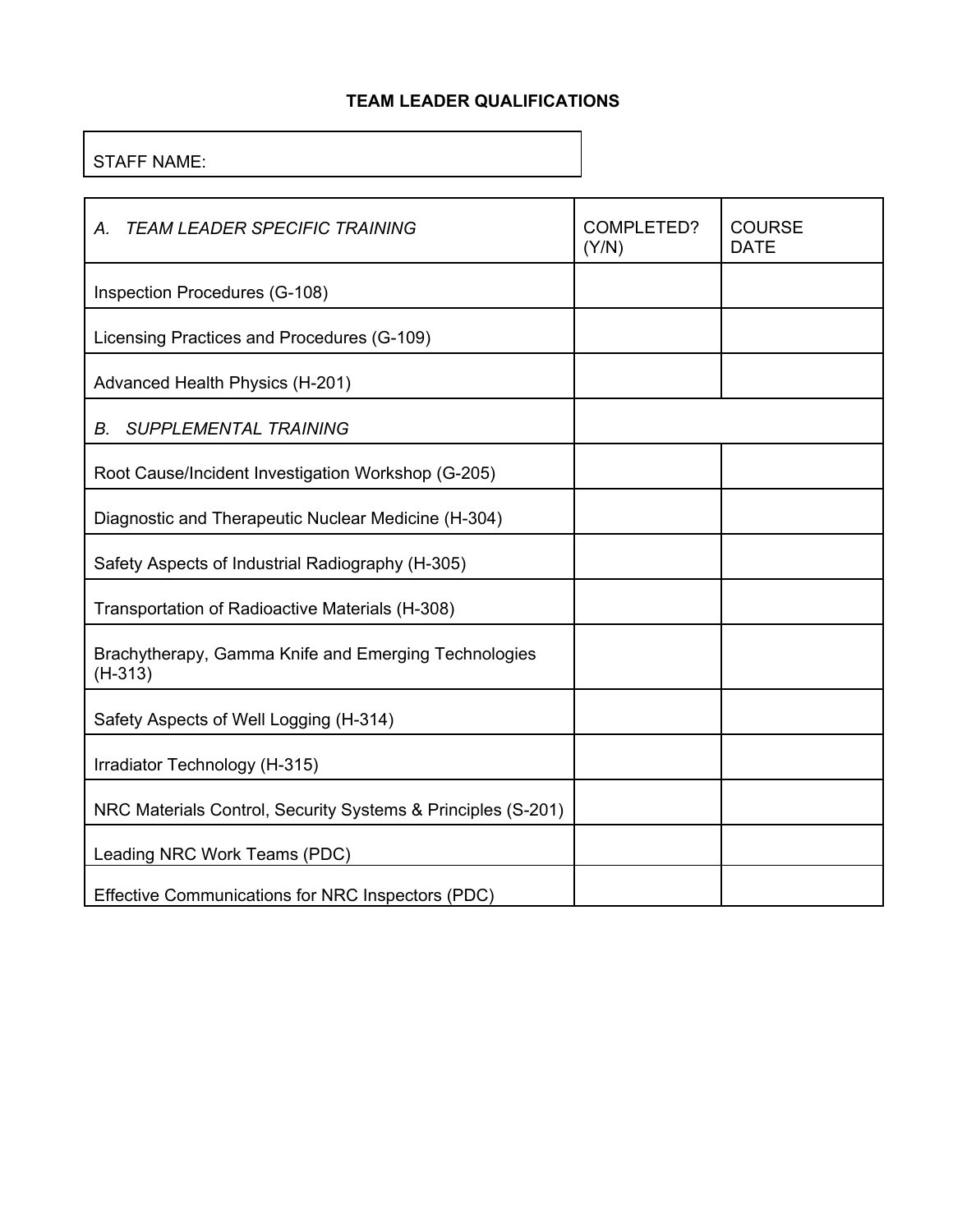| C. SELF-STUDY                                                                                                                                                                                                                                                              | COMPLETED?<br>(Y/N) |
|----------------------------------------------------------------------------------------------------------------------------------------------------------------------------------------------------------------------------------------------------------------------------|---------------------|
| NRC Inspection Manual Chapter 1220, "Processing of NRC Form 241, 'Report of<br>Proposed Activities in Non-Agreement States, Areas of Exclusive Federal<br>Jurisdiction and Offshore Waters,' and Inspection of Agreement State Licensees<br>Operating Under 10 CFR 150.20" |                     |
| NRC IMC 1248, "Qualification Programs for Federal and State Materials and<br><b>Environmental Programs</b> "                                                                                                                                                               |                     |
| NRC IMC 2800, "Materials Inspection Program"                                                                                                                                                                                                                               |                     |
| NRC MD 8.8, "Management of Allegations"                                                                                                                                                                                                                                    |                     |
| NRC NUREG 1556 "Consolidated Guidance About Materials Licenses."                                                                                                                                                                                                           |                     |
| SA Procedures 100-110                                                                                                                                                                                                                                                      |                     |
| D. PROFESSIONAL EXPERIENCE                                                                                                                                                                                                                                                 |                     |
| 5 years' experience with a radioactive materials program before and within 10<br>years of participating in IMPEP                                                                                                                                                           |                     |
| Qualified to act as principal reviewer for at least one performance indicator                                                                                                                                                                                              |                     |
| Participation in at least one IMPEP review as a principal reviewer for any<br>indicator                                                                                                                                                                                    |                     |
| Participation as Team Leader In Training for at least one IMPEP Review                                                                                                                                                                                                     |                     |